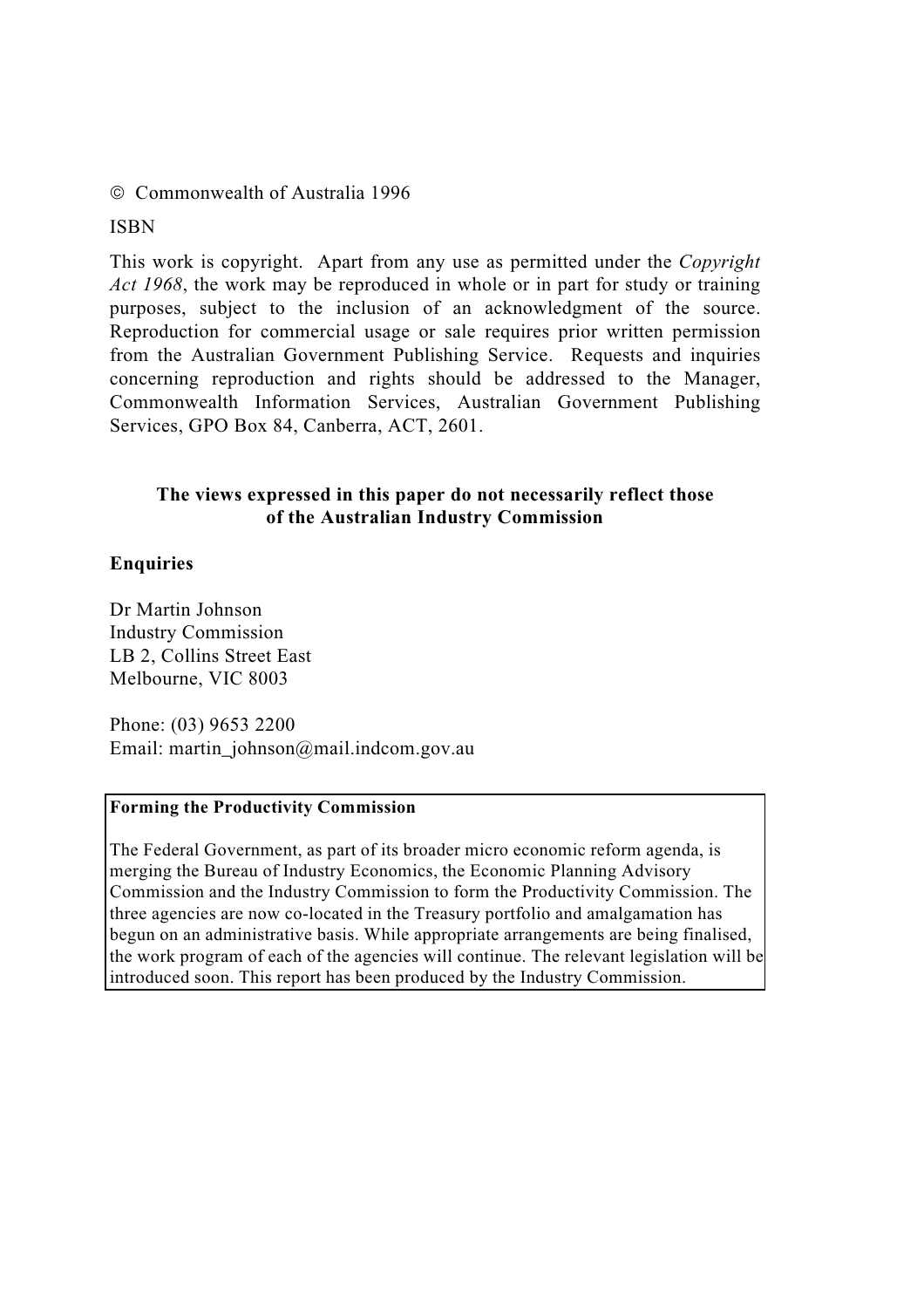# **PREFACE**

The following study was undertaken in support of the Industry Commission's Industry Development Reference into Tourism Accommodation and Training. It comprises a model of a regional hotel market that accounts for the long term nature of hotel investment and an application of the model to examine the growth in the number of rooms available in 4 and 5 star hotels in Sydney from 1987 to 1994.

The Sydney 4 and 5 star hotel market from 1987 to 1994 was chosen for three reasons. First, Sydney is an important domestic and international tourist destination. Second, the lead-up to the Sydney 2000 Olympic games has provided a wealth of information about the Sydney market from which to build and test a model. Third, developments in the Sydney market from 1987 to 1994 were remarkable — the number of 4 and 5 star rooms available approximately doubled from 1988 to 1992 — significantly affecting room rates, occupancy rates and hotel profitability.

In presenting a coherent economic framework, the model will help identify the economic factors that contributed to the rapid growth in the number of 4 and 5 hotel rooms in Sydney from 1987 to 1994. In addition, the general modelling framework is adaptable to other regional markets and to other uses, such as forecasting, taxation issues, labour market issues or the relationship between hotel owners and hotel operators. However, the latter three uses would require a more elaborate specification of hotel operation.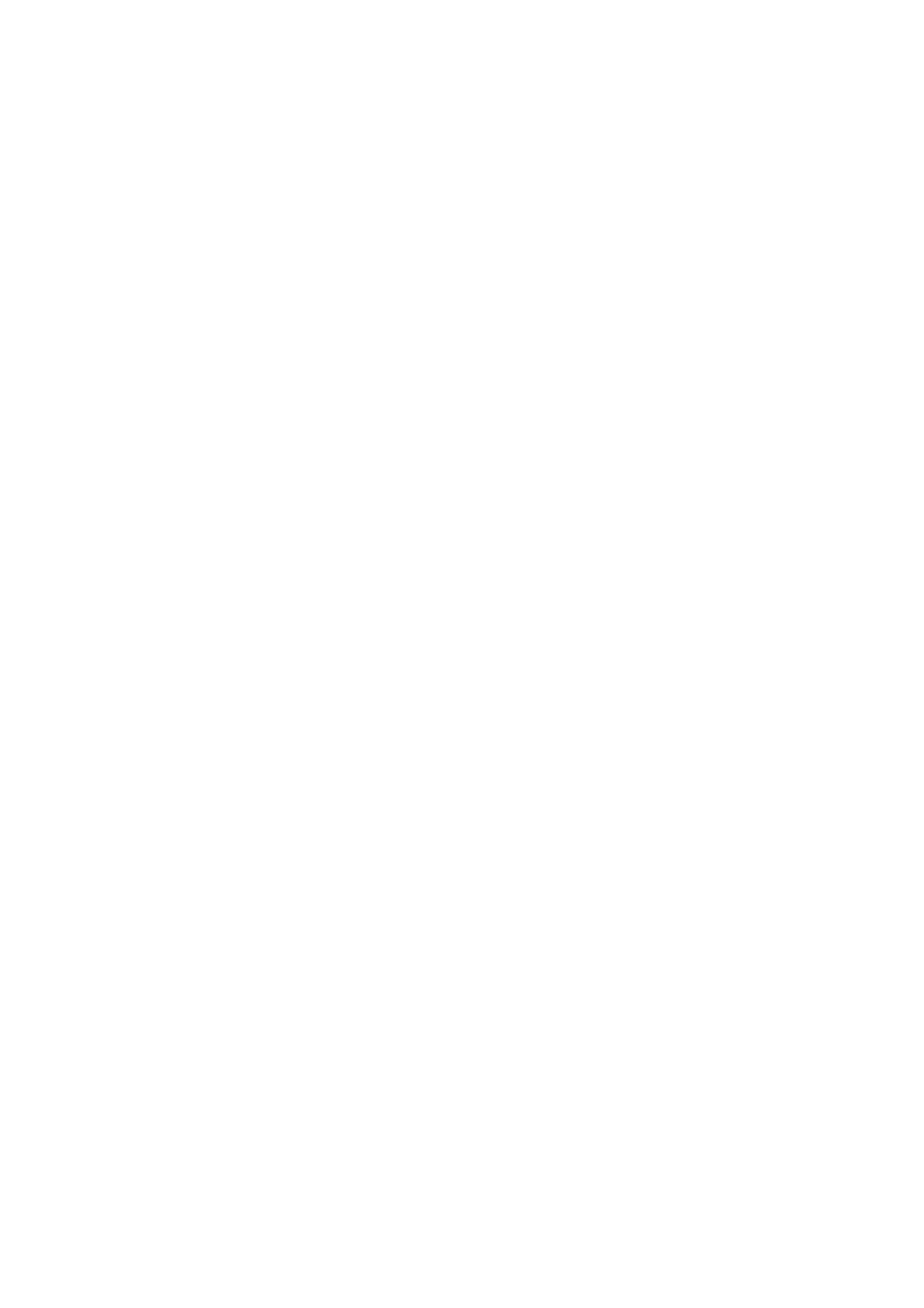# **TABLE OF CONTENTS**

|                |                                     |                                                                       | Page           |  |  |  |
|----------------|-------------------------------------|-----------------------------------------------------------------------|----------------|--|--|--|
|                | <b>PREFACE</b>                      |                                                                       | iii.           |  |  |  |
|                |                                     | <b>EXECUTIVE SUMMARY</b>                                              | iх             |  |  |  |
| 1              |                                     | <b>REVIEW OF THE HOTEL MARKET</b>                                     | 1              |  |  |  |
|                | 1.1                                 | 4 and 5 star hotels, Sydney 1987 to 1994                              | $\overline{2}$ |  |  |  |
|                | 1.2                                 | Other sectors and earlier periods                                     | $\overline{3}$ |  |  |  |
| $\overline{2}$ |                                     | PREVIOUS STUDIES OF DEMAND AND SUPPLY                                 | 5              |  |  |  |
| 3              | DYNAMIC MODELS OF SUPPLY AND DEMAND |                                                                       |                |  |  |  |
|                | 3.1                                 | Demand                                                                | $\tau$         |  |  |  |
|                | 3.2                                 | Supply                                                                | 11             |  |  |  |
|                | 3.3                                 | Pricing constraints                                                   | 19             |  |  |  |
| 4              |                                     | <b>EXPLAINING SUPPLY AND DEMAND</b>                                   | 21             |  |  |  |
|                | 4.1                                 | Investment in Sydney 4 and 5 star hotels under full information       | 21             |  |  |  |
|                | 4.2                                 | Investment in Sydney 4 and 5 star hotels under limited<br>information | 28             |  |  |  |
|                | 4.3                                 | Capital gains expectations and other investment considerations        | 33             |  |  |  |
| 5              |                                     | <b>SUMMARY</b>                                                        | 39             |  |  |  |
|                |                                     | <b>REFERENCES</b>                                                     | 41             |  |  |  |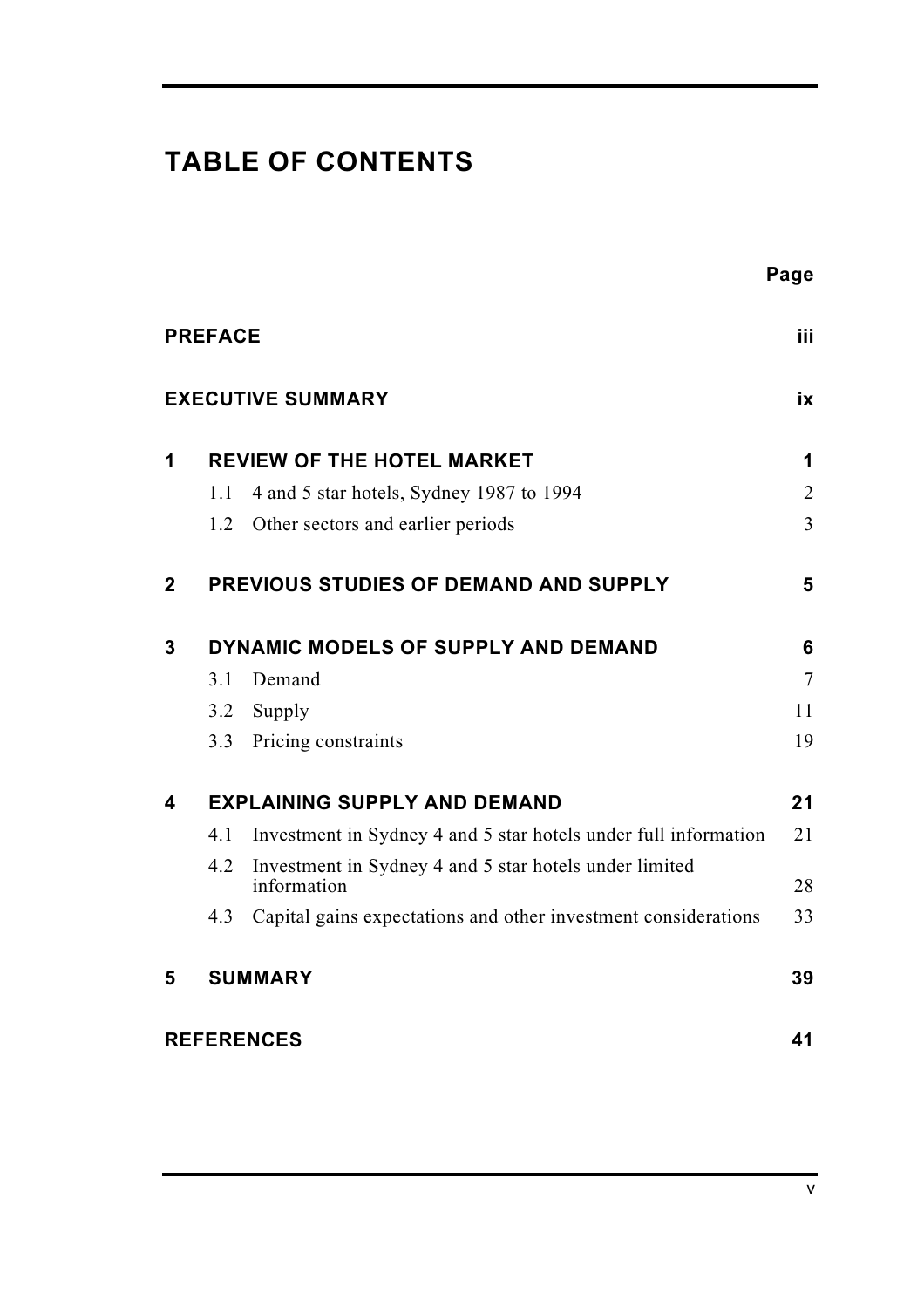# **APPENDICES**

| A            | Mathematical representation of the model  | 45 |
|--------------|-------------------------------------------|----|
| B            | Estimation of the operating cost function | 53 |
| $\mathbf{C}$ | Model validity and sensitivity analysis   | 55 |

# **TABLES:**

| $\mathbf{1}$   | Rooms available and rooms occupied, 4 and 5 star<br>establishments in Sydney, 1987 to 1994                   | $\overline{2}$ |
|----------------|--------------------------------------------------------------------------------------------------------------|----------------|
| $\overline{2}$ | Room expenditures, excluding capital costs, for Sydney 4<br>and 5 star hotels, 1992 to 1994                  | 13             |
| 3              | Estimated projection errors by cost and demand assumption                                                    | 27             |
| 4              | Estimated marginal cost of hotel construction by cost and<br>demand assumption                               | 28             |
| 5              | Errors of projected from actual number of rooms available,<br>1987 to 1994                                   | 31             |
| 6              | Errors of projected number of rooms available, 1987 to 1994,<br>when demand is more responsive to room rates | 32             |
| 7              | Difference between actual and projected values with and<br>without capital gains                             | 38             |
| B <sub>1</sub> | Average seasonal relationship between takings per room<br>occupied and the number of rooms occupied          | 53             |
| B <sub>2</sub> | Marginal operating cost function of 4 and 5 star hotel rooms for<br>1994                                     | 54             |

# **FIGURES:**

| $\mathbf{1}$                | Average yearly number of rooms available and rooms occupied,<br>1981 to 1994                                   | $\overline{4}$ |
|-----------------------------|----------------------------------------------------------------------------------------------------------------|----------------|
| $\mathcal{D}_{\mathcal{L}}$ | The effects of changing room rates and demand growth on the<br>number of rooms occupied                        | 9              |
| 3                           | Seasonal variation in rooms occupied and yield per available<br>room, Sydney 4 and 5 star hotels, 1987 to 1994 | 11             |
| $\overline{4}$              | Index of actual and projected real operating costs 1980 to 2000                                                | 15             |
| .5                          | Actual projected real construction costs of hotels, 1980 to 2000                                               | 17             |
|                             |                                                                                                                |                |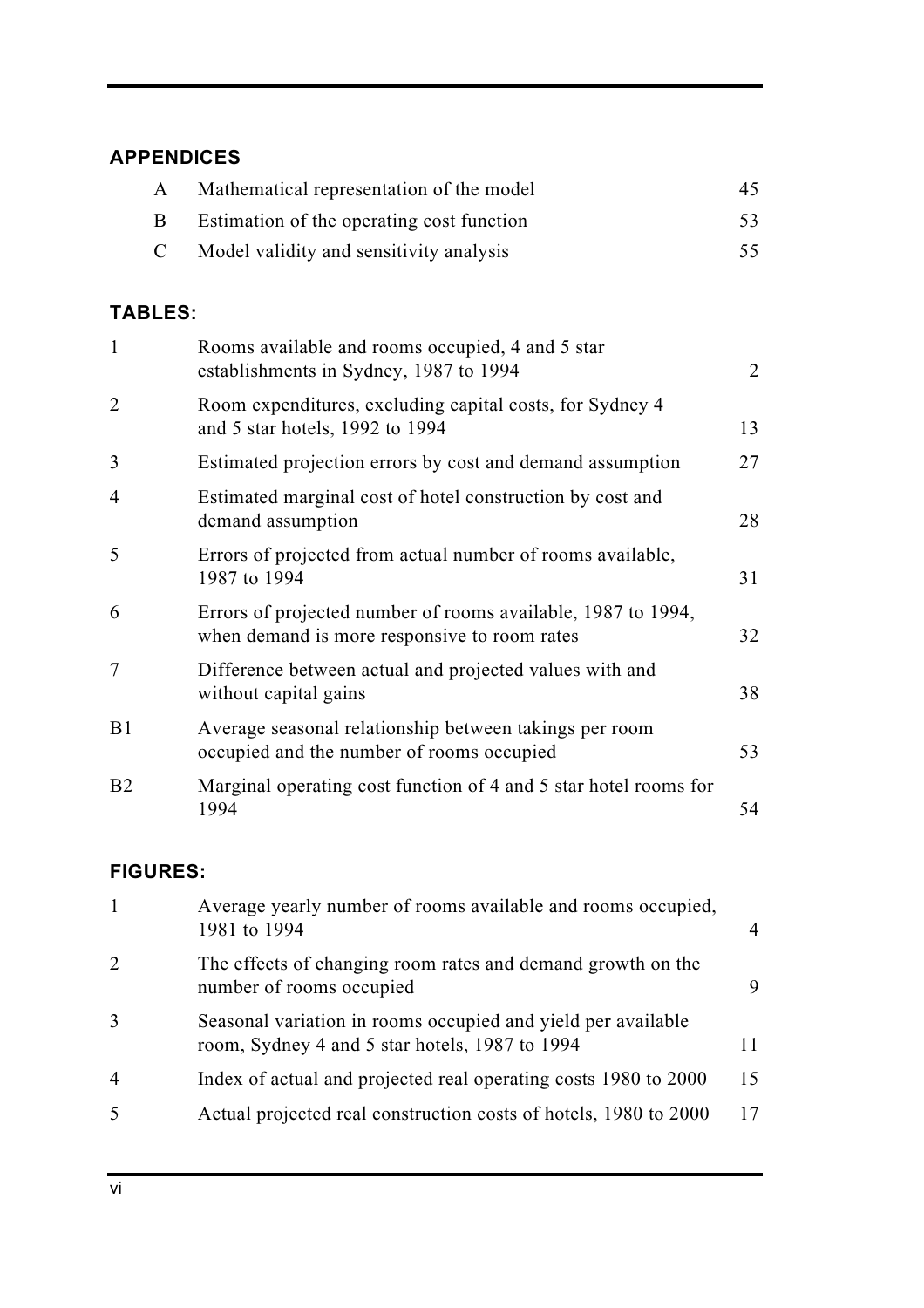| 6              | Actual and projected rooms available, 1987 to 1994                                                                | 23. |
|----------------|-------------------------------------------------------------------------------------------------------------------|-----|
|                |                                                                                                                   |     |
|                | Actual and full information projected takings per occupied<br>room, occupancy rates and room yields, 1987 to 1994 | 25  |
| 8              | Real gross fixed capital expenditure by industry, Australia<br>1985–86 to 1993–94                                 | 35  |
| 9              | Real property prices, Sydney 1987 to 1994                                                                         | 37  |
| C <sub>1</sub> | Actual and projected room yields, 1987 to 1994                                                                    | 56  |
|                |                                                                                                                   |     |

# **BOXES:**

| Summary of market characteristics |  |
|-----------------------------------|--|
|                                   |  |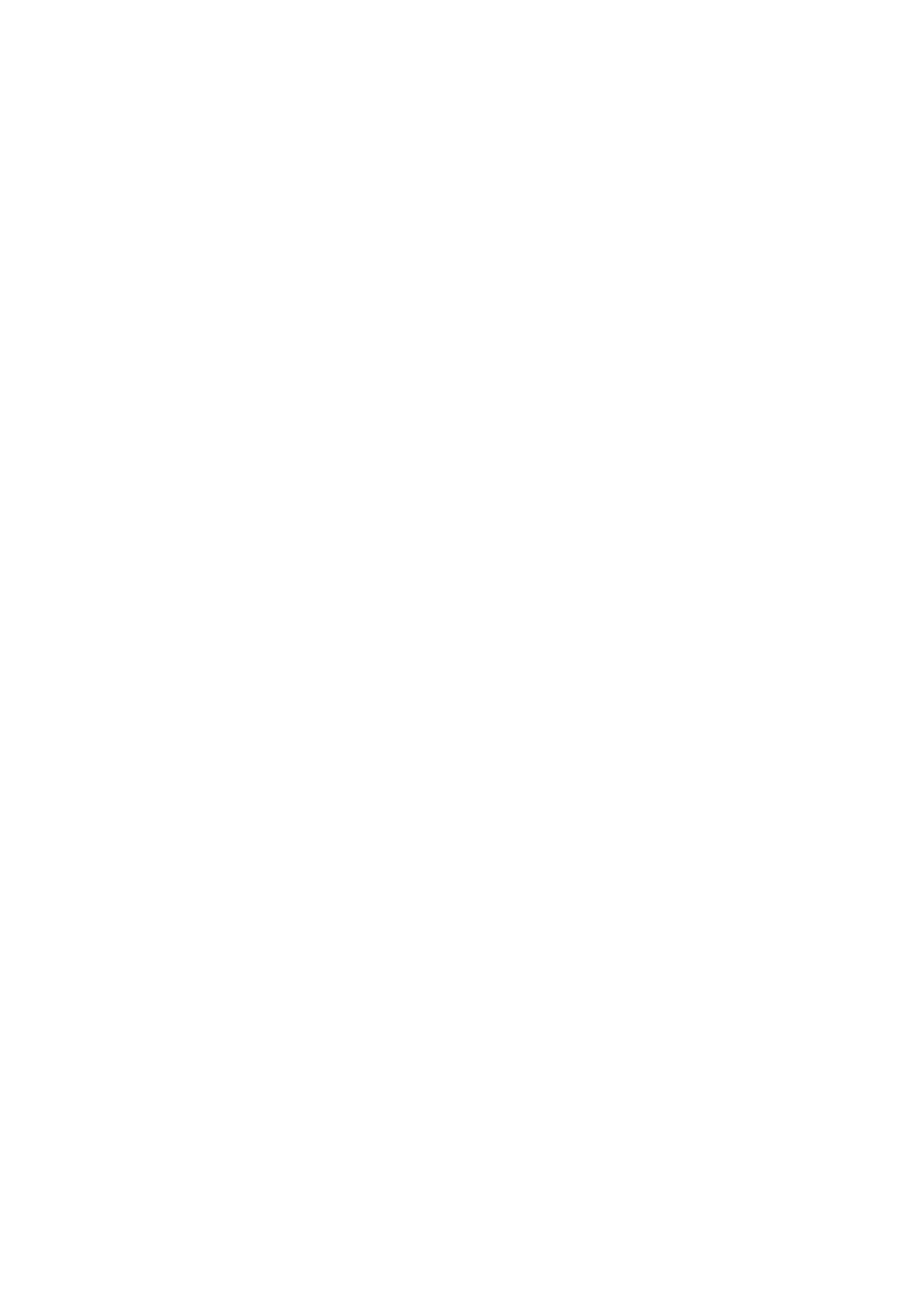# **EXECUTIVE SUMMARY**

The Sydney 4 and 5 star hotel market changed substantially from 1987 to 1994. Before and during the Expo and Bicentennial celebrations in 1988, occupancy rates and rooms rates were high. However, from 1988 to 1992, the number of hotel rooms available approximately doubled, depressing both occupancy rates and room rates. This paper examines if economic factors could explain the rapid expansion of supply in the Sydney 4 and 5 star hotel market. It finds that three factors could contribute to an explanation of the rapid increase in the number of 4 and 5 star hotel rooms from 1988 to 1992 relative to demand:

- Forecasts of demand growth based on historic demand growth were stronger than the demand growth that actually occurred.
- The lag between hotel construction and hotel opening precluded an immediate market correction to the unrealised demand forecasts.
- The general investment climate was overly optimistic as seen in the rapid appreciation of real estate values in Sydney and the strong Australia-wide investment in new fixed capital.

These factors must be viewed in the context of the market for 4 and 5 star hotel accommodation. Its characteristics include:

- a demand for hotel rooms that varies across seasons and years and cannot be precisely forecast;
- fixed investments hotels that take time to build and are substantial and long-lived and whose profitability depends on uncertain demand and costs conditions in the medium and long term; and
- an operating cost structure, that, given competitive market forces, allows a normal return to the hotel investment only if occupancy rates are high and room rates can earn a premium above operating costs.

These characteristics are embedded in a multi-year model of a hotel market. The model's parameter values are calibrated to the Sydney market. Historical demand functions are constructed in part from monthly ABS data on room rates and the number of rooms available and occupied for Sydney from 1987 to 1994. Forecasts of demand growth after 1994 are obtained from industry publications. Data for hotel construction and operating costs come from industry sources.

The model simulates actual room rates, occupancy rates and room supply in Sydney from 1987 to 1994 best when, by assumption, demand for 4 and 5 star hotel rooms in Sydney is elastic and investors' demand growth forecasts are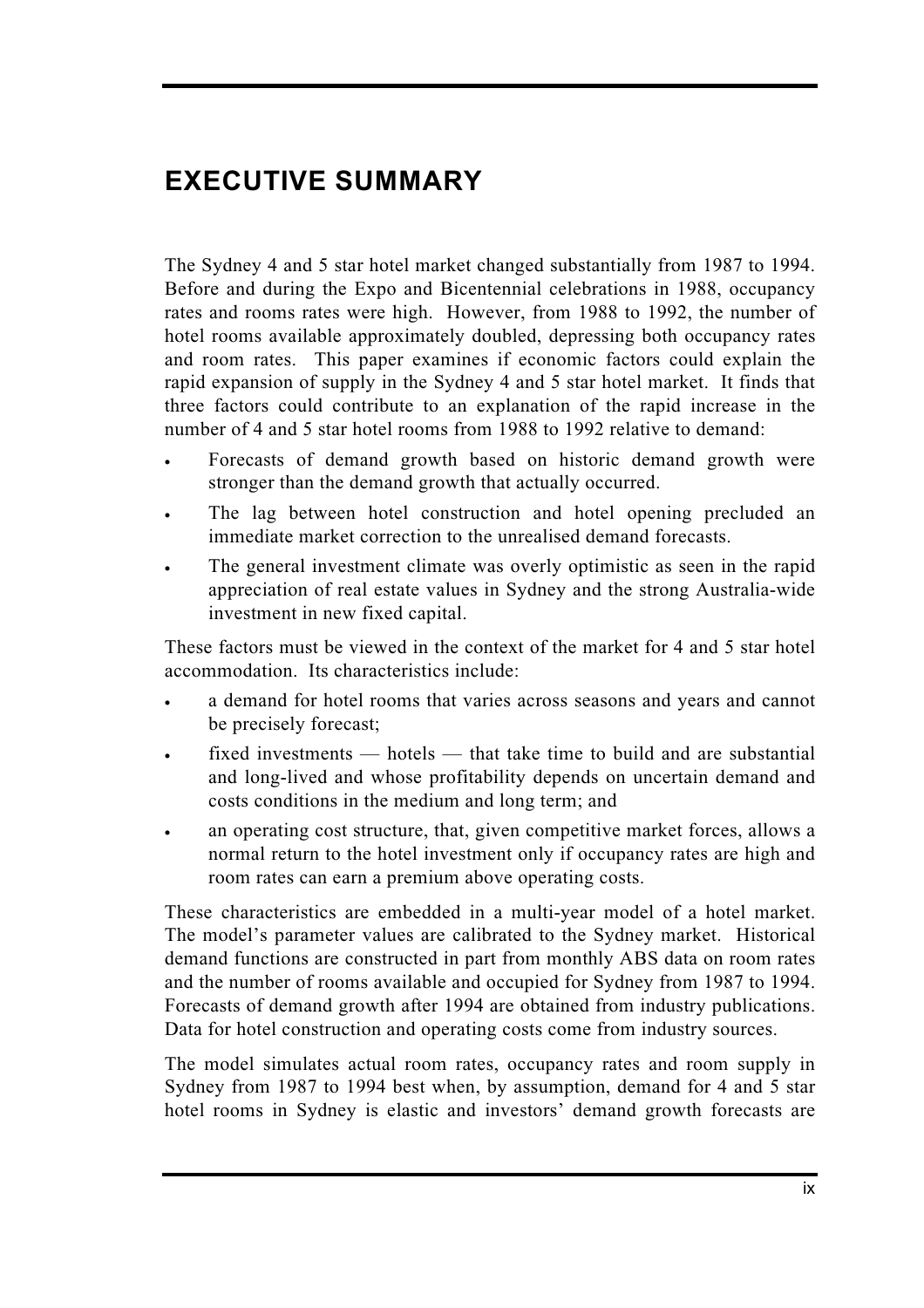extrapolated from historical growth rates. Under these demand circumstances, demand forecasts were extremely bullish when the large number of hotels were being built but the actual demand when those hotels opened turned out much weaker. Model results are similar for a wide range of hotel construction cost assumptions, given an assumed elasticity of demand for rooms in 4 and 5 star hotels in Sydney. Model performance is further improved, especially when the demand for rooms in 4 and 5 star hotels in Sydney is elastic, if investors expect future sale prices of hotels to increase in line with the general appreciation of real estate values in Sydney.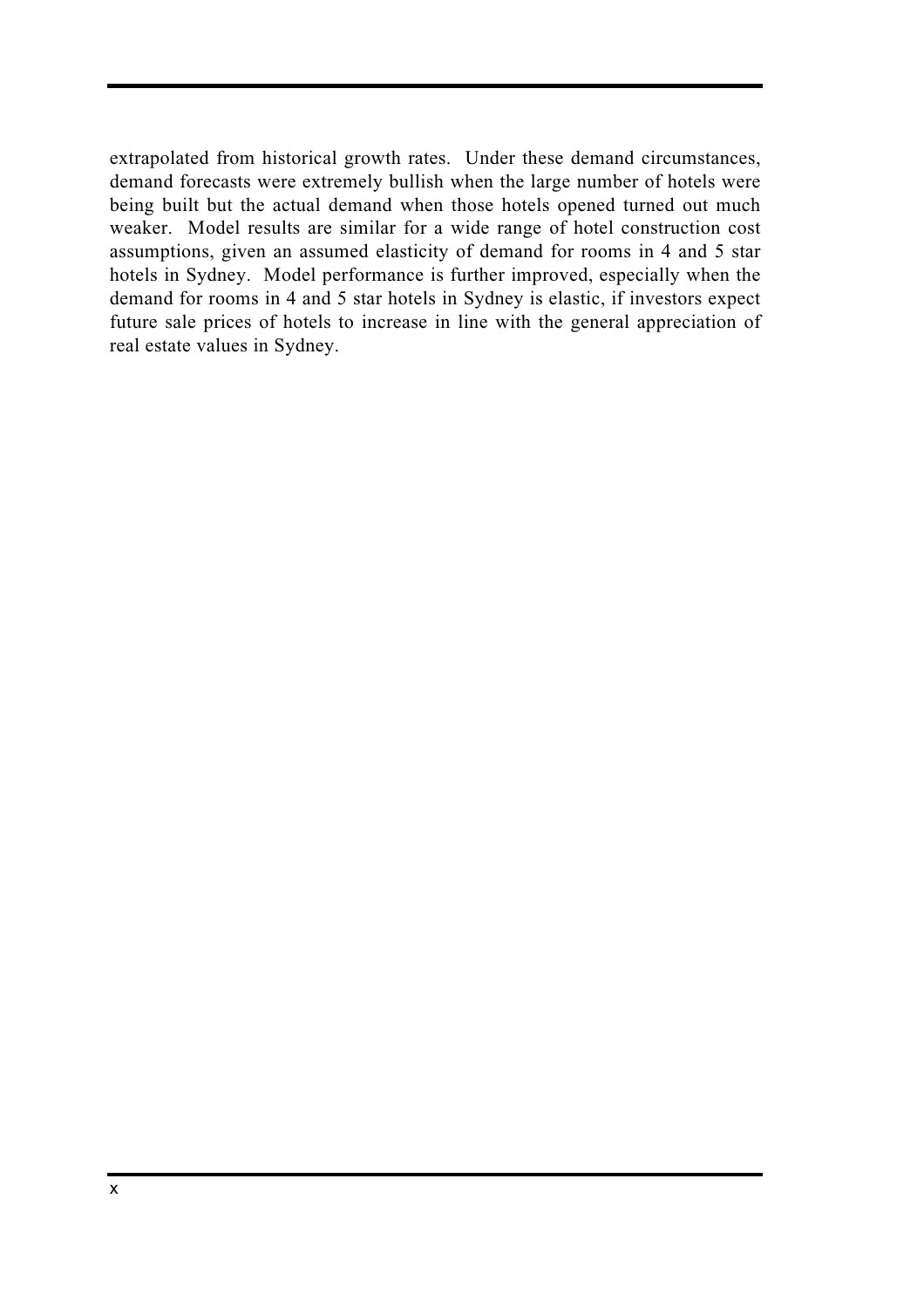# **A MODEL OF INVESTMENT IN THE SYDNEY 4 AND 5 STAR HOTEL MARKET**

This paper investigates the growth in the number of rooms available in the Sydney 4 and 5 star hotel sector from 1987 to 1994 with a focus on the rapid growth in the number of rooms available between 1989 and 1994. In particular, it examines whether economic factors can contribute to an explanation of the growth in the number of 4 and 5 star hotel rooms available in Sydney.

Two classes of competitive market models are developed for the Sydney 4 and 5 star hotel market.1 The models use different assumptions about the uncertainty of future market conditions. One model assumes certainty; investors know what future market conditions will be and invest accordingly. The other model assumes that future market conditions are uncertain — a more realistic assumption — and investors must forecast future market conditions and decide whether to invest based on past experience and the situation at hand.

A comparison of the projected number of rooms available under these assumptions with the actual number of rooms available sheds light on whether the large increase in the number of 4 and 5 star hotel rooms between 1989 and 1994 may be attributed to accurate forecasts of future market conditions, forecasting errors, or the general investment climate in Sydney and Australia.

The paper is organised into 5 sections. First, the developments in the hotel and motel sector since 1981 are reviewed. Second, the usefulness of previous models of hotel markets is considered. Third, the basic empirical demand and supply factors on which the models are built are presented. Fourth, the models are presented and their projections compared to what was observed in the Sydney 4 and 5 star hotel sector from 1987 to 1994. Fifth, the conclusions are discussed.

# **1 Review of the hotel market**

This section reviews changes in Sydney's 4 and 5 star hotel sector from 1987 to 1994. These are compared with developments in the wider accommodation sector between 1981 and 1994.

<sup>1</sup> The study uses the ABS classification of the Sydney Statistical Division for the Sydney 4 and 5 star market.

<sup>1</sup>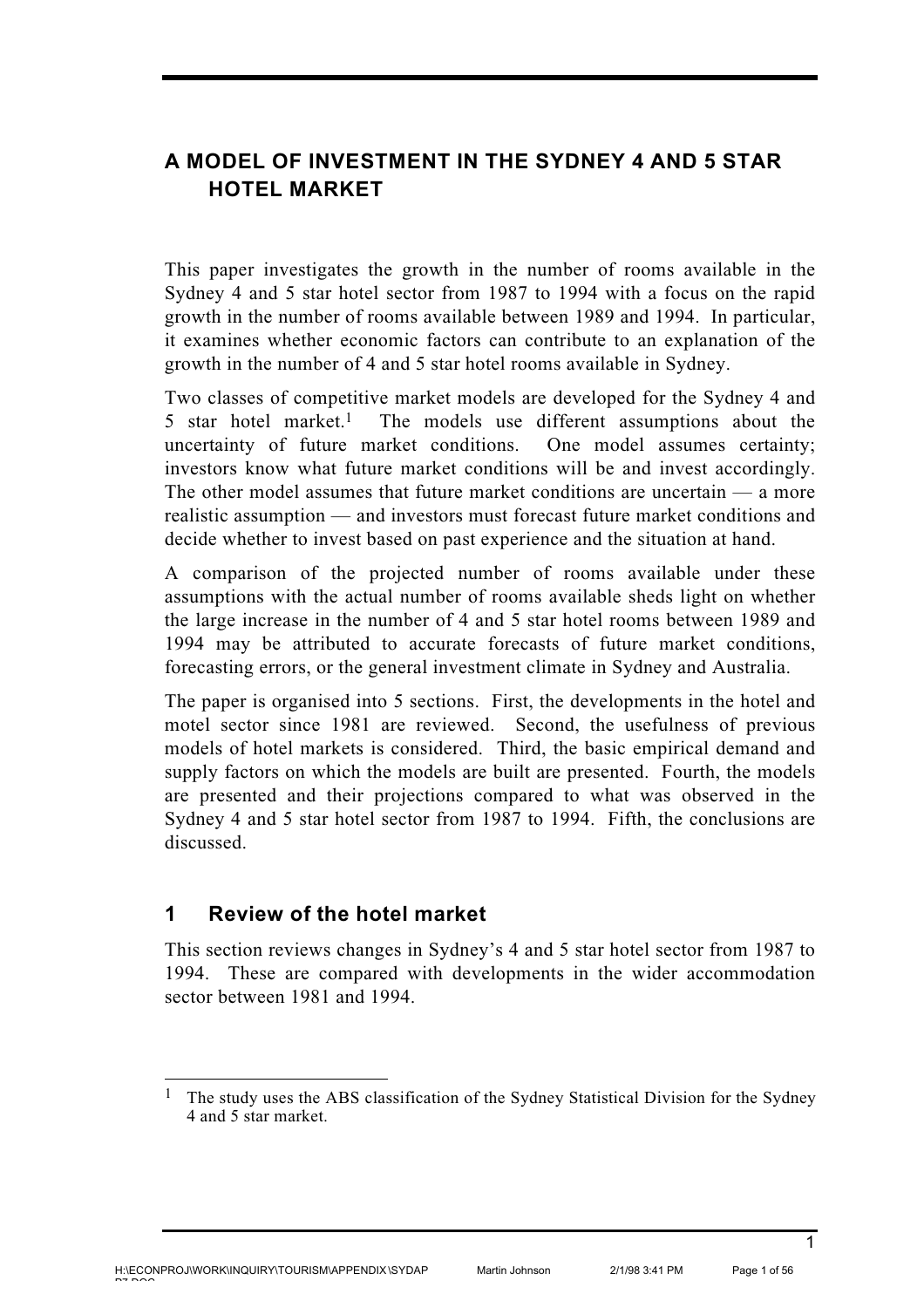### **1.1 4 and 5 star hotels, Sydney 1987 to 1994**

Between 1987 and 1988, the number of 4 and 5 star rooms available and the number of 4 and 5 star rooms occupied grew at similar, moderate rates (see Table 1).2 Consequently occupancy rates remained stable.

|      | Rooms available |                                    |          | Rooms occupied                     | Occupancy<br>rate | Real takings per room       | night occupied                     |
|------|-----------------|------------------------------------|----------|------------------------------------|-------------------|-----------------------------|------------------------------------|
|      | Rooms           | Change<br>over<br>previous<br>year | Rooms    | Change<br>over<br>previous<br>year |                   | Takings                     | Change<br>over<br>previous<br>year |
| Year | (No.)           | (%)                                | (No.)    | (%)                                | (%)               | $\left( \mathcal{S}\right)$ | (%)                                |
| 1987 | 6 0 9 9         | na                                 | 4932     | na                                 | 81                | 177                         | na                                 |
| 1988 | 6 2 7 0         | 3                                  | 5 1 9 5  | 5                                  | 83                | 208                         | 17                                 |
| 1989 | 7 2 3 8         | 15                                 | 5 1 8 4  | 0                                  | 72                | 201                         | $-3$                               |
| 1990 | 9 2 6 3         | 28                                 | 6 1 2 8  | 18                                 | 66                | 184                         | $-9$                               |
| 1991 | 11 251          | 21                                 | 6 6 3 4  | 8                                  | 59                | 158                         | $-14$                              |
| 1992 | 13 3 19         | 18                                 | 7685     | 16                                 | 58                | 139                         | $-12$                              |
| 1993 | 14 193          | 7                                  | 8878     | 16                                 | 63                | 129                         | $-7$                               |
| 1994 | 14 267          | 1                                  | 10 3 8 6 | 17                                 | 73                | 129                         | $\mathbf{0}$                       |

### Table 1 Rooms available and rooms occupied, 4 and 5 star establishments in Sydney, 1987 to 1994

a The data refers to 4 and 5 star hotels, motels and guest houses (with facilities). b Takings are expressed in constant 1995 dollars.

na Not available.

*Source*: Based on data from the ABS Cat. No. 8635.3.

Between 1989 and 1992, the number of rooms available and the number of rooms occupied grew faster than either had in 1988. In addition, the number of rooms available grew faster than the number of rooms occupied: The average number of rooms available almost doubled from 7238 to 13 319 rooms. In contrast, the number of rooms occupied increased by only 48 per cent from 5195 to 7685 rooms over the same period. As a result, occupancy rates had fallen by almost 20 per cent by 1992. Room rates fell by over 30 per cent in the same period.

<sup>2</sup> Since 1987, the ABS has collected data on the number of rooms available, the number of rooms occupied and takings for 4 and 5 star establishments. Four and 5 star establishments can be either hotels, motels or guesthouses (with facilities). Changes in the number of rooms available, the number of rooms occupied and takings per room occupied in these establishments mainly reflect changes in 4 and 5 star hotels because 4 and 5 star hotels make up a significant part of the total 4 and 5 star sector.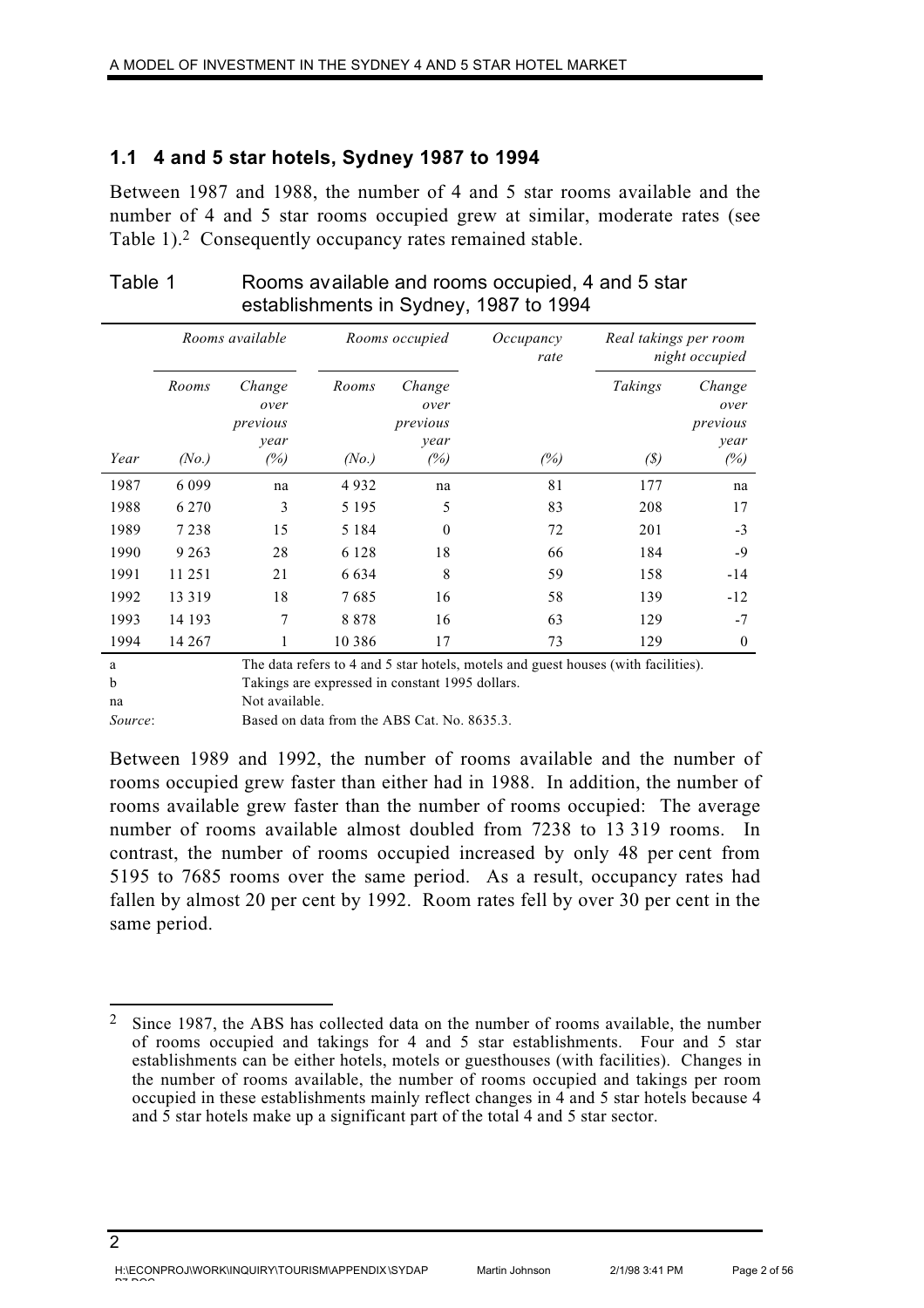In 1993 and 1994 the rates of increase in the number of rooms available slowed to the rate in 1988, while the number of rooms occupied continued to grow strongly. As a result, the occupancy rate in 1994 was similar to that in 1989. Takings per room occupied responded more slowly and remained low in 1994.

# **1.2 Other sectors and earlier periods**

The recent developments in the 4 and 5 star sector can be placed in perspective by comparing supply and demand developments in the 4 and 5 star sector from 1987 to 1994 with those in the 1, 2 and 3 star sector from 1987 to 1994 and with those in the 'licensed hotels' and 'motels' sectors from 1981 to 1988.3 For instance:

- the experience of the  $1, 2$  and  $3$  star sector provides some insight into whether the 4 and 5 star experience from 1989 to 1992 was out of the ordinary, or reflected wider developments in accommodation at the time; and
- the experience of the accommodation sector before 1987 provides an indication of whether similar developments occurred in earlier periods.

The experience of the 4 and 5 star sector is different from that of the 1, 2 and 3 star sector from 1987 to 1994, and from accommodation more generally from 1981 to 1988 (see Figure 1). In particular, no other sector in any time period matches the doubling of the number of rooms available and the large increase in the number of rooms occupied in the 4 and 5 star sector between 1989 and 1992.

Like the 4 and 5 star sector, the 1, 2 and 3 star sector also experienced falling occupancy rates between 1989 and 1992. However the falling occupancy rates in the 1, 2 and 3 star sector are perhaps more a consequence of an unusual fall in demand (see Figure 1, Panel B). The number of 1, 2 and 3 star rooms occupied fell significantly in 1989 and continued to fall until 1991. This was somewhat unusual because the number of rooms occupied typically increased in other accommodation sectors. The number of rooms available in the 1, 2 and 3 star sector grew at a slightly faster rate after 1989, peaking at around 8 per cent in 1992.

<sup>3</sup> ABS data for establishments by star grading in Sydney begin only in 1987. Prior to 1987, data are classified by 'licensed hotels' and 'motels'. ABS defines licensed hotels as 'hotels which provide tourist accommodation, are licensed to operate a public bar, and provide baths or showers, and toilets in most guest rooms' and motels as 'licensed or unlicensed motels, private hotels, or guest houses which provide tourist accommodation and provide baths or showers, and toilets in most guest rooms, but are not licensed to operate a public bar' (ABS, Cat 8635.0, 1986).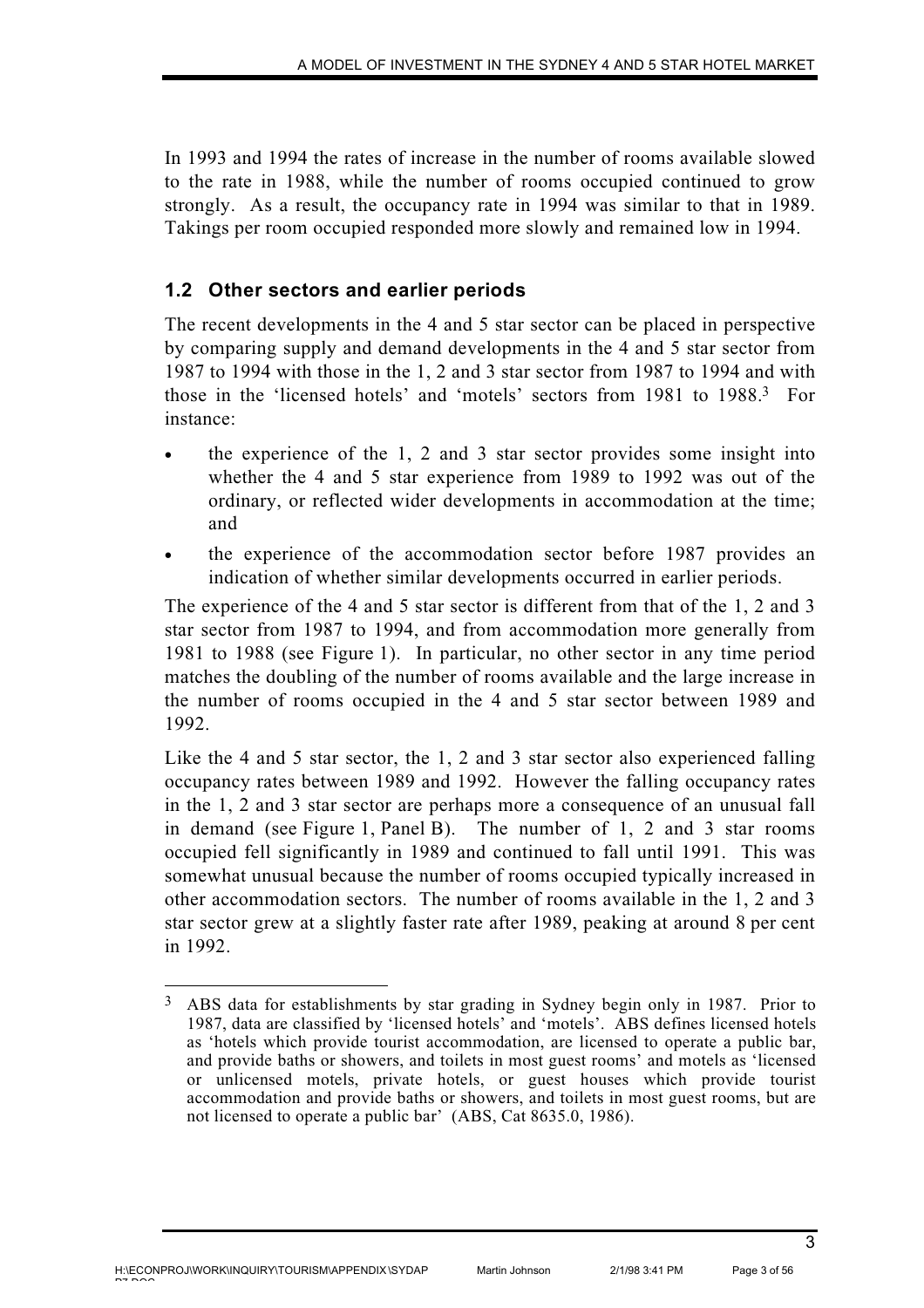

There is little evidence to suggest that the large, sustained increase in the number of 4 and 5 star rooms available reflects a general trend in the wider accommodation sector. From the early to mid 1980s, the number of motel rooms available and the number of motel rooms occupied increased at moderate and similar rates (see Figure 1, Panel C). Consequently, occupancy rates were stable. Room rates also held steady. However, sudden large increases in the number of rooms available have occurred in the licensed hotel sector. In 1983 the number of licensed hotel rooms available grew by 20 per cent (see Figure 1, Panel D). Nevertheless, the short-lived growth spurt did not match the large, sustained supply increase seen in the 4 and 5 star sector from 1989 to 1992.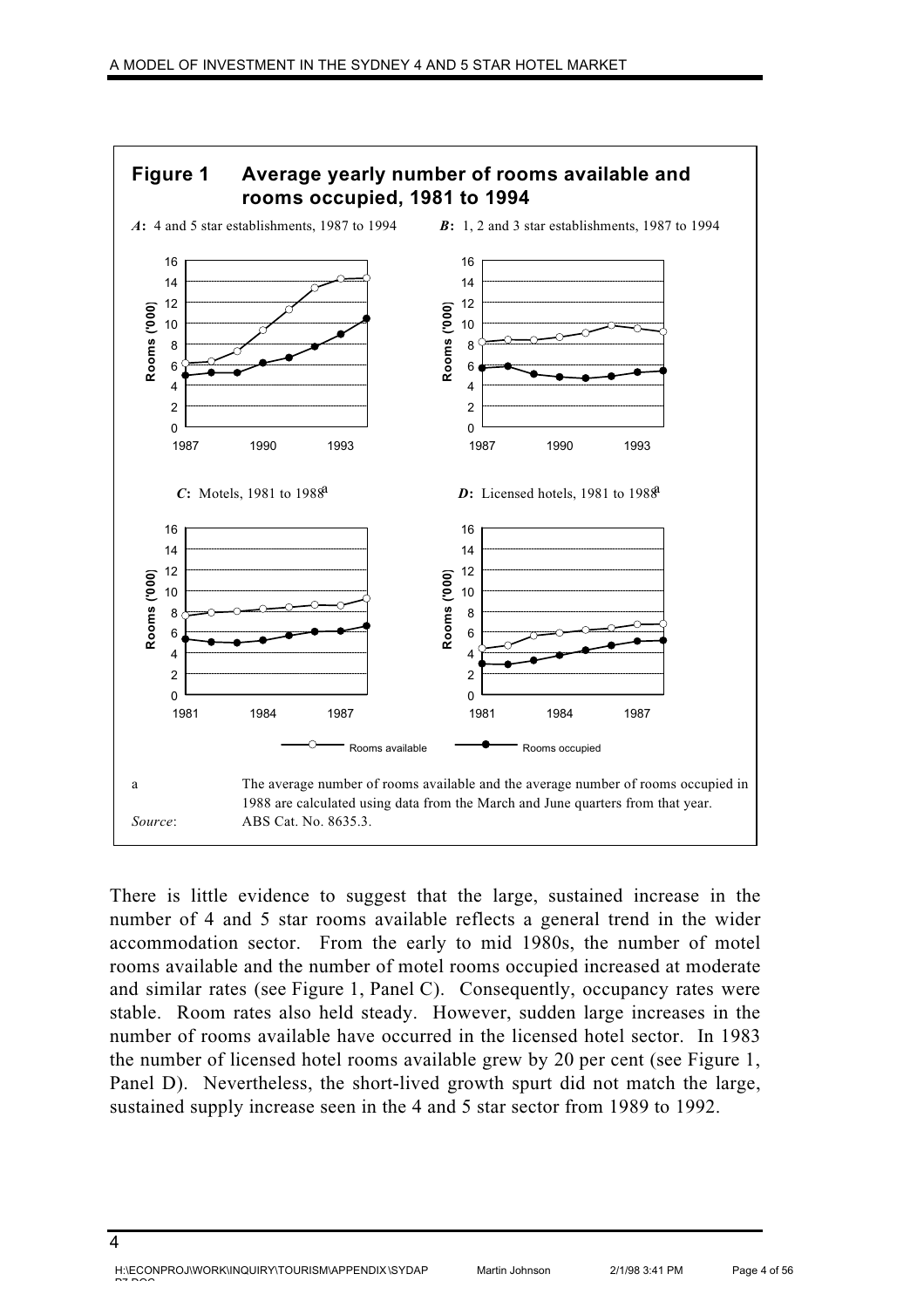After 1984, the number of rooms occupied in licensed hotels grew significantly faster than it had previously, and continued to grow strongly until 1987. Despite the growth spurt in the number of rooms available in 1983, the number of rooms occupied grew faster than the number of rooms available from 1982 to 1987. Consequently occupancy rates rose. Room rates also increased.

Increased occupancy rates and room rates may suggest latent demand pressure on the number of rooms available in the licensed hotel sector. However the increased occupancy rates and room rates also reflect a structural change in this sector. Between 1982 and 1987 the number of licensed hotels decreased whilst the number of rooms available increased. This suggests that the growth in the number of rooms available occurred mostly through the construction of large (typically higher star graded) hotels replacing smaller (typically lower star graded) hotels. ABS data from 1987 to 1994 show that 4 and 5 star establishments, on average, have more rooms per establishment, higher occupancy rates and higher room rates than 1, 2 and 3 star establishments. Thus the increasing share of 4 and 5 star hotels contributed to increasing average room rates and occupancy rates in the entire licensed hotel sector.

The evidence for a change in composition suggests that the growth in the number of rooms available and in the number of rooms occupied in the licensed hotel sector was largely driven by vigorous growth in the upper end of the sector. This changed the composition of the licensed hotel sector. Therefore, it is difficult to infer whether the number of 4 and 5 star rooms occupied grew faster than the number of 4 and 5 star rooms available and hence possibly placed upward pressure on room rates before 1987. However, if any demand pressure existed in the 4 and 5 star sector, the growth in the number of rooms available in 1989 eased this pressure because occupancy rates and room rates fell after 1988.

In summary, the experience of the 4 and 5 star sector between 1989 and 1992 appears to be unusual. The rapid growth in the number of 4 and 5 star rooms available between 1989 and 1992 is not evident in the 1, 2 and 3 star sector during the same period nor in licensed hotels and motels in earlier periods.

# **2 Previous studies of demand and supply**

There are few previous attempts to analyse demand and supply jointly in a hotel market. The methodologies used in these studies for determining hotel capacity are not well suited for assessing uneven growth in demand and supply. Either they rely on an assumed long-run occupancy rate, hence even growth, or they ignore the dynamics of the industry's investment behaviour.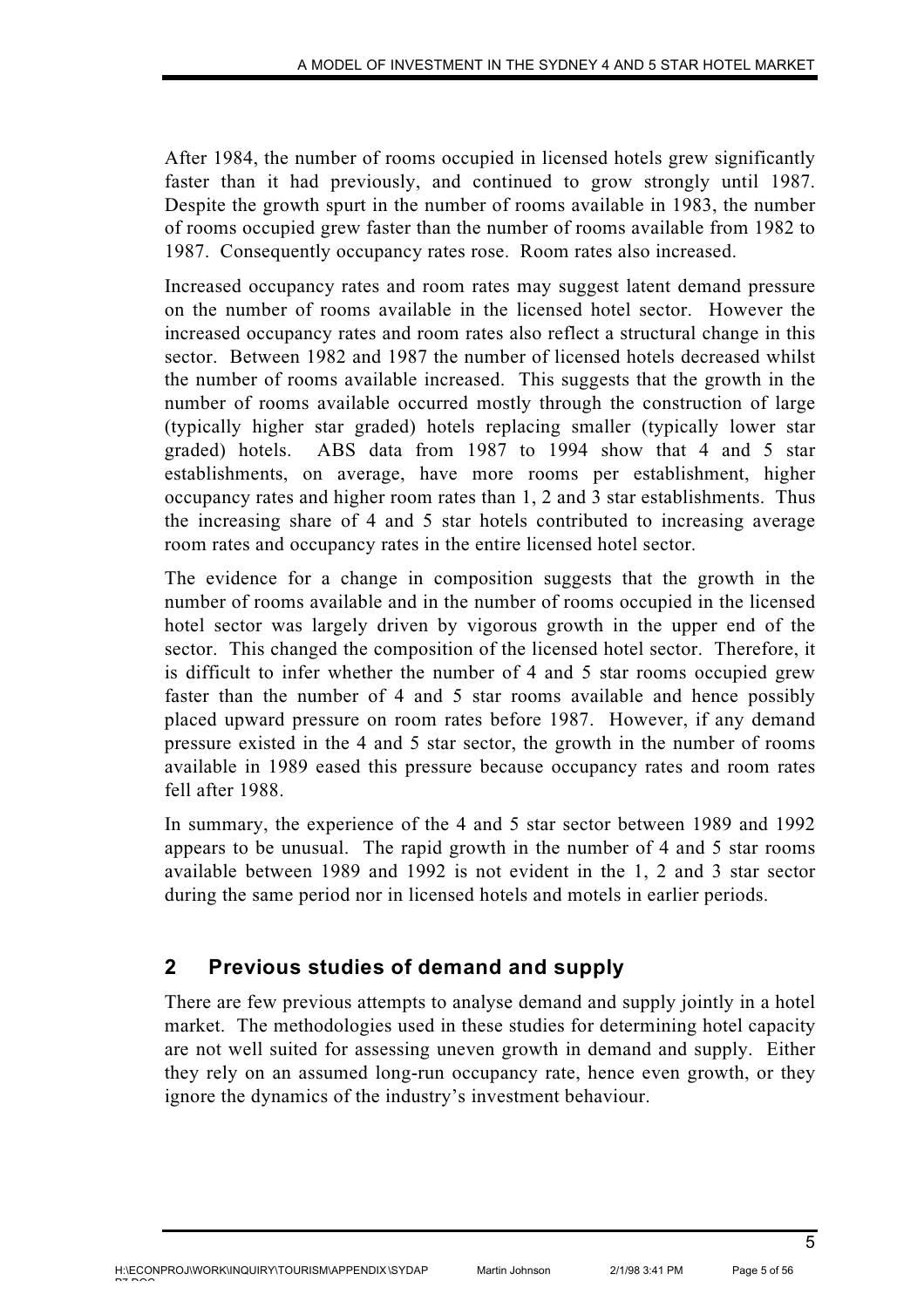Carey (1992) reports on studies by Waddell (1977) and Choy (1985). Choy (1985) forecasts visitor arrivals for hotels in a given locality and uses an assumed occupancy rate to determine when investment should occur. The report *The Sydney and Environs Accommodation Supply and Demand Study*, prepared for the NSW Tourism Olympic Forum (hereafter referred to as the Olympic Forum 1994), uses a similar methodology to Choy's to plan for accommodation supply in Sydney.

In these studies, occupancy rates and room rates are assumed to maintain hotel profitability given an expected growth in demand. This in turn presumes stable seasonal and weekly patterns of demand and no trend increase or decrease in hotel operating and construction costs. In reality, the underlying costs and demand patterns change over time, altering the desired level of investment in hotel capacity.

Carey (1992) overcomes some of these drawbacks by using a single year 'peak load pricing' model, which recognises the effects of seasonal demand on investment, room rates and occupancy rates. Rooms added for the peak season may stand idle in the off peak season. Changes in operating costs are also a consideration in her model. Her model explicitly relates the industry's profitability to the seasonal cycle of market demand and to the operating costs of servicing that cyclical demand. Her approach contributes a rigorous theory and empirical methodology for determining optimal hotel capacity. Nevertheless, her model determines investment based on market conditions in only a single year. It overlooks that hotels are long-lived assets and can not explain the dynamic effects of investment decisions.

# **3 Dynamic models of supply and demand**

The following extends previous analysis by recognising the dependence of occupancy rates, room rates, capacity and investment on cost and demand factors that change over time and are not known with certainty. The general modelling approach is presented by Takayama and Judge (1971) and Day (1961). Dynamic models are developed relating supply and demand over a number of years. The models are applied to study developments in the 4 and 5 star hotel sector in Sydney over the period from 1987 to 1994. A mathematical statement of the models is presented in Appendix A.

The models are tested for their ability to explain the observed number of rooms available in the Sydney 4 and 5 star hotel sector from 1987 to 1994 under varying assumptions about the uncertainty of future market conditions. In all cases, the market is assumed to be efficient (that is, competitive and free of distortions). Investment decisions are assumed to be based on real changes in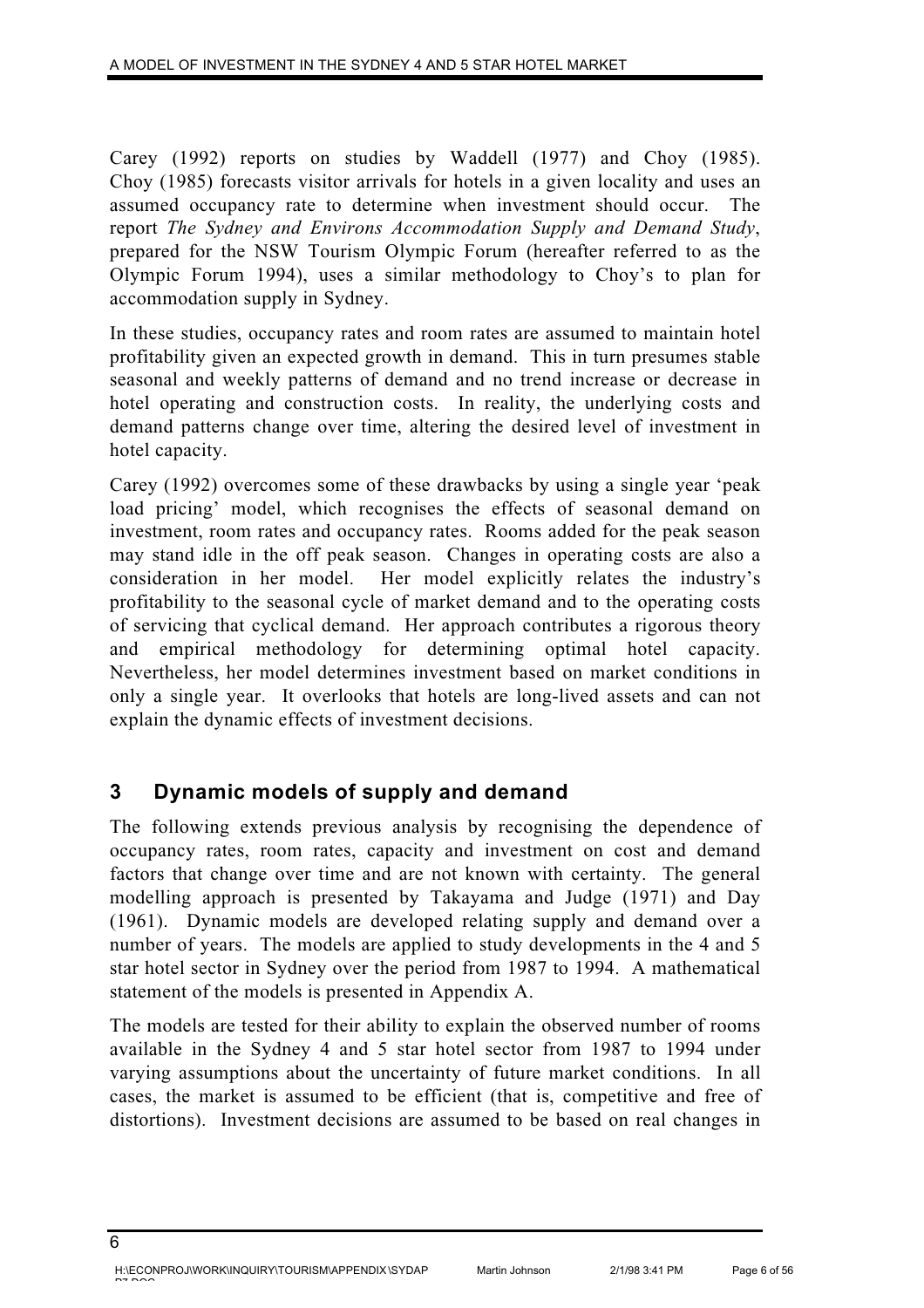costs and room rates. All model data on room rates and costs are expressed in real terms of 1994 dollars, unless stated otherwise.

# **3.1 Demand**

The demand for hotel accommodation has various sources, including business travellers, domestic holiday-makers and foreign visitors, and derives from those people's decision to travel. The level of business activity, household income, costs of travel (particularly airfares and fuel costs), weather, politics, travel fashions and exchange rates all affect customers' propensity to travel and subsequently their demand for tourist accommodation.

There is a voluminous research on the determinants of travel flows. Examples include Crouch (1995), Divisekera (1995), Crouch (1994), Artus (1972), Kwack (1972), Bechdolt (1973), Gray (1966), and Barry and O'Hagan (1972). The Tourism Forecasting Council (1994) documents the forecasting approaches used in Australia. These studies relate domestic and international travel demand to factors such as income growth, the unemployment rate, exchange rates, transport costs, business activity, population, special events and the relative price of accommodation.

However, because the studies focus on aggregate relationships, for example, tourist expenditure or foreign arrivals and not hotel accommodation, they are useful for analysing broad trends in travelling activity but less useful for predicting demand for accommodation in one regional hotel sector. The latter requires market specific information, including the mix of clients, their origins and other local demand features.

The model decomposes the demand for 4 and 5 star hotel accommodation into two parts: the response of demand to changes in room rates and demand shifting in response to non-price factors such as special events, income changes, the business cycle and seasonal factors.

# *Price elasticity of demand*

The response in demand to a change in price is measured by the price elasticity of demand. For instance, an elasticity of 1 means that a 10 per cent rise in price reduces demand by 10 per cent. Data limitations preclude reliable estimation of the price elasticity of demand for accommodation in Sydney 4 and 5 star hotels.

Empirical estimates of the price elasticity for tourist accommodation range widely from 0.13 to 1.7 (Arbel and Strebel (1983), Carey (1992) and Crouch (1994)). Model specification, estimation technique as well as the choice of data interval all differ in these studies. Most estimates are in the lower end

7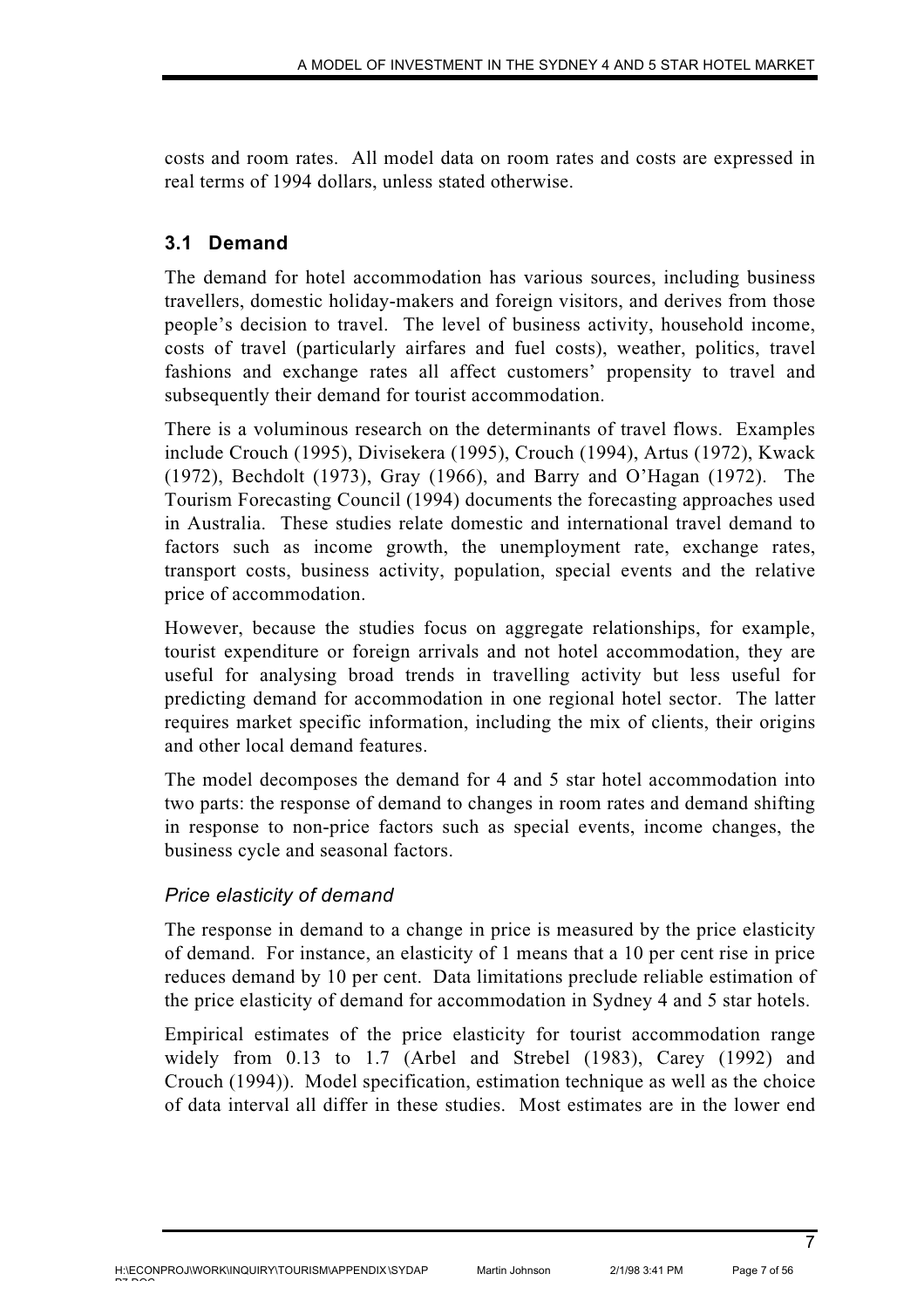of the range. This agrees with the suggestion that visitors are not too sensitive to changes in room rates because accommodation is only a small part of their overall cost of travel (Bureau of Tourism Research (1995)). However none of these estimates refers to a market that closely resembles the 4 and 5 star market in Sydney. Consequently, this study assumes an elasticity of 0.5 in its core simulations but also evaluates the effects of using larger and smaller demand elasticities.

# *Demand shifts*

There are other determinants of demand beside room rates and they are no less important. They indicate the underlying strength of demand and help determine profitable supply growth.

### **Annual growth of demand**

From 1987 to 1994 the trend growth in the number of rooms occupied in Sydney 4 and 5 star hotels was 11.2 per cent a year (see Table 1). However, as room rates on average decreased in real terms from 1988 on, this trend growth in the number of rooms occupied reflects both the stimulating effect of falling room rates and the shifts in demand due to other factors. The contributions of the price reductions and demand growth to the observed growth in the number of rooms occupied depend crucially on the price responsiveness of demand.

The average takings per room occupied and the number of rooms occupied for 1988 and 1994 are taken from Table 1 to illustrate this point. From 1988 to 1994 takings per room occupied fell by 38 per cent while the number of rooms occupied grew by 100 per cent. For a given elasticity of demand it is possible to draw two demand curves, one for 1988 and one for 1994, and to compute the contributions of room rates and demand growth to the growth in the observed number of rooms occupied from 1988 to 1994 (See Figure 2).

The average demand curves for 1988 and 1994 are given by D88 and D94 if the price elasticity of demand is 0.5 (see Figure 2, panel A). The price effect of the room rate reduction from 208 to 129 dollars per room is represented by a movement down D88 increasing the number of rooms occupied to A. The difference between 10 386 and A is the increase in the number of rooms occupied which is attributable to demand growth, implying an increase in demand of 57 per cent.

# **Figure 2 The effects of changing room rates and demand growth on the number of rooms occupied**

*A: Price elasticity of demand = 0.5*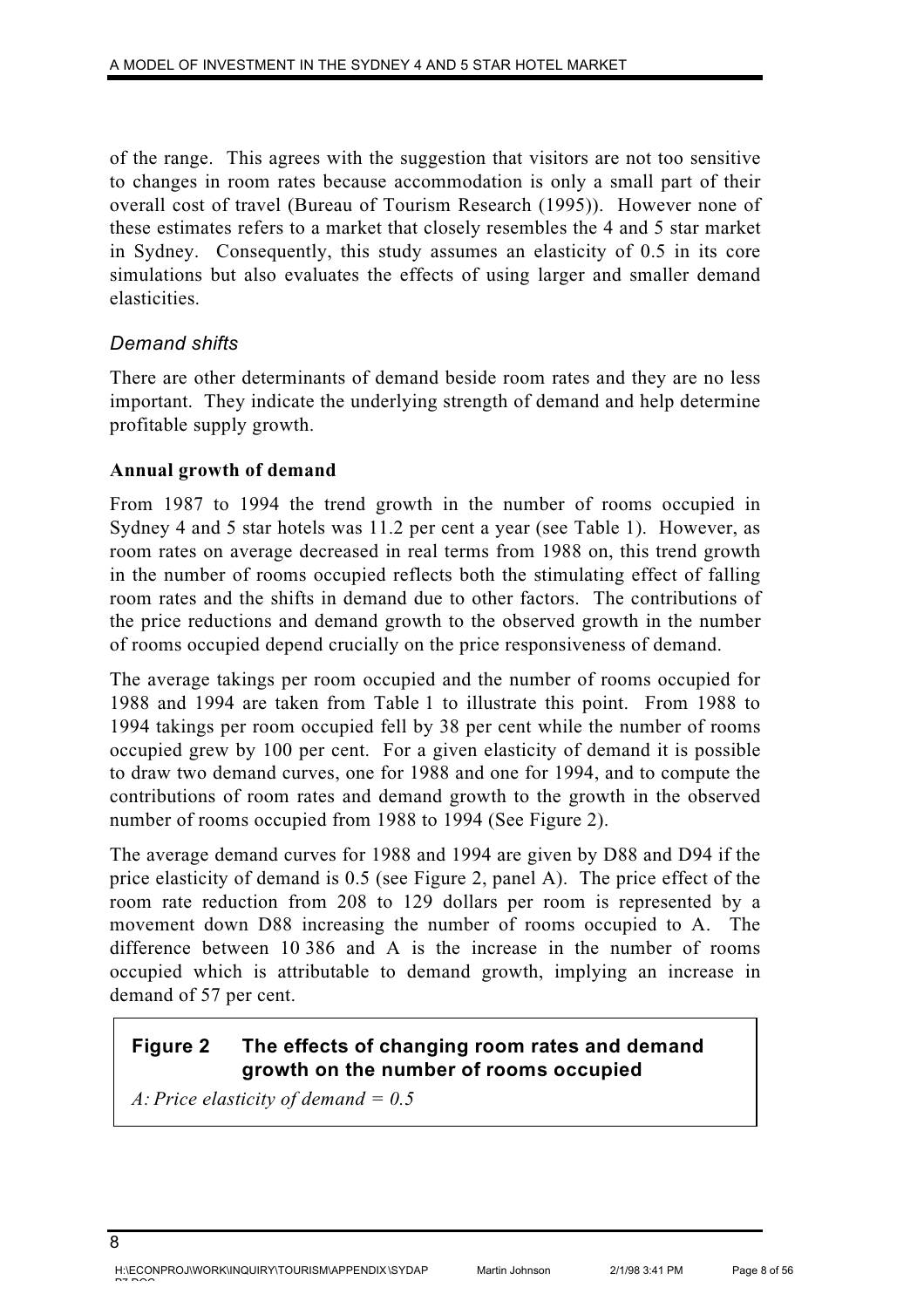

Similarly, the demand curves for 1988 and 1994 are given by D88' and D94' if the price elasticity of demand is 1.25 (see Figure 2, panel B). Because demand is more responsive to changes in the room rate, the number of rooms occupied grows by more given the same fall in room rates. The price effect of falling room rates accounts for an increase in the number of rooms occupied to B. The demand growth needed to increase the number of rooms occupied from B to 10 386 is just 10 per cent.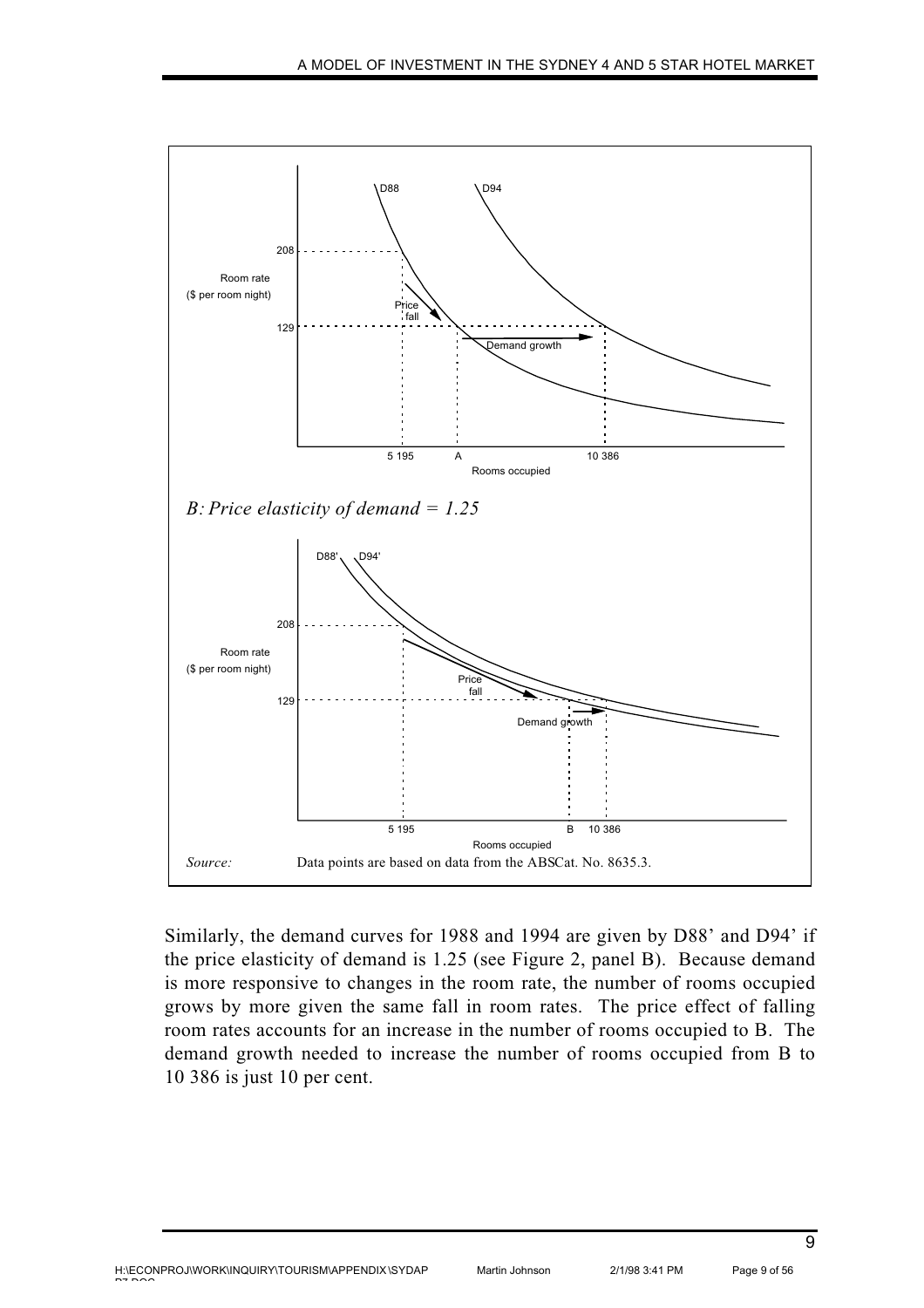This same method of calculating the shift in demand can be applied to the monthly observations of takings per room occupied and number of rooms occupied. The trend increase in demand is estimated to be 7.4 per cent a year from 1987 to 1994 after adjusting the number of occupied rooms for the effect of falling prices given a price elasticity of 0.5.

The data limitations that precluded estimating a price elasticity of demand also preclude estimating the relationship between demand shifting factors and the demand for accommodation in Sydney's 4 and 5 star hotels. The models will however estimate the combined effects of various factors which shifted demand during the period from 1987 to 1994. The demand growth after 1994 is that estimated in the Olympic Forum and is assumed to be accurate. In its medium forecast, the Olympic Forum (1994) projects demand to grow at slightly above 7 per cent a year until 1997 and at 4.6 per cent a year after 1997 to 2000.

### **Seasonal shifts of demand**

The seasonal pattern of demand is another factor determining capacity, room rates and occupancy rates. To illustrate the typical pattern, Figure 3 displays the statistical indexes of seasonal shifts in demand for the 4 and 5 star hotel sector in Sydney compiled using the 1987 to 1994 data. The number of rooms occupied is typically highest in February and November and lowest in December – January and June – July. Seasonal swings in the takings per room occupied are less drastic than those in the number of rooms occupied, but the yield per room available shows even greater swings reflecting the combined effects of rooms occupied and takings per room occupied.

Seasonal patterns of demand changed slightly over time although the major peaks and troughs have not shifted dramatically. The models neither analyse the determinants of seasonal variation in demand nor depend on a fixed series of seasonal indexes, such as the one exhibited in Figure 3. Instead, the models use monthly data between 1987 and 1994 and also include changes in the seasonal pattern of demand over the years as part of the demand shifts. As demand shifts after 1994 are extrapolated from trends in previous years, the seasonal pattern of demand for those years will be the same.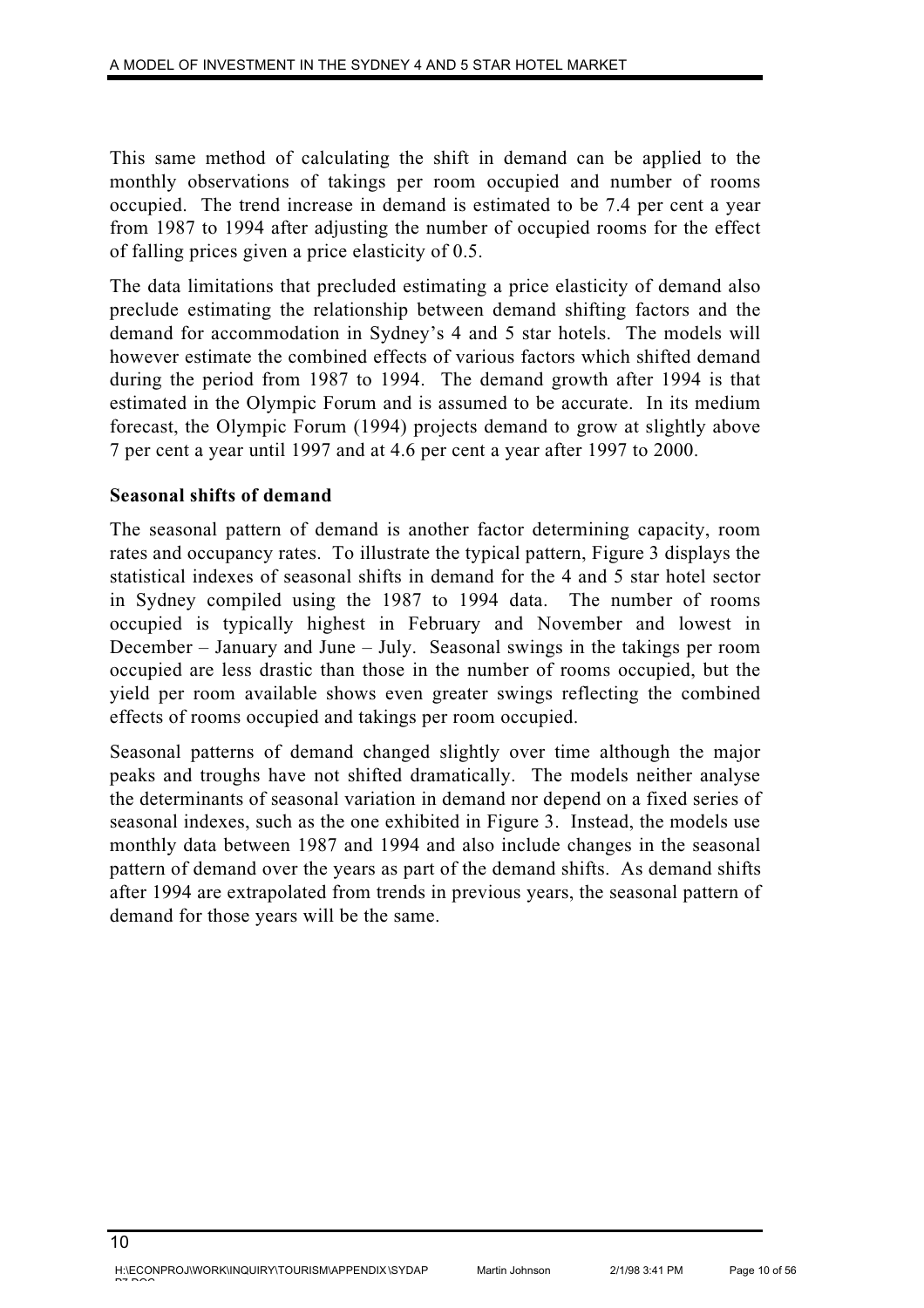

In summary, the demand relationship is described by a price elasticity, which is assumed to be constant over time, and a parameter that varies over time and captures yearly growth and seasonal shifts of demand. The models use Cobb-Douglas demand functions for this purpose which are fitted to observed data for the Sydney 4 and 5 star hotel market (see Appendix A for details).

# **3.2 Supply**

In this study, four factors determine the supply of hotel accommodation: the aggregate supply of rooms and operating costs; construction costs; an investment rule; and the initial stock of hotel rooms. The initial stock of hotel rooms is the stock available in 1986.

# *Aggregate supply and hotel operating costs*

Aggregate supply is limited by absolute capacity — the total number of rooms available. However, a practical capacity may be reached before the absolute capacity. This may be because rooms are under repair or because more rooms

pp pp o o

11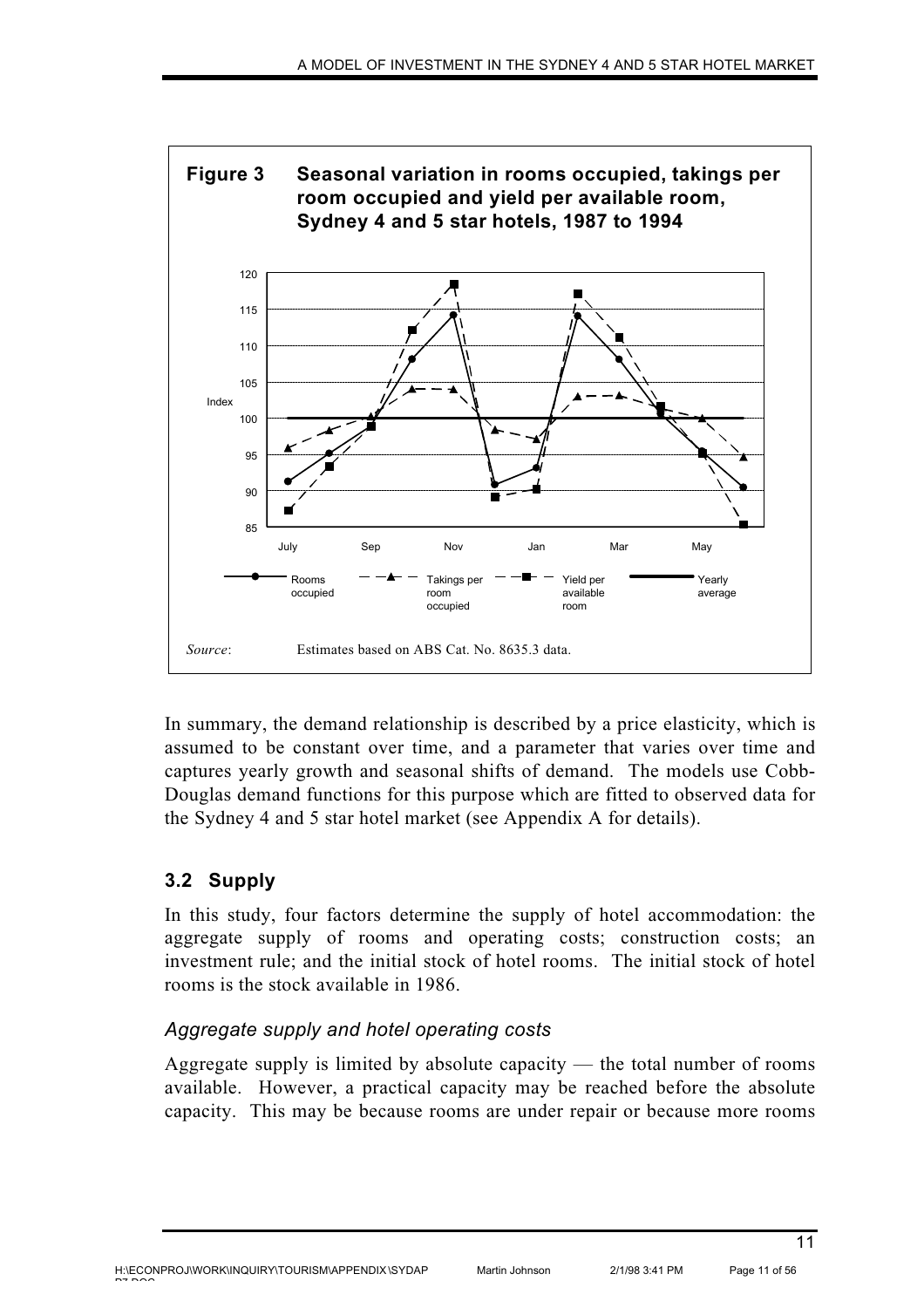are occupied on weekdays than on weekends (Olympic Forum 1994). Consequently, monthly data on capacity usage would report a monthly average occupancy rate that is unlikely to reach 100 per cent. A maximum capacity of 93 per cent of all available hotel rooms is taken to summarise these limits. This is the highest monthly occupancy rate ever observed in Sydney's 4 and 5 star hotels from 1987 to 1994.

Hotel operating costs are modelled to change with the number of rooms occupied. The cost function was estimated with four objectives in mind. First, the estimated cost function, in conjunction with the demand function, should predict seasonal patterns of the number of rooms occupied and the takings per room occupied similar to those observed over the period 1987–1994. Second, the cost function should point to the same level of average operating costs per room occupied as that recorded by Horwath Asia Pacific (HAP) (1995) for the 4 and 5 star hotels in Sydney from 1992 to 1994. Third, the cost function is meant to reflect an average hotel in the 4 and 5 star sector. Four star hotels and 5 star hotels have different cost structures. Therefore, as the proportion of 4 star hotels in this sector has increased over the years, the cost function needs to reflect the greater representation of 4 star hotels. Fourth, the operating cost function should change over time to reflect real changes in wages and input prices as experienced by the industry.4

The average operating costs per occupied room in Sydney 4 and 5 star hotels as used in the model is drawn from HAP (1995) and was estimated to be 113 dollars per occupied room at 73 per cent occupancy (See Table 2). Standard accounting rules allocate costs to operating "departments" and do not include capital costs.5 In this study, expenditures on food and beverage were excluded (and not given in Table 2) because a breakdown between guest and non-guest expenditures was not available. In addition, takings do not include revenues from food and beverage sales. Their exclusion is valid if the provision of food and beverage covers its own operating costs, with no return on its physical capital. This assumption is largely supported by the Horwath Asia Pacific data.

<sup>4</sup> These components do not account for any technological improvement in operating a hotel, but no evidence was found to suggest there were significant technical efficiency gains in hotel operation.

 $5$  See Hotel Association of New York, Inc (1986) for a detailed description of the costs.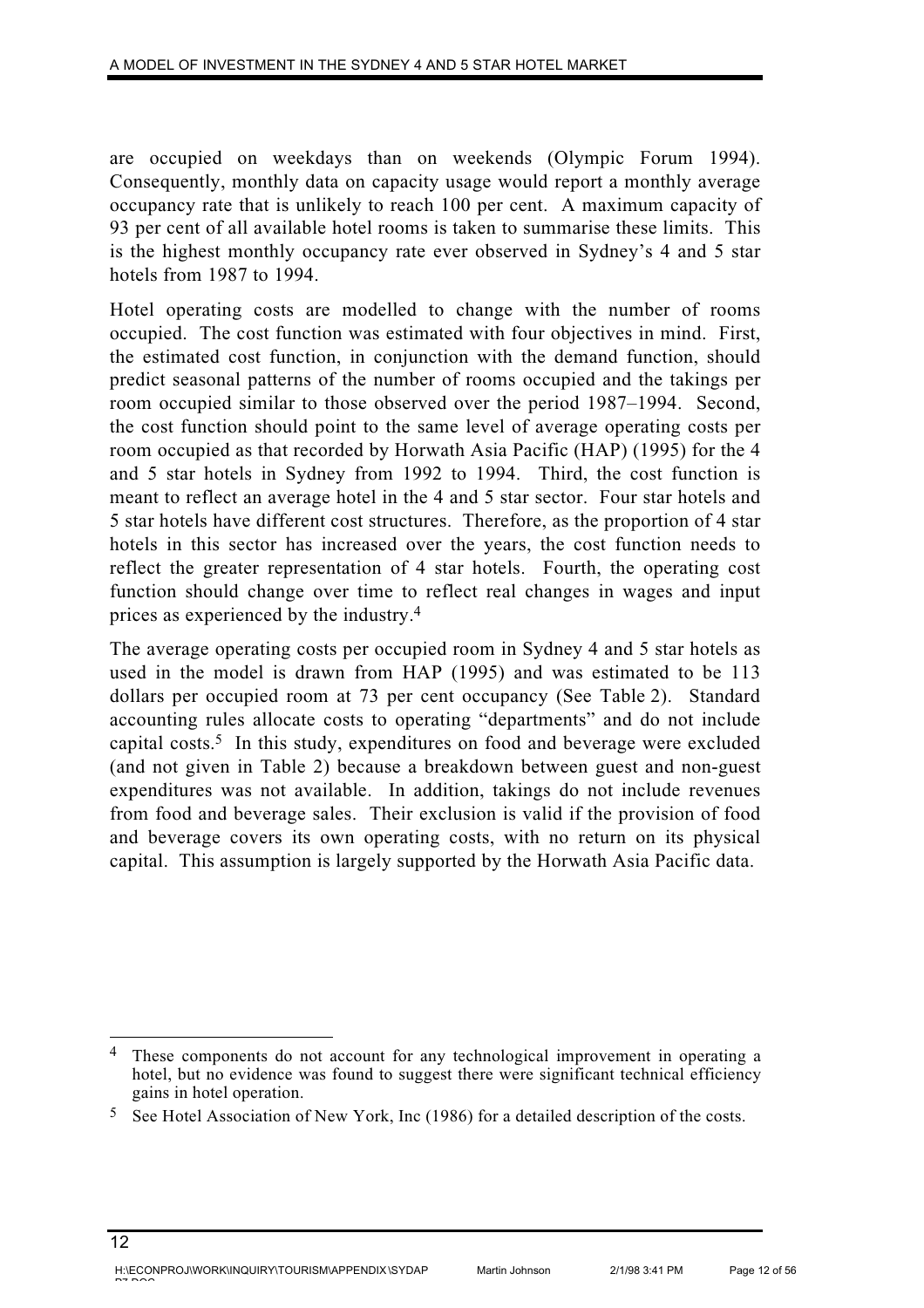| Operation activity                             | <i>Expenditure per</i><br>occupied room<br>(S) | Share of total<br>expenditure<br>(%) |
|------------------------------------------------|------------------------------------------------|--------------------------------------|
| Room servicing                                 | 48                                             | 42                                   |
| Telephone and other minor operating activities | 10                                             | 9                                    |
| Administrative and general                     | 21                                             | 19                                   |
| Marketing                                      | 15                                             | 13                                   |
| Energy                                         | 9                                              | 8                                    |
| Property operation and maintenance             | 10                                             | 9                                    |
| Total                                          | 113                                            | 100                                  |
| Source:<br>Based on HAP (1995).                |                                                |                                      |

### Table 2 Room expenditures, excluding capital costs, for Sydney 4 and 5 star hotels, 1992 to 1994

Some operating costs vary according to the number of rooms occupied on a given night, such as expenditures on servicing rooms and on electricity. Other operating costs, such as expenditures on marketing and administrative activities, do not vary with the number of rooms occupied but are incurred if the hotel is open. The operating cost function covers both kinds of costs.

The operating cost function needs to adequately reflect the cost structure of hotels as discussed above. It also needs to be a concise statement suitable for modelling purposes. Appendix B presents the details of its estimation using data from ABS and HAP (1995).

To illustrate, the average operating cost per room occupied for each month in 1994 was estimated to be:

$$
Average \cos t (dollars \text{ per room occupied} = 92.88 + 0.28 \times \left(\frac{\text{rooms occupied}}{\text{rooms available}} \times 100\right)
$$

In this equation, the average operating cost depends on the occupancy rate, which is the term in brackets. An increase in the occupancy rate by 1 percentage point would raise the average cost by 28 cents. As the occupancy rate varies according to the monthly demand pattern, the estimated average cost would change from month to month. The cost variation between months would subsequently lead to seasonal variation in the room rate. This demand pattern and cost relationship thus reproduces the correlation between the number of rooms occupied and the takings per room occupied as observed in ABS's monthly data. The other parameter in the equation, shown to be 92.88 for 1994, was estimated so that the average operating cost per room occupied was comparable to the average expenditure per room occupied in HAP (1995). For example, the average cost would be approximately 113 dollars in 1994 when the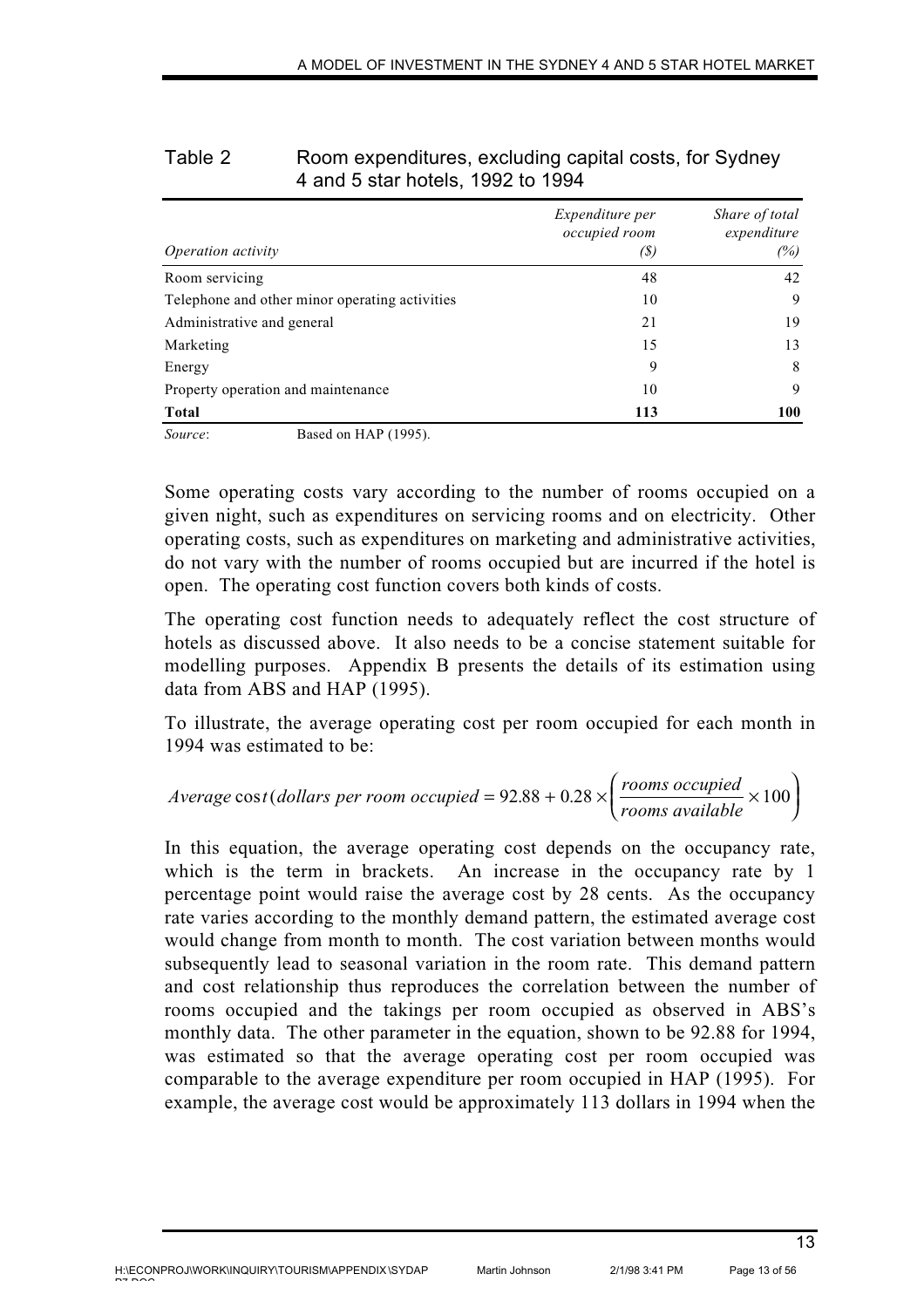occupancy rate was 73 per cent, which is consistent with that displayed in Table 2.

The same cost equation applies to other years; but the two parameters then have different values from those used for 1994. The first adjustment in parameter values is related to the changing composition of the 4 and 5 star hotel sector. The parameter values for 1994 reflect the average occupancy rate and the average level of expenditure per occupied room amongst the 4 star hotels and 5 star hotels in that year. The average occupancy rate differs between 4 star hotels and 5 star hotels. Furthermore, 4 star hotels expend less on average on each occupied room, at 91.54 dollars compared to 142.20 dollars by 5 star hotels (HAP (1995)). The composition of the 4 and 5 star sector changed considerably from 1987 to 1994 as the large growth in hotel rooms occurred in 4 star hotels not in 5 star hotels. Consequently, the average level of expenditure in each year is adjusted to show a trend of greater weighting towards the 4 star hotels. The two parameters are thus adjusted to this effect.

The second adjustment in parameter values reflects real changes in wages and energy prices. Figure 4 shows them as an index, which is a cost share weighting of wages in service industries (the nearest wage index available from ABS relevant to occupations in the hotel industry) and the price of electricity. Labour and energy account for 31.6 and 4.7 per cent respectively of the total operating costs in the 4 and 5 star hotels (HAP (1995)). For other operating inputs, their unit costs are assumed to have changed with general inflation. The compiled index was relatively stable, especially from 1987 to 1994. Yearly changes were small, averaging less than half of a percentage point over the period 1980–1994.

Index values after 1994 are also required. They are generated by extrapolating the trends in and before 1994. The index after 1994 shows a downward trend, mainly reflecting the decline in costs from 1992 to 1994. For modelling the scenario in which prospective investors do not know future costs, they are supposed to make forecasts based on cost trends prior to the time of planning.

### *Construction costs for Sydney 4 and 5 star hotels*

Building new hotels or extending existing ones involves land acquisition, hotel design and construction. The costs of constructing new hotels vary considerably depending on location, star grading and the scale of the project. For example, the Olympic Forum's estimate of the cost of a new 4 star hotel with 400 rooms in Sydney is about 253 000 dollars per room (Olympic Forum 1994). This includes a land cost of 30 000 dollars per room.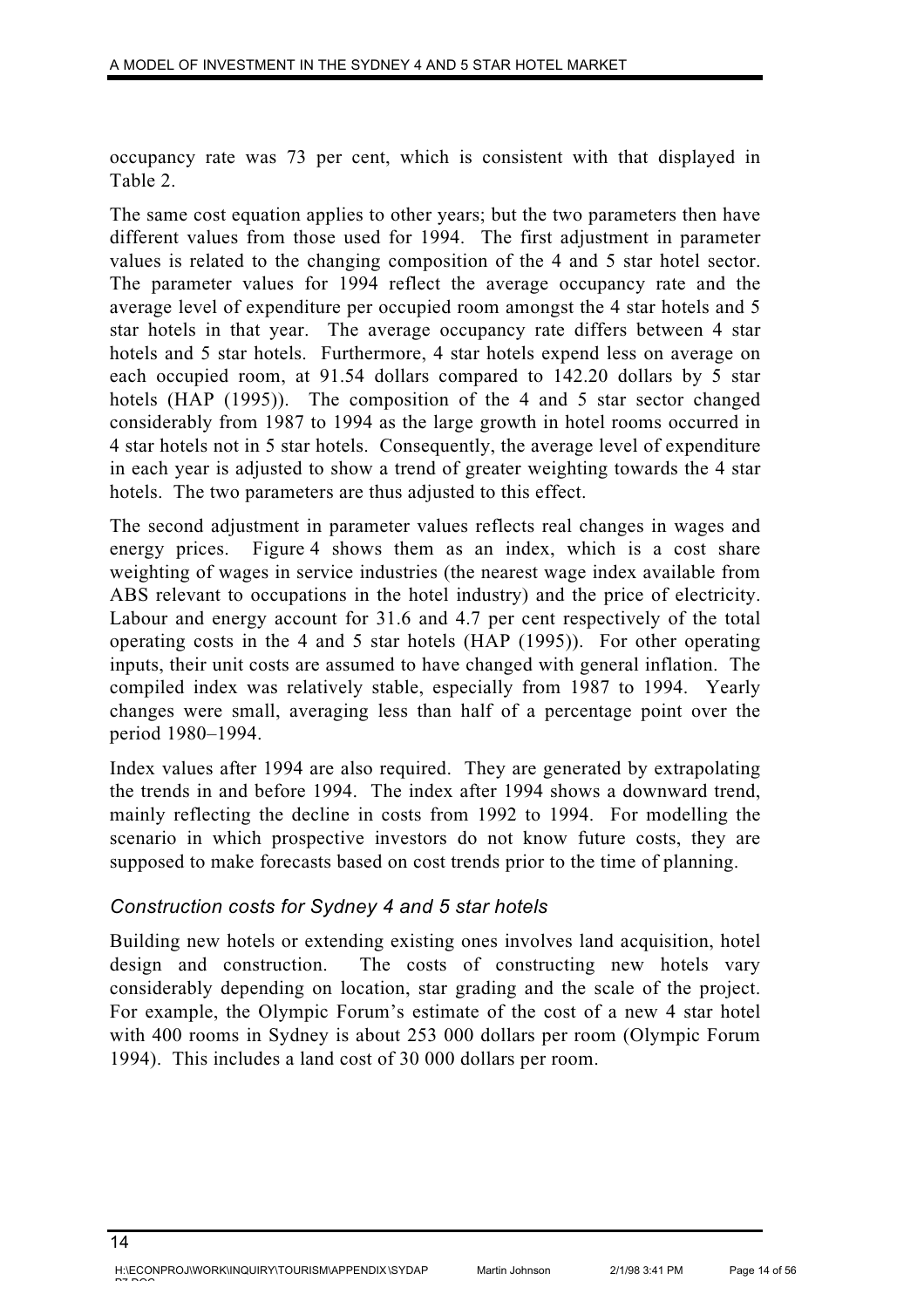

In the models, the average construction cost per room refers to the total construction cost of all rooms added to the market during a year divided by the number of new rooms. It is assumed that the average cost would increase with the number of new rooms. This presumes supply constraints in the construction industry. For example, construction projects carried out simultaneously may bid up the costs for one another. As a result, investors who are the last ones to build may pay a higher cost per room than the early investors. The construction cost per room for prospective investors is represented in the models by the marginal cost equation. As the industry's average cost is assumed to rise with the number of new rooms, so its marginal cost must be greater than average cost.

To illustrate, the marginal construction cost in dollars per room in 1994 is:

*Marginal cost of construction per room = 189.95 Number of rooms under construction in the year <sup>x</sup>*

The parameter, shown to have a value of 189.95 for 1994, is estimated by taking the Olympic Forum's estimate of 223 000 dollars per room (net of land cost) as the cost for the latest investment in the market where 1 174 new rooms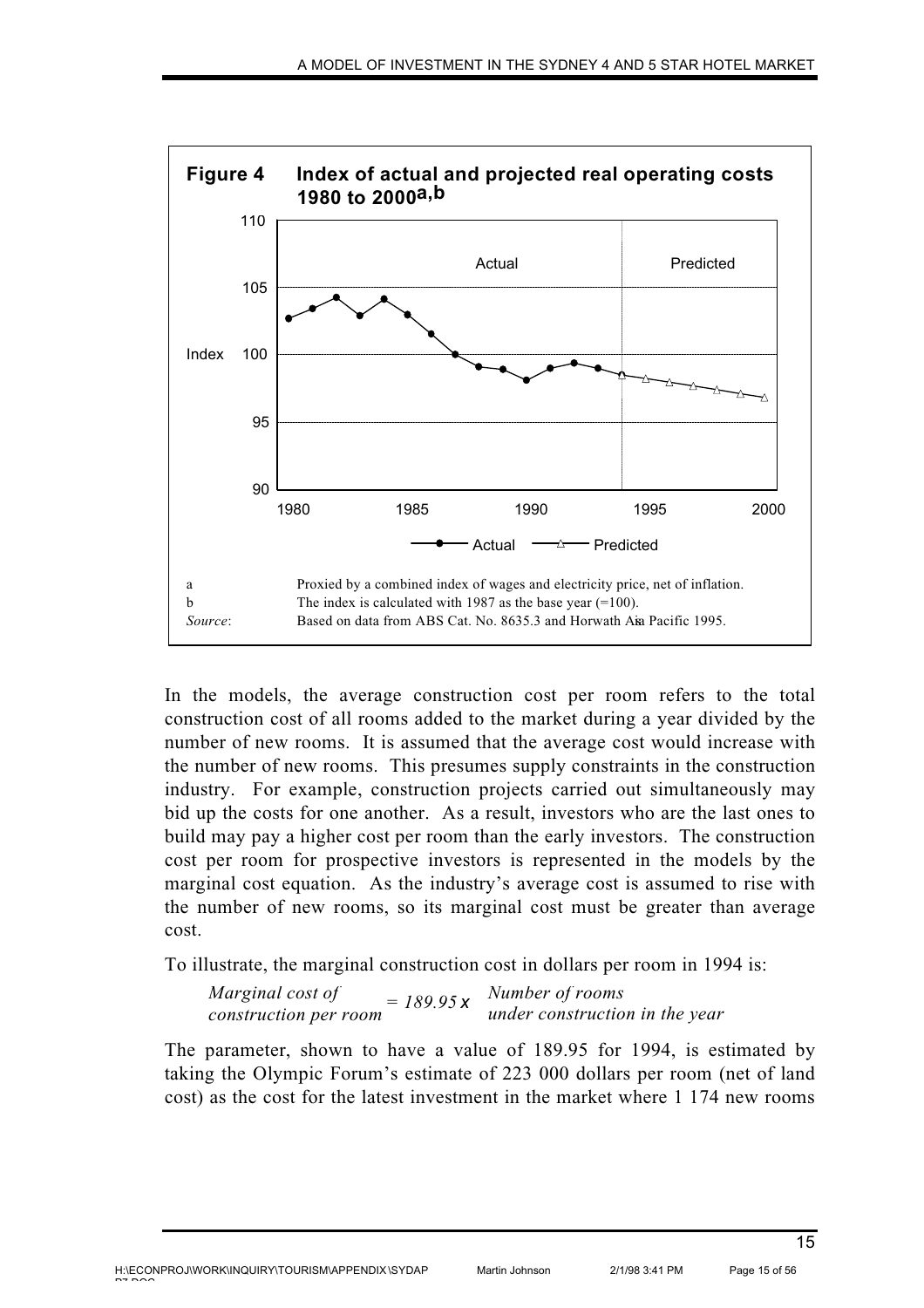have been built during the year. 1 174 rooms are the average number of 4 and 5 star rooms added per year from 1987 to 1994 in Sydney. At this level of investment, the equation calculates the cost of constructing the newest room to be approximately 223 000 dollars, which is the Olympic Forum's estimate. In the model, if fewer than 1 174 rooms are built, the cost of the newest room will be less than 223 000.

An alternative specification of the cost equation is considered later. In particular, results of models using an assumption of a rising average cost are compared with those of models using an assumption of constant average cost every hotel room costs 223 000 dollars to build no matter how many are built.

Construction time for the hotel is assumed to be 2 years. This is consistent with the time lag between the trend of commencements of tourism accommodation and the trend of capacity additions as observed from ABS data (see Table 1 and Figure 8).

Hotels are long-lived assets. The service life of any hotel will depend on its own characteristics. There is no data series to estimate an average economic life of a hotel. The models assume a service life of 25 years at which time the hotel needs to be extensively renovated, converted or demolished. This assumption is based in part on the accounting rule applied to tourist accommodation that permits a complete write-off of the capital expenditure on the construction of buildings over 25 years. The Building Owners and Managers Association of Australia (BOMA) estimates a range of economic lives from 3 to 30 years for various hotel features with a 'blended' economic life for the hotel of 16 years (BOMA, Sub. 162, p. 2). JLW (1995) records that only 6 per cent of hotels are more than 30 years old, with no mention of whether and when the hotels have been extensively renovated.

The important modelling question is how projected investment changes if the assumed service life of the hotel is increased or decreased. The results of a sensitivity analysis using the certainty model show that projected investment changes by less than 1 per cent if hotel life is increased or decreased by 5 years. Thus, an exact estimate of the average service life would be useful, but it is unlikely to change the modelling results significantly. This is largely because net revenues 20 years after hotel construction become quite small when discounted to their present values at the time of construction.

In the models, the construction cost is estimated net of land cost. The rationale rests on the idea that the land can be sold at the end of the hotel's service life while other physical components are fully depreciated. Consequently, the cost of construction with land cost included must be reduced by the present value of the expected future resale price of the land. For simplicity, the price of the land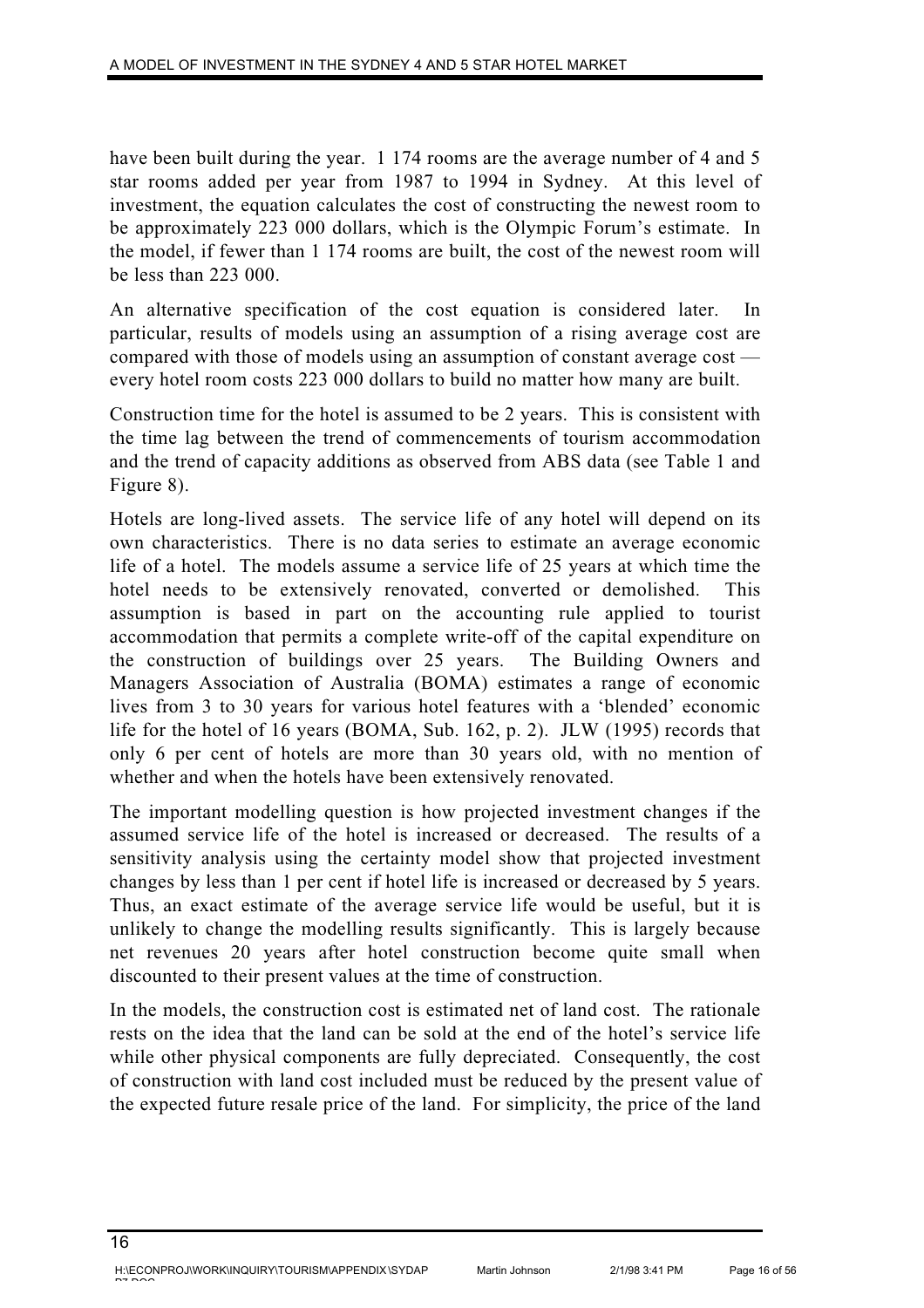at a hotel site is assumed to appreciate at 8 per cent per year, the same rate at which the hotel investment is assessed. Under this assumption, the present value of the expected future resale price of the land is the initial land cost and is thus deducted from the total cost of construction.6

The unit construction cost is assumed to follow the price index of construction materials in Sydney. The unit construction cost of a hotel in real terms was stable despite some small rises in the 1980s (see Figure 5). Projected unit cost falls after 1994 as a continuation of the yearly declines experienced after 1991.



<sup>6</sup> Estimating the full cost of land introduces two possible biases: If land value of the hotel is expected to appreciate faster (more slowly) than the risk adjusted market rate of return, the disregard of the above (below) average return from the land investment is an implicit cost increase (decrease) to the total construction cost. Land cost is only 13 per cent of the building costs according to the Olympic Forum's feasibility study. Thus, to attain an equivalent 10 per cent change in the construction cost, land value at the hotel site would need either to rise roughly two times as fast as the market rate of return in each year or to decline to become worthless. Neither case seems to be a common perception amongst the hotel investors. As will be seen later, basic modelling results are not affected by a 10 per cent change in the construction cost. The assumption of the models about land value of the hotel is quite defensible.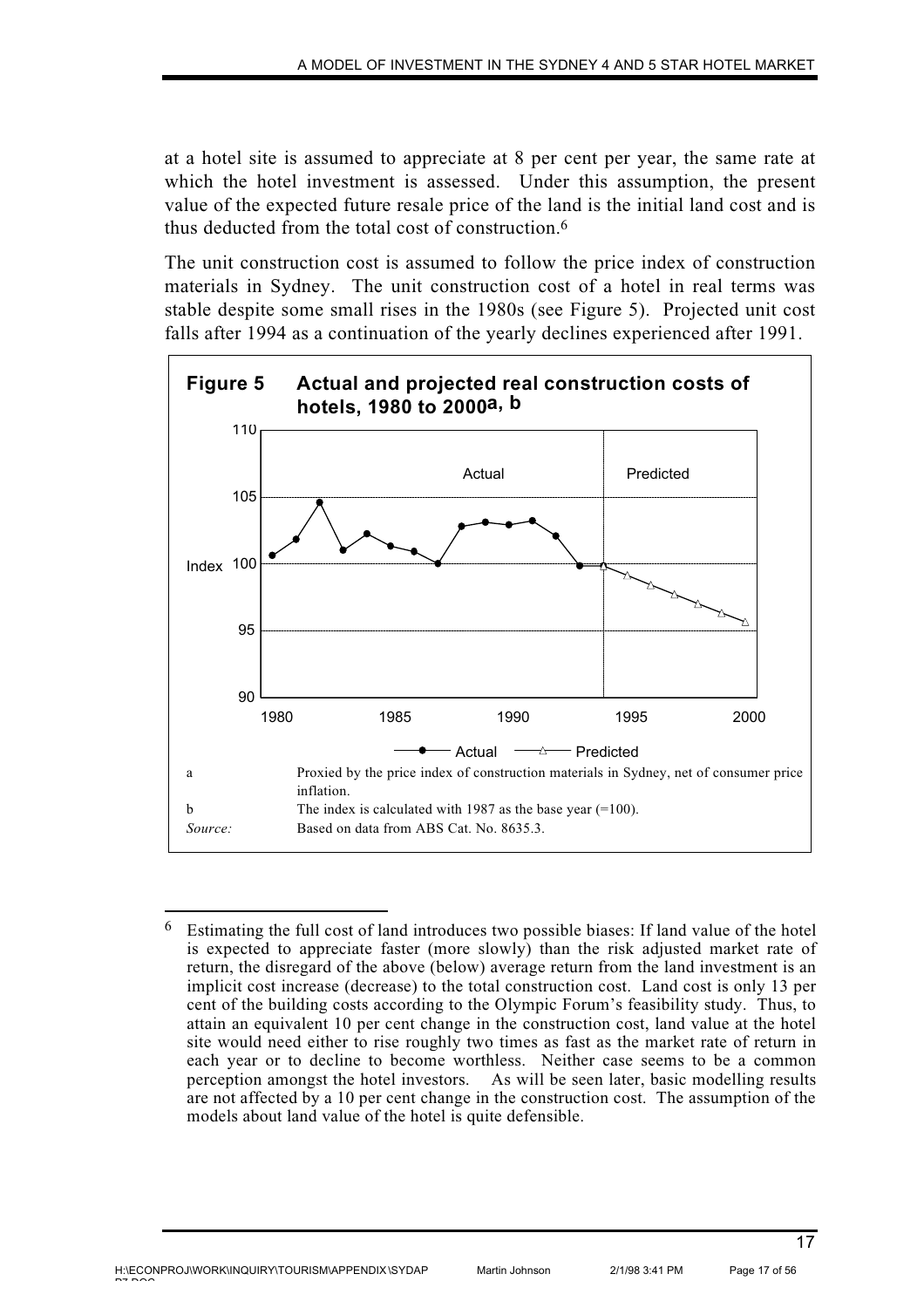The models have a finite planning horizon. Thus, costs and revenues are compared over a span of years that is shorter than the hotel's service life. The cost of construction is adjusted to apply only to those service years within the planning horizon. This is done by first calculating the annuity value of the construction cost with a fixed discount rate. The annuity value, when paid in each year of the service life of the hotel, would repay the principle and interest of a fixed rate loan equal to the construction cost of the hotel. Only the present value of the annuity for those years of service in the planning horizon are included in construction cost.

The discount rate covers the risk free rate plus the risk premium which applies to the uncertainty in the tourism business and includes the return that compensates investors for their entrepreneurial efforts. The models assume a discount rate of 8 per cent in real terms.

For comparison, Olympic Forum (1994) used a nominal rate of 12.75 per cent in its feasibility study. Given the trend inflation of about 5 per cent a year in the past decade, the real rate of return would be 7.75 per cent. The hypothetical investment featured in the investment survey of Macquarie Bank's *Perspectives on Tourism Investment* used an internal rate of return of 15.8 per cent yielding a real rate of 10.8 per cent. Finally, the Commonwealth Department of Finance (1991) recommends using a 8 per cent real discount rate in planning for public work projects. Government-backed investments would probably be considered safer investments than hotels. These comparisons suggest that an 8 per cent discount rate is reasonable but could be low. Other things being equal, a 'low' discount rate leads to more hotel rooms being built than a 'high' discount rate.

# *An investment rule*

A full description of how investment — and room rates and occupancy rates are determined will be given when the modelling results are discussed in detail below. Nevertheless, some comments about a general investment rule are warranted here. Investment depends on the expected profitability of the planned hotel. Its yearly profits may vary from year to year. But over its lifetime, the new hotels are expected to earn at least the normal rate of return on capital invested including the income to compensate investors for their entrepreneurial efforts.

Under the assumption of certainty, when future demand and cost conditions are known, the model ensures a normal rate of return on the investment in a new hotel. By comparing the model's predicted levels of investment with those actually observed one obtains an indication of the extent to which investors, as typified in the model, knew future demand and cost conditions.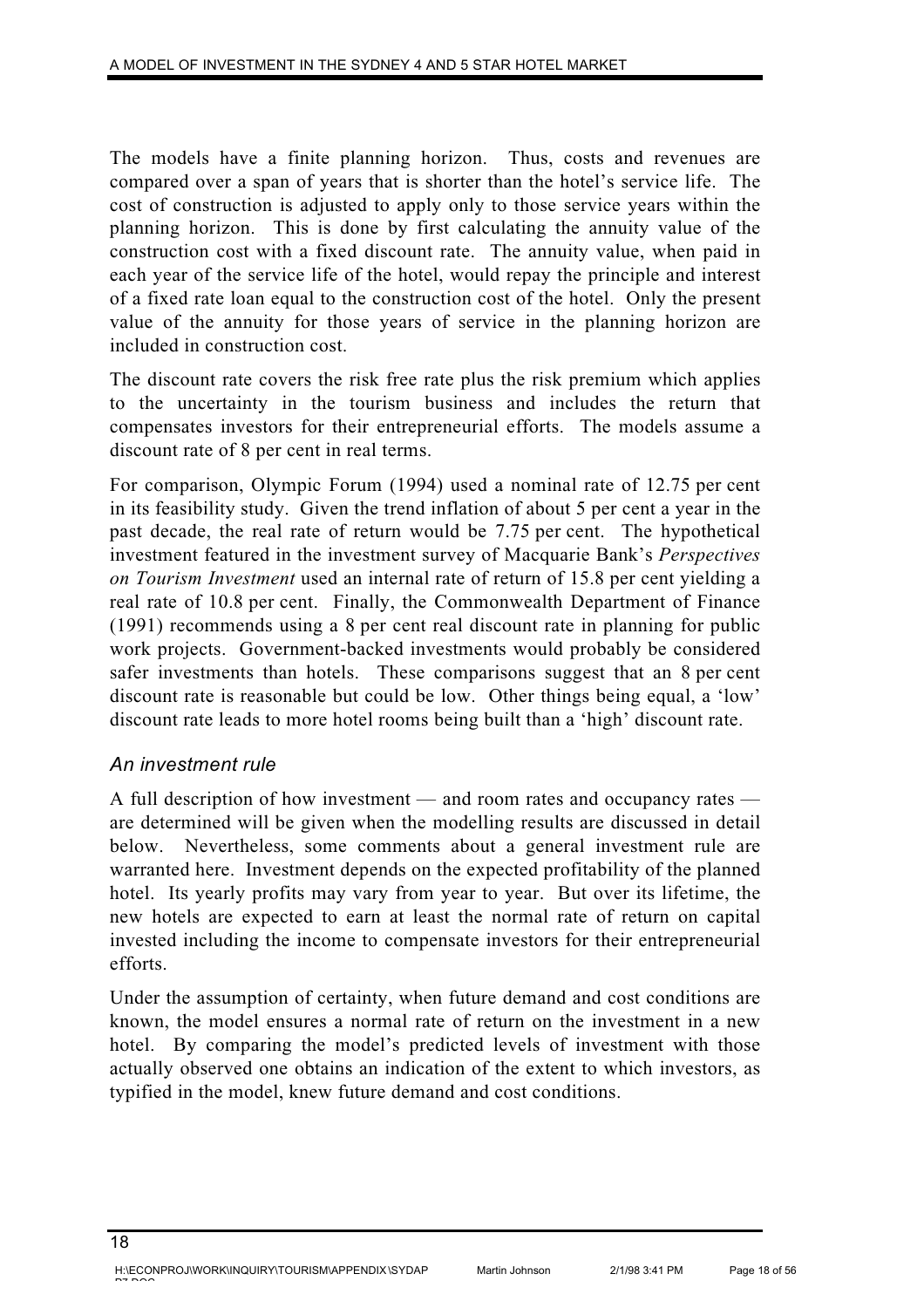Of more practical relevance is the scenario of uncertain future demand and cost conditions. In this scenario, a normal return on investing in a new hotel is exactly achieved only by chance, for example, if all predictions are correct. But as demand and cost conditions would likely evolve differently from expected, the actual rate of return may well differ from the normal rate of return. The actual rate of return will be higher than the normal rate of return if, for instance, demand grows more strongly than expected and, in hindsight, not enough hotel rooms are provided. In contrast, the actual rate of return will be less than the normal rate if demand grows more slowly than expected and, in hindsight, too many hotel rooms are built.

The models assume that all investors use the same discount rate. This abstracts from the fact that individual investors have different costs of capital depending on the source of finance, loan interest rates, differing structures of equity and debt, and other relevant financial factors. Foreign investors also face risks from exchange rate fluctuations. The models are neutral between whether the hotel owner operates the hotel or leases it to an operator when, in fact, the terms of lease may give the lessee a different set of incentives from those an owner/operator might have. They are also neutral between whether the investor chooses to sell or own the hotel upon its completion. In reality, the investor's decision may be based more on the expectation of finding a willing buyer than on the intention to own and operate or to own and lease the hotel for a profit. The adequacy of these neutrality assumptions is taken up later.

# **3.3 Pricing constraints**

In this study, room rates are assumed to be determined in part by the factors of demand and supply as outlined above. In reality, room rates are also determined by factors such as the influence of wholesalers, marketing strategies and other pricing practices. These factors are difficult to incorporate in the model but are not likely to be the significant determinants of the rate of growth of rooms available. To summarise these factors, two constraints are applied to the model's ability to make large changes in room rates within a year and between years.

In short-run sensitivity simulations without the pricing constraints, the projected room rates fell more rapidly in response to the observed large increases in hotel capacity than the actual market room rates did.7 The inclusion of the two

<sup>7</sup> The ability to simulate short run market characteristics is important because inaccuracy may lead to a systematic over estimating or under estimating of hotel revenues and hence profits. If the systematic bias continues in the long run, when the number of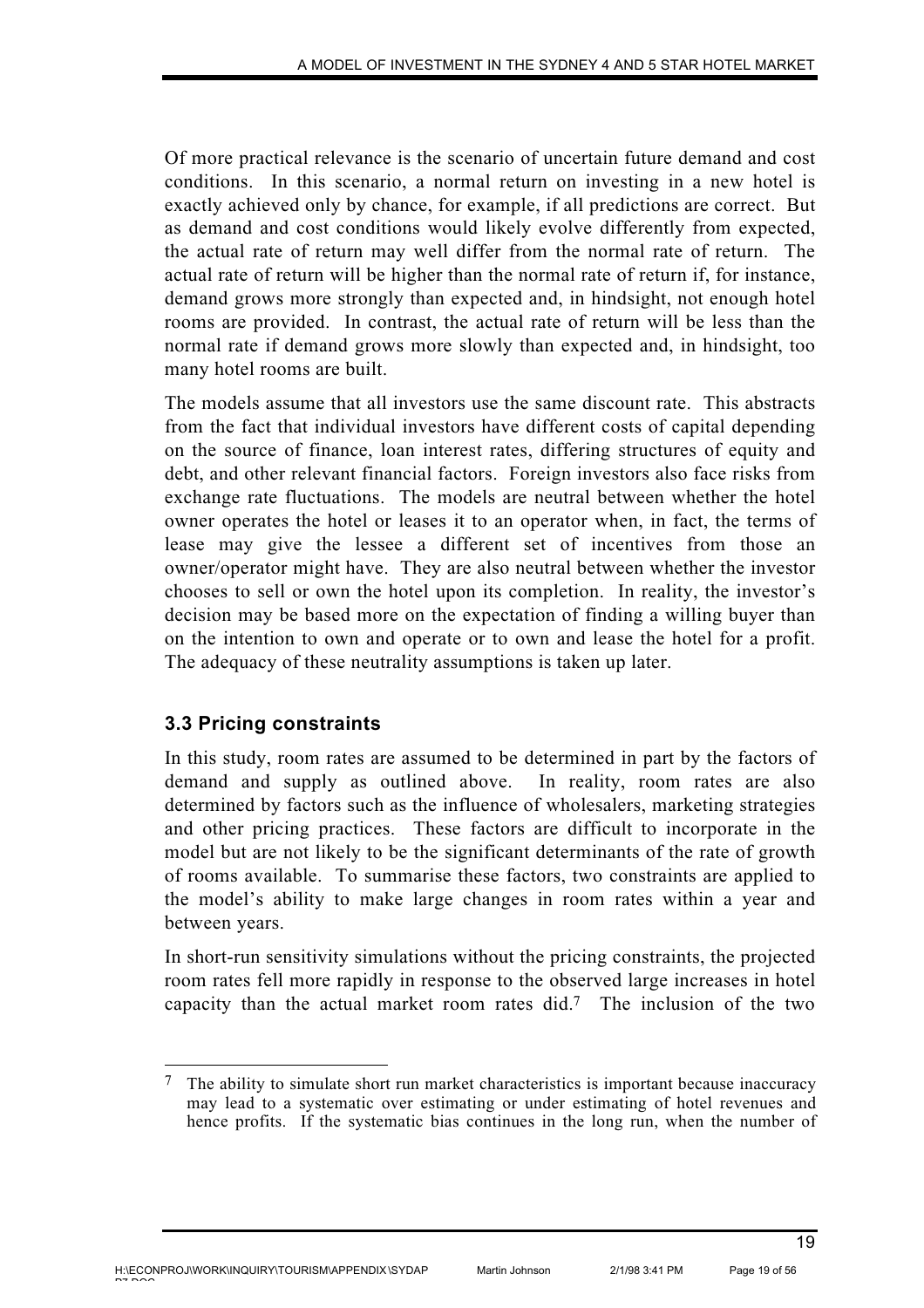pricing constraints in the model helps capture that price 'stickiness' and improves the model's ability to simulate actual room rates, occupancy rates and room yields during the large increases in the number of rooms available observed in Sydney from 1989 to 1993. (See Appendix C for a summary of the short-run sensitivity simulation using the observed number of rooms available from 1987 to 1994.)

The first constraint reflects the fact that uncertainty makes it difficult for hotel operators to know market clearing room rates. Hotel operators, like other business operators, will be careful to limit price increases and decreases when they do not know general demand conditions. If they set their room rates too high compared to their competitors they lose business. If they set them too low compared to their competitors they will keep business but could have had the same, or nearly the same, amount of business at a higher room rate. Also, long term contracts, such as those with tour group wholesalers, would slow the speed at which hotel operators could adjust room rates to current market conditions. Therefore, room rates may adjust only partially after large changes in the number of rooms available. Complete adjustment will take a number of years.

To reflect these considerations, room rates are constrained in the model so that the maximum reduction in room rates from one year to the next (for example, January 1987 to January 1988) is 11.9 per cent. 11.9 per cent was the largest recorded reduction in room rates when comparing the same months in adjacent years from 1987 to 1994.

The second pricing constraint reflects the fact that hotel operators may not be able to raise or lower room rates in precise response to unexpected deviations from typical seasonal patterns. Instead they are likely to set room rates in their pricing schemes that reflect the anticipated seasonal pattern around an average yearly room rate. This limits the deviation of the monthly room rates from the yearly average room rate. The model limits the upward deviation to no more than 10 per cent above the yearly average and the downward deviation to 13 per cent below the yearly average. These were the largest observed price deviations from the respective yearly averages from 1987 to 1994. For comparison, the bounds are twice as large as the average monthly deviation from the yearly room rates as given in Figure 2.

The pricing constraints are left in the long run models, when the number of rooms available is chosen and not fixed. The results confirm that the pricing constraints bind only when large unanticipated changes in cost and demand conditions occur.

rooms available is chosen and not fixed, then the model may systematically project too many or, respectively, too few hotel rooms.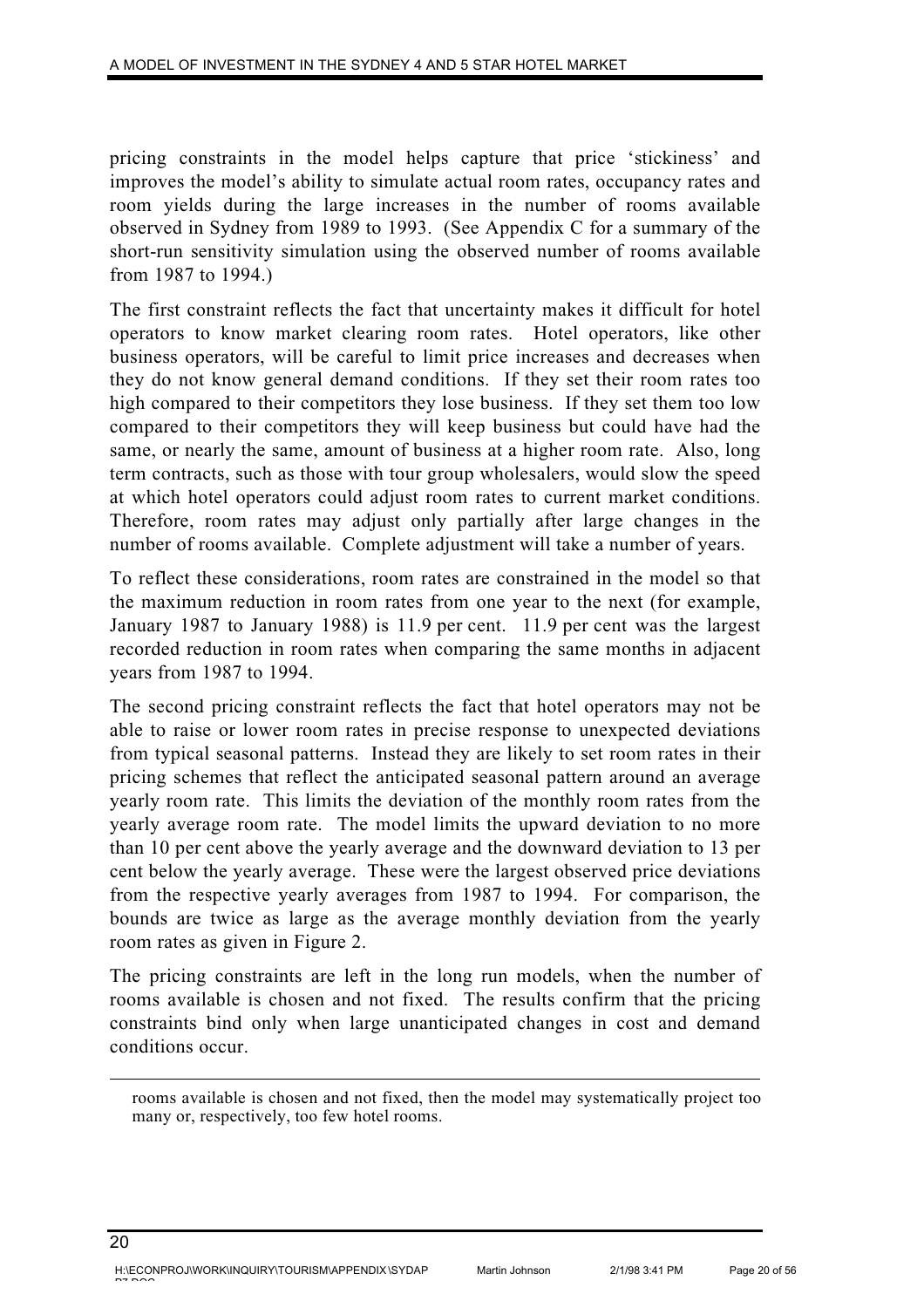# **4 Explaining supply and demand**

This section presents results of models that attempt to simulate the number of rooms available from 1987 to 1994. Box 1 summarises the basic demand and supply factors used in the two models.

# **4.1 Investment in Sydney 4 and 5 star hotels under certainty**

The certainty model assumes all relevant cost and demand information is available up to the year 2000. The monthly demand functions from 1987 to 1994 are inferred, given an assumed elasticity of demand, from the observed monthly takings per room occupied and number of rooms occupied. operating cost and construction cost functions change over time according to their respective trends since 1987 (see Figure 4 for operating costs and the compositional change discussion and Figure 5 for construction costs). Demand and cost functions after 1994 are forecast from past demand and cost functions.

Hotel investment, occupancy rates, etc are determined in the model by maximising the net present value of present and future consumer surplus less the net present value of present and future operating and construction costs when all demand and cost functions are known (see Appendix A for a mathematical formulation). This coincides with the outcome of an idealised competitive hotel market under certainty. The net present value is determined by using the interest (cum discount) rate used by the investor; which reflects supply and demand conditions for investment funds. The discount rate of the investor rather than a social discount rate is used in order to obtain the levels of hotel investment, occupancy rates, etc of a competitive hotel market.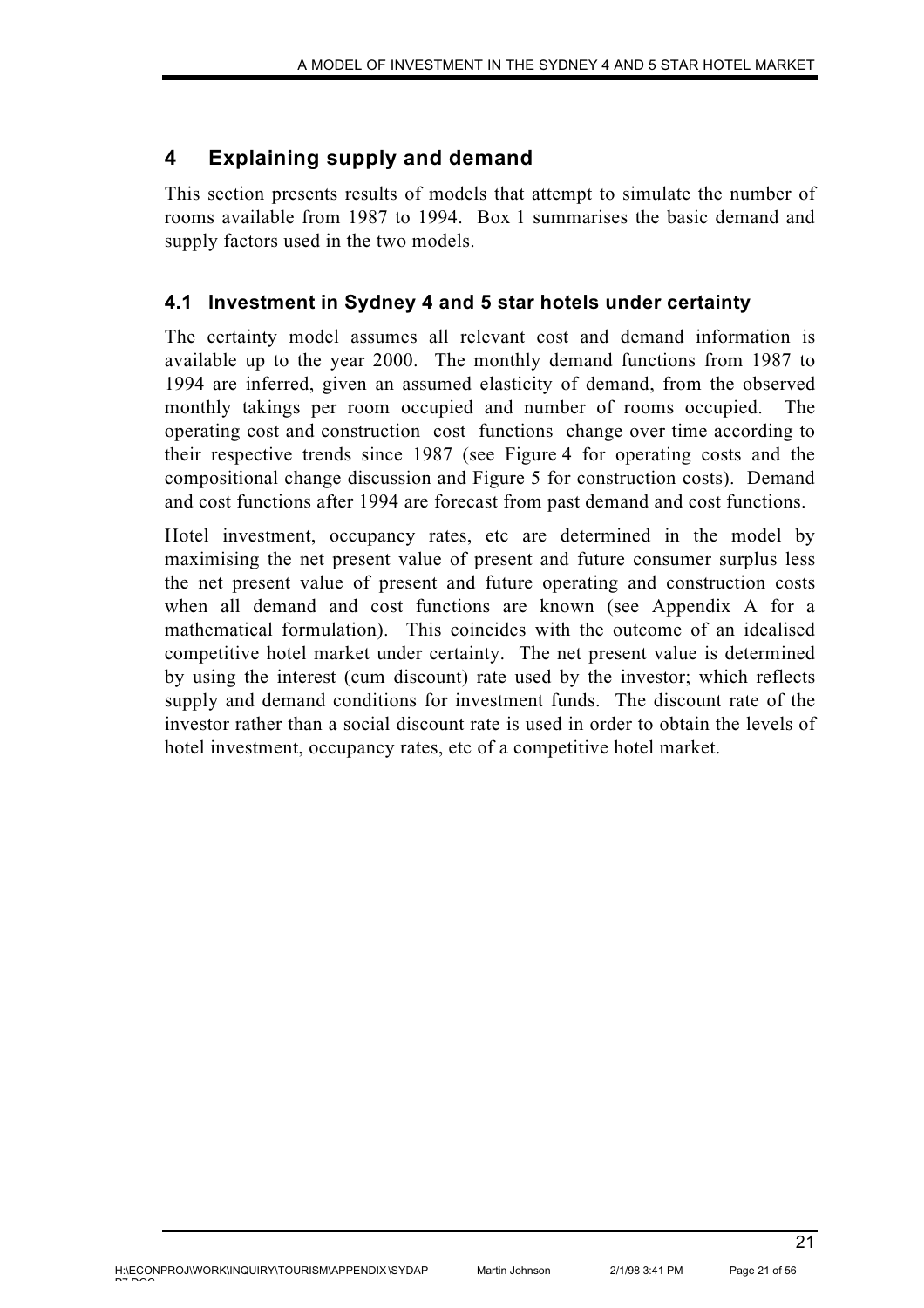# **Box 1 Summary of market characteristics**

The following sketches the important supply and demand assumptions that underlie the models.

#### **Demand factors**:

Price elasticity of demand is 0.5 in core simulations.

Yearly growth in demand

varies by year from 1987 to 1994 but on average it is 7.1 per cent a year given the demand elasticity of 0.5;

is approximately 7 per cent a year from 1995 to 1997; and

is 4 per cent thereafter.

Monthly demand patterns vary from year to year but are approximately those in Figure 3.

#### **Supply factors**

The aggregate marginal operating cost is related to the occupancy rate. It reflects the changing composition of the 4 and 5 star hotel sector and any input price or wagedriven cost changes. The resulting average operating cost per room occupied will be approximately that in HAP (1995). By assumption, no gains in technical efficiency are achieved.

The marginal cost of construction increases with each new hotel room so that the marginal cost of building 1174 hotel rooms, the average number of rooms built from 1987 to 1994, is 223 000 dollars in 1994.

The following is a 'rule of thumb' approximation to the actual investment rule given 1994 construction costs. It need not hold in every year but should hold as a rough average over the service life of the hotel. In the rule, the average yearly room rates must cover two costs, the average operating cost per room occupied and the average yearly 'rental' of the new hotel. The 'rental' is calculated as a monthly payment as if the cost of the hotel were 100 per cent financed at the assumed 8 per cent real discount rate over the 25 year life of the hotel.

'Rule of thumb'

ave. yearly room rate  $=$  (capital rental per room per day / ave. yearly occupancy rate)  $+$  ave. cost per room occupied; implying that

ave. yearly room rate =  $(\$53 / \text{ave}$ . yearly occupancy rate) + \$109.

At 80 per cent occupancy the average year room rate would be \$175. As a point of comparison, Darryl Courtney-O'Connor, Managing Director Touraust Corporation Pty Ltd cited a break even room rate for new 4 and 5 star hotels of 160 to 200 dollars per room at 80 per cent occupancy (Courtney-O'Connor, 1995).

Martin Johnson 2/1/98 3:41 PM Page 22 of 56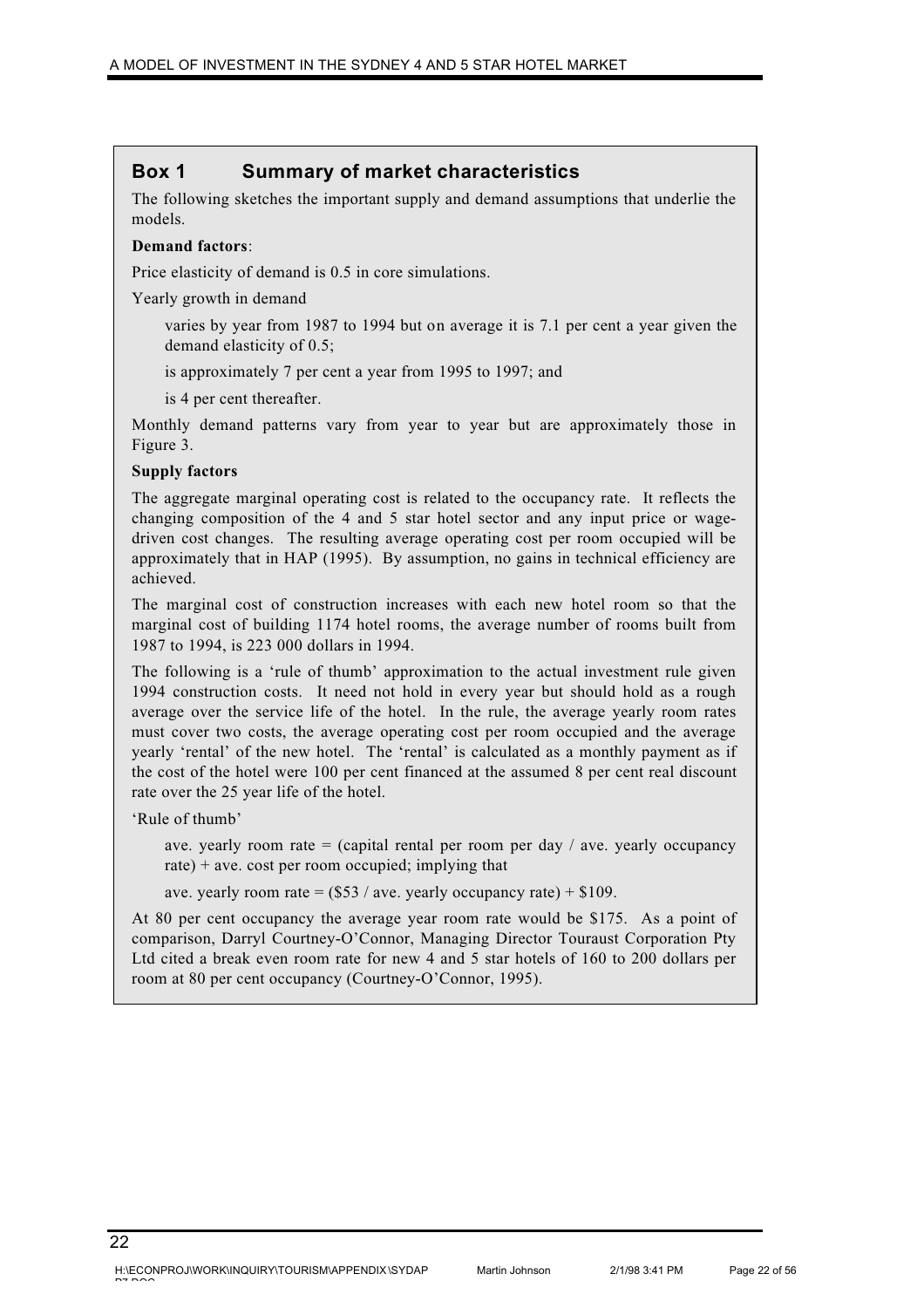# *Actual and projected number of rooms available*

For the period 1987 to 1989, the model projects numbers of rooms available that are close to, but greater than, the actual number of rooms available (see Figure 6). Explanations for the difference could be that the Bicentenary and Expo brought in more hotel guests in 1988 than were expected when actual investment decisions were taken or that actual construction and operating costs were higher than the model estimates. For the period 1990 to 1993, the actual number of rooms available grew much faster than the model's projected number of rooms available.



The difference between the actual and projected number of rooms available also explains, in part, the differences between actual and projected takings per room occupied, occupancy rates and room yield, although price 'stickiness' will also have an impact (see Figure 7).

The greatest difference between actual takings per room occupied and projected takings per room occupied occurred in 1988 when the excess of the projected number of rooms available over the actual number of rooms available was greatest (see Figure 7, Panel A and Figure 6). After 1988, actual takings per room occupied fell slowly toward the projected takings per room occupied as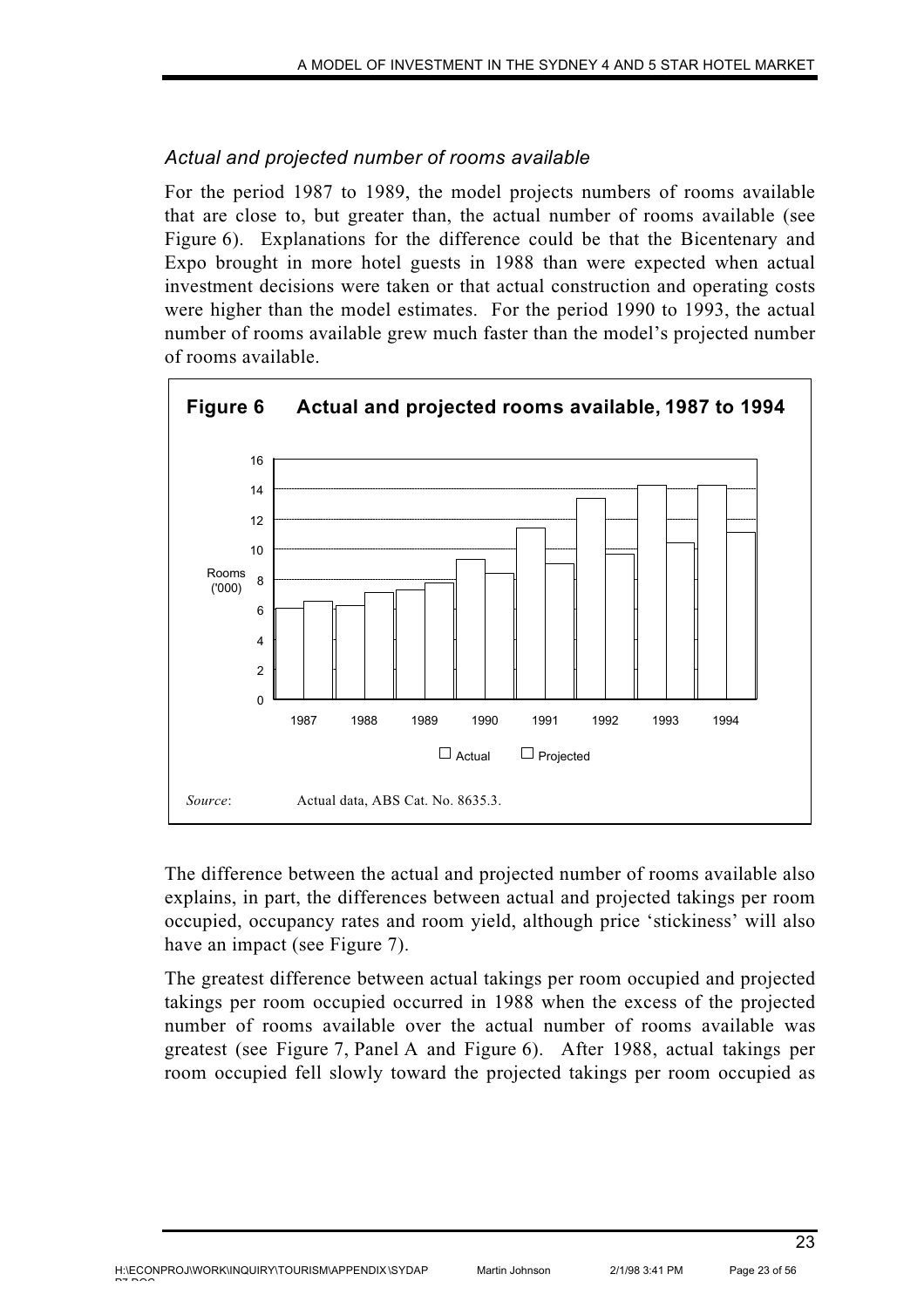hotel operators slowly adjusted room rates after the large increases in the number of rooms available.

Projected occupancy rates were greater than actual occupancy rates after 1988 (see Figure 7, Panel b) because the actual number of rooms occupied was less than the projected number of rooms occupied and, after 1989, because the actual number of rooms available was more than the projected number of rooms available. The higher actual takings per occupied room, when compared to projected, allowed the actual room yield to remain above the projected room yield until 1990 despite the lower occupancy rates (see Figure 7, Panel c).

Changes in the projected variables also reflected changes in the underlying demand and cost functions through the simulation period. For example, projected occupancy rates varied over time in response to the pattern of monthly demand in the period. They fell at first because monthly demand patterns had more seasonal variation after 1988. They rose after 1991 in part because the monthly demand patterns had less seasonal variation.

Increased projected takings per room occupied, occupancy rates and room yields in 1994 also reflect how the construction costs of future hotels affect present takings per room occupied, occupancy rates and room yield. The investment rule dictates that the net present value of profits for new hotels must equal their marginal cost of construction. The projected hotels opening in 1994 cost more to build than hotels that are projected to open in 1995 (as indicated in the downward trend of construction costs after 1994 in Figure 5). Consequently the net present value of the profits of a hotel that opens in 1994 will be limited by the lower profits that accrue to the lower cost hotel opening in 1995. By extension, hotel profits in 1994 must be higher so that the hotel opening in 1994 earns normal profits. This occurs through higher room rates, occupancy rates and room yields.

An alternative kind of spike in room rates and occupancy rates can occur when demand increases in one year but falls in subsequent years as might be expected for a special event. The model does not build expensive hotel capacity for one year of high demand. Instead it rations the number of rooms available through higher room rates. In a similar vein, Olympic Forum (1994) believes the Olympic Games will induce comparatively small increase in demand. It suggests that the peak visitation to Sydney would not last much longer than the two to three week duration of the event and would displace the usual clientele that visits Sydney over the same period.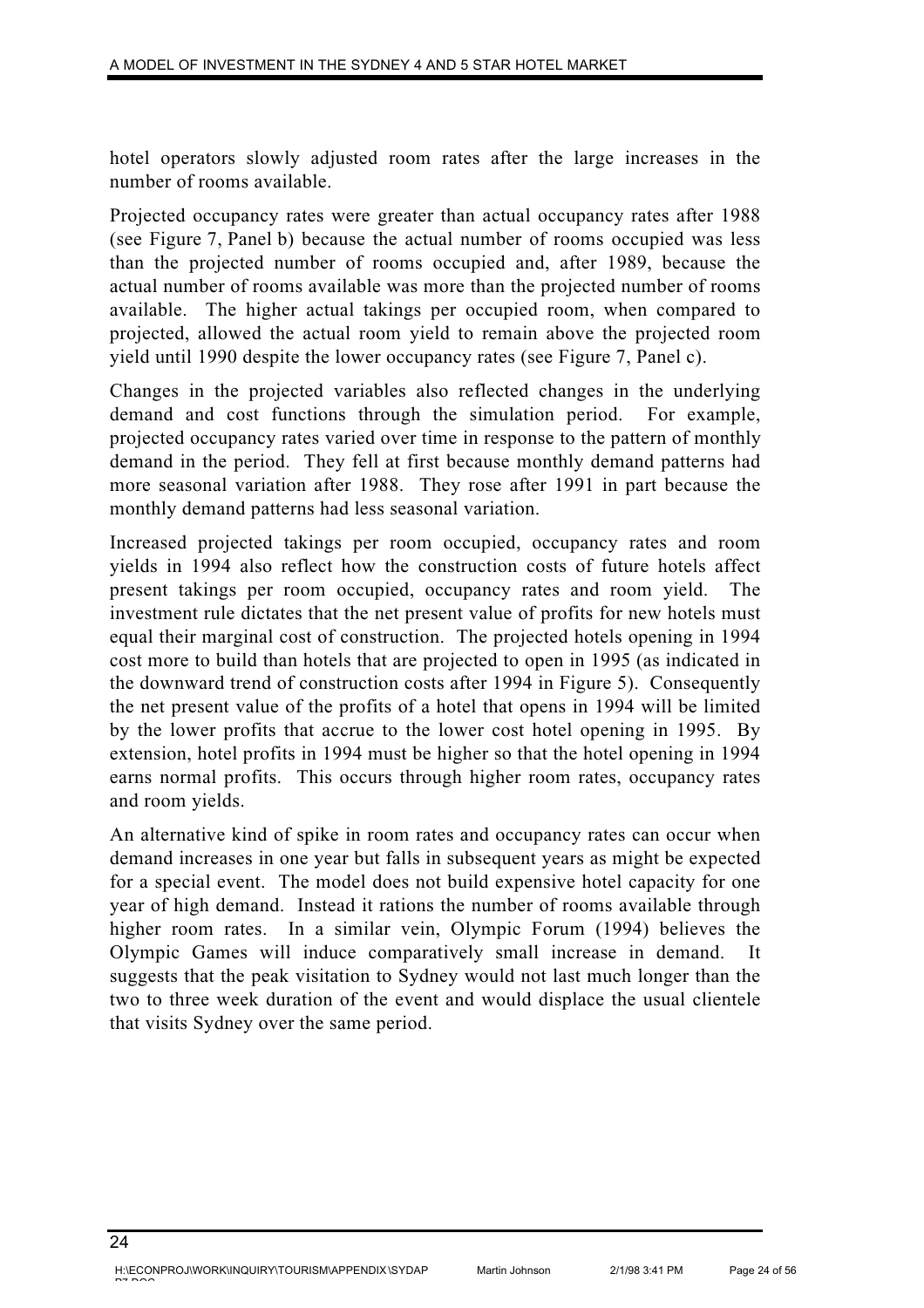

H:\ECONPROJ\WORK\INQUIRY\TOURISM\APPENDIX \SYDAP pp pp o o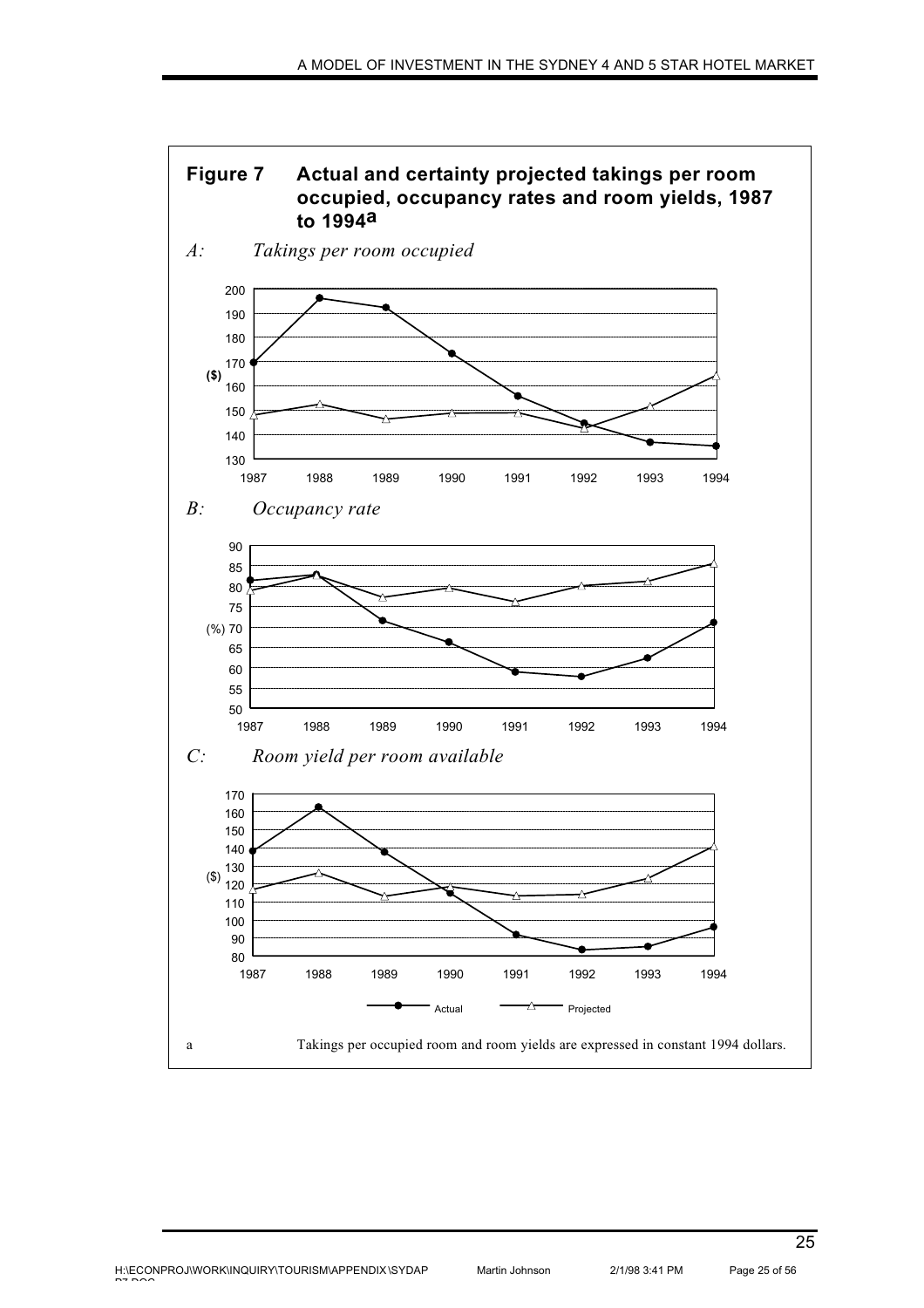# *Sensitivity of projected number of rooms available to construction and demand assumptions*

The robustness of the certainty model's ability to simulate the actual number of rooms available is tested by altering two assumptions in the model, those pertaining to the elasticity of demand and to the cost of building new hotels. As there is inadequate empirical support for these estimates used in the model it is particularly important to test how changes in these assumptions affect the model's ability to simulate the observed number of rooms available.

The elasticity of demand can be reduced by half to 0.25, making demand less responsive to changes in the room rate. That is, a 10 per cent increase in room rates decreases the number of rooms occupied by 2.5 per cent. Making demand less responsive to changes in the room rate also increases the estimated growth in demand from 1987 to 1994 because the observed reductions in the room rate will lead to smaller increases in the number of rooms occupied. Consequently, demand grows faster to cover the observed increases in the number of rooms occupied for the observed reductions in room rates.8

Instead of assuming an increasing marginal cost function of new hotels, the unit cost of building a hotel (excluding land) is assumed to be 220 000 dollars per room no matter how many hotels are built.

Comparing models with identical construction cost assumptions, the models where demand is less responsive to room rate changes tend to have a lower estimated projection error than those where demand is more responsive to room rate changes (see Table 3). This is because the smaller demand elasticity leads to an estimated faster rate of growth in demand from 1987 to 1994 and to more hotels being built to accommodate the faster growing demand. The demand growth effect is less for models with increasing marginal cost of construction, because the marginal cost of construction increases with the number of rooms built. Nevertheless, whatever the demand elasticity assumption, the errors of the models are larger from 1990 to 1994 than from 1987 to 1989.

<sup>8</sup> Although a model with a lower demand elasticity increases the rate of demand growth, it is less able to simulate the observed short-run changes in takings per room, rooms occupied and room yield in the sensitivity tests described above. This is because a lower demand elasticity leads to steeper falls in projected room rates when supply expands faster than demand (as happened in the Sydney 4 and 5 star sector). To correct for this, room rates would have to be even 'stickier' than what is imposed by the pricing constraints above.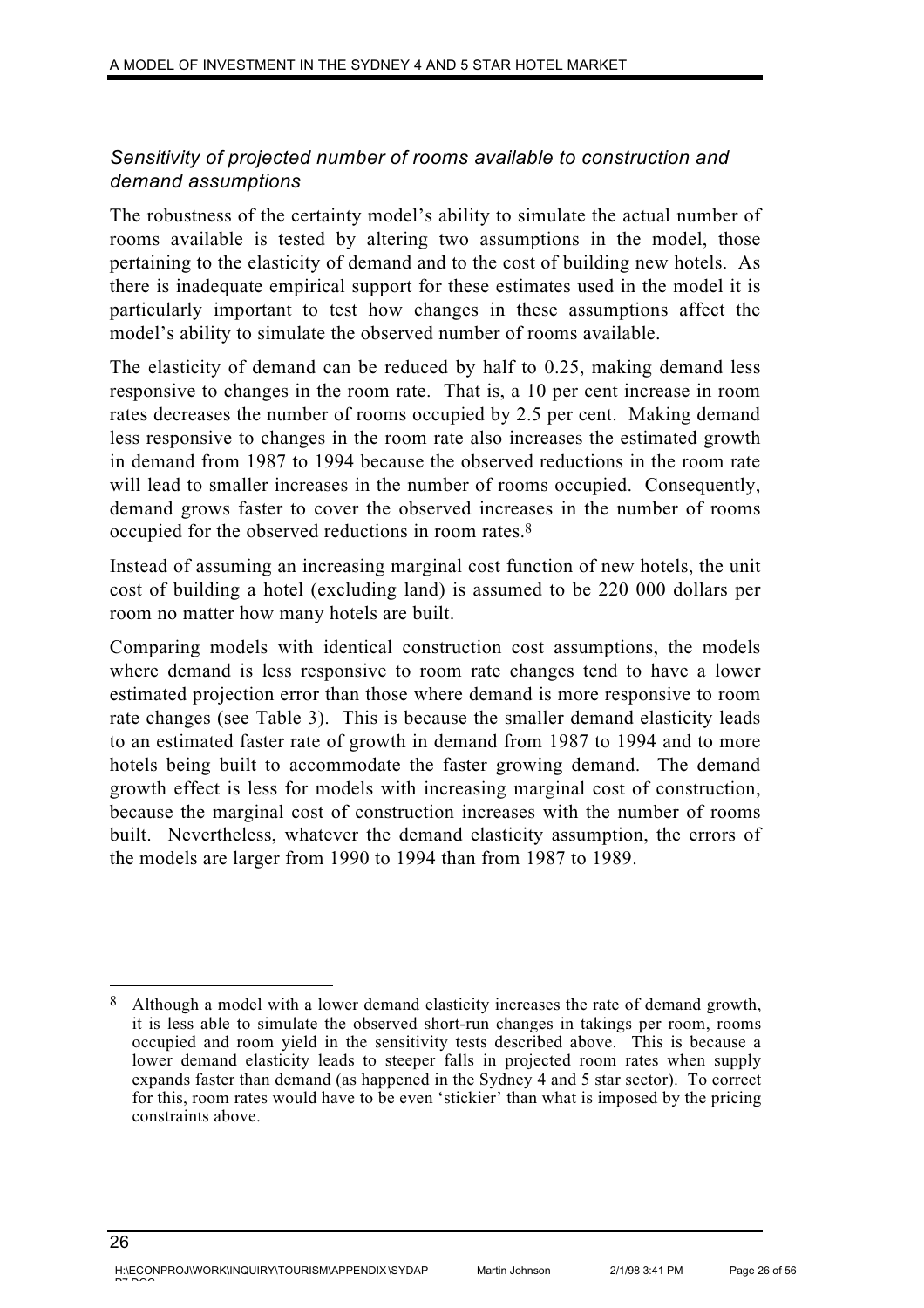|                                  | assumption <sup>a</sup>                                                             |                                                                                                                |                                                                                 |                                                                                      |
|----------------------------------|-------------------------------------------------------------------------------------|----------------------------------------------------------------------------------------------------------------|---------------------------------------------------------------------------------|--------------------------------------------------------------------------------------|
| Year                             | Increasing<br>marginal cost of<br>construction and<br>elasticity of<br>$demand$ 0.5 | Increasing<br>marginal cost of<br>construction and<br>elasticity of<br>$demand$ $0.25$                         | Constant<br>marginal cost of<br>construction and<br>elasticity of<br>demand 0.5 | Constant<br>marginal cost of<br>construction and<br>elasticity of<br>$demand$ $0.25$ |
|                                  | (%)                                                                                 | (%)                                                                                                            | (%)                                                                             | (%)                                                                                  |
| 1987                             | $-8$                                                                                | $-8$                                                                                                           | 2                                                                               | 2                                                                                    |
| 1988                             | $-14$                                                                               | $-15$                                                                                                          | -6                                                                              | $-5$                                                                                 |
| 1989                             | -6                                                                                  | $-8$                                                                                                           | 10                                                                              | 9                                                                                    |
| 1990                             | 10                                                                                  | 8                                                                                                              | 21                                                                              | 18                                                                                   |
| 1991                             | 21                                                                                  | 19                                                                                                             | 30                                                                              | 24                                                                                   |
| 1992                             | 27                                                                                  | 25                                                                                                             | 38                                                                              | 32                                                                                   |
| 1993                             | 27                                                                                  | 24                                                                                                             | 36                                                                              | 28                                                                                   |
| 1994                             | 22                                                                                  | 18                                                                                                             | 26                                                                              | 19                                                                                   |
| Ave. error <sup>b</sup>          | 10                                                                                  | 8                                                                                                              | 20                                                                              | 16                                                                                   |
| Ave. absolute error <sup>b</sup> | 17                                                                                  | 15                                                                                                             | 21                                                                              | 17                                                                                   |
|                                  | $\Lambda$ as $\Lambda$ and $\Lambda$ and $\Lambda$                                  | din in 1986 at the distribution of the continued and continuous contracted and the second of the second second |                                                                                 |                                                                                      |

# Table 3 Estimated projection errors by cost and demand assumption<sup>a</sup>

a A negative error implies that the model's projected number of rooms available exceeded the actual number of rooms available.

b Average error is the sum of the yearly errors divided by the number of years. Average absolute error is the sum of the absolute values of the yearly errors divided by the number of years. Stated results may not follow from stated year values due to rounding error.

Comparing projection errors of models with the same elasticity of demand assumption, no construction cost assumption does uniformly better in simulating the actual number of rooms available. Models using the assumption of constant marginal cost do better in 1987 and 1988. Models using the assumption of increasing marginal cost of construction do better from 1989 to 1994, but the error remains quite large after 1991 even though the marginal cost of construction is up to 40 per cent less (see Table 4).

These models depict a broad range of demand and construction cost assumptions. They emphasise the importance of cost and demand conditions in determining the number of rooms available. However they do not offer a complete explanation for the actual number of rooms available from 1987 to 1994 and are systematically wrong in their projections. They simulate the actual number of rooms available from 1987 to 1989 better than they simulate the actual number of rooms available from 1990 to 1994.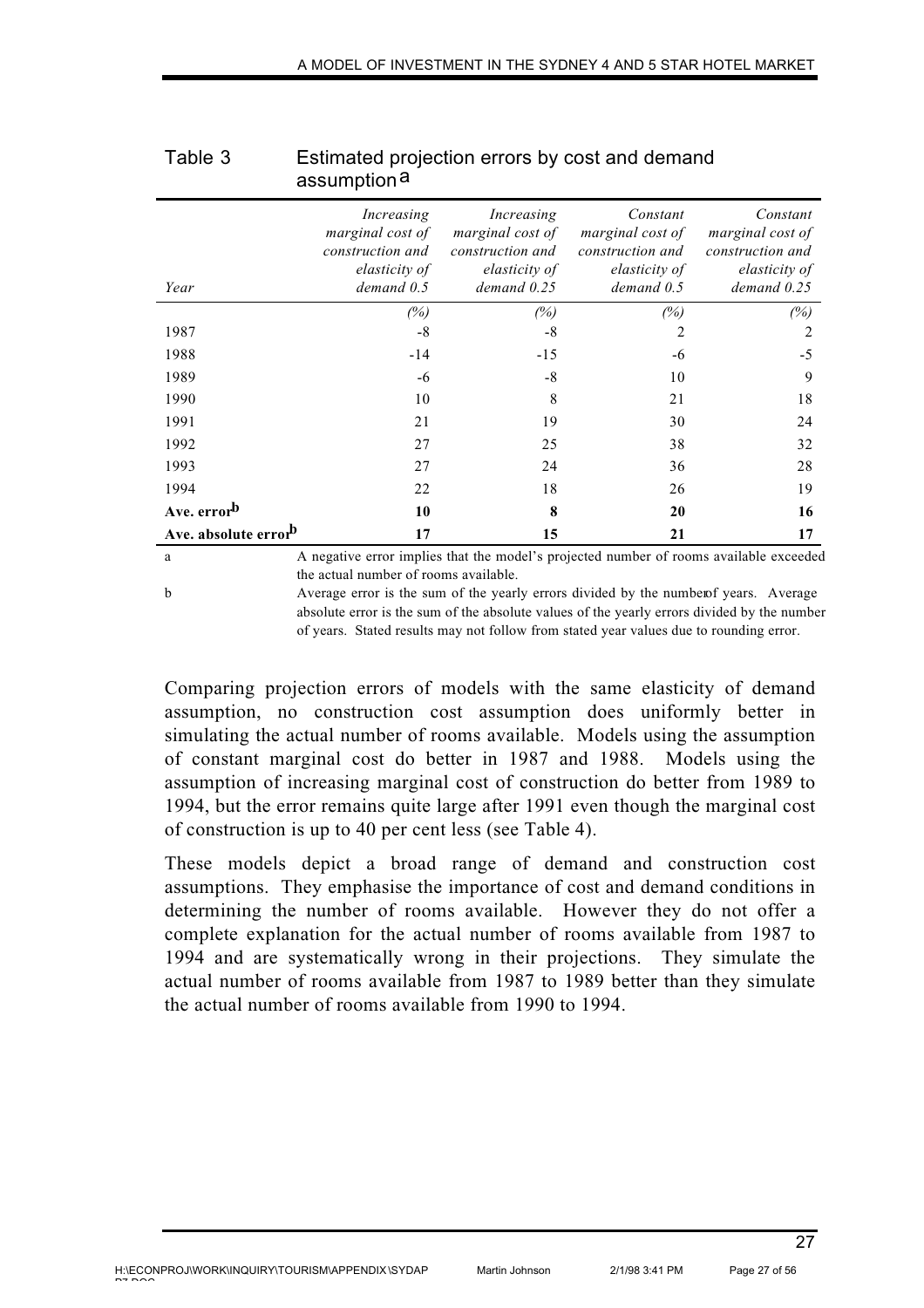|      |                                                                                   | demand assumption                                                                  |                                                                                |                                                                                   |
|------|-----------------------------------------------------------------------------------|------------------------------------------------------------------------------------|--------------------------------------------------------------------------------|-----------------------------------------------------------------------------------|
| Year | Increasing<br>marginal cost of<br>construction and<br>elasticity of demand<br>0.5 | Increasing<br>marginal cost of<br>construction and<br>elasticity of demand<br>0.25 | Constant marginal<br>cost of construction<br>and elasticity of<br>$demand$ 0.5 | Constant marginal<br>cost of construction<br>and elasticity of<br>$demand$ $0.25$ |
|      | (S per room)                                                                      | (S per room)                                                                       | (S per room)                                                                   | (S per room)                                                                      |
| 1987 | 110 000                                                                           | 115 000                                                                            | 221 000                                                                        | 221 000                                                                           |
| 1988 | 113 000                                                                           | 120 000                                                                            | 218 000                                                                        | 218 000                                                                           |
| 1989 | 116 000                                                                           | 126 000                                                                            | 225 000                                                                        | 225 000                                                                           |
| 1990 | 121 000                                                                           | 133 000                                                                            | 225 000                                                                        | 225 000                                                                           |
| 1991 | 125 000                                                                           | 141 000                                                                            | 225 000                                                                        | 225 000                                                                           |
| 1992 | 129 000                                                                           | 149 000                                                                            | 227 000                                                                        | 227 000                                                                           |
| 1993 | 136 000                                                                           | 159 000                                                                            | 225 000                                                                        | 225 000                                                                           |
| 1994 | 138 000                                                                           | 163 000                                                                            | 220 000                                                                        | 220 000                                                                           |

### Table 4 Estimated marginal cost of hotel construction by cost and demand assumption

# **4.2 Investment in Sydney 4 and 5 star hotels under uncertainty**

One interpretation of the certainty model is not that hotel operators and investors know future market conditions but that they forecast them well. Thus if simulated outcomes in the certainty model diverge significantly from actual outcomes and the model's other assumptions are plausible then market forecasts are probably not accurate and uncertainty is an important part of the market. In this section, uncertainty and a particular forecasting mechanism are introduced. Hotel operators and investors assess the profitability of a new hotel using forecasts of future market conditions that are based on the current and historical demand and cost conditions at the time of the hotel's construction.

Investors in hotels encounter two major difficulties in predicting future demand and cost conditions. The first is identifying the key factors that influence demand and costs. The second is predicting future demand and cost conditions from those key factors. Both difficulties magnify the uncertainty in investment decisions.

In this study, forecasts of future demand and cost conditions are based on demand and cost conditions in the five most recent years at the time of investment. The forecast method is a weighted average of conditions of the past five years with greater weights placed on the most recent years. These forecasts are 'reasonable' in that if there are underlying demand and cost trends then the forecast will predict those trends on average. The five year average also reduces the influence of one-off demand and cost shocks.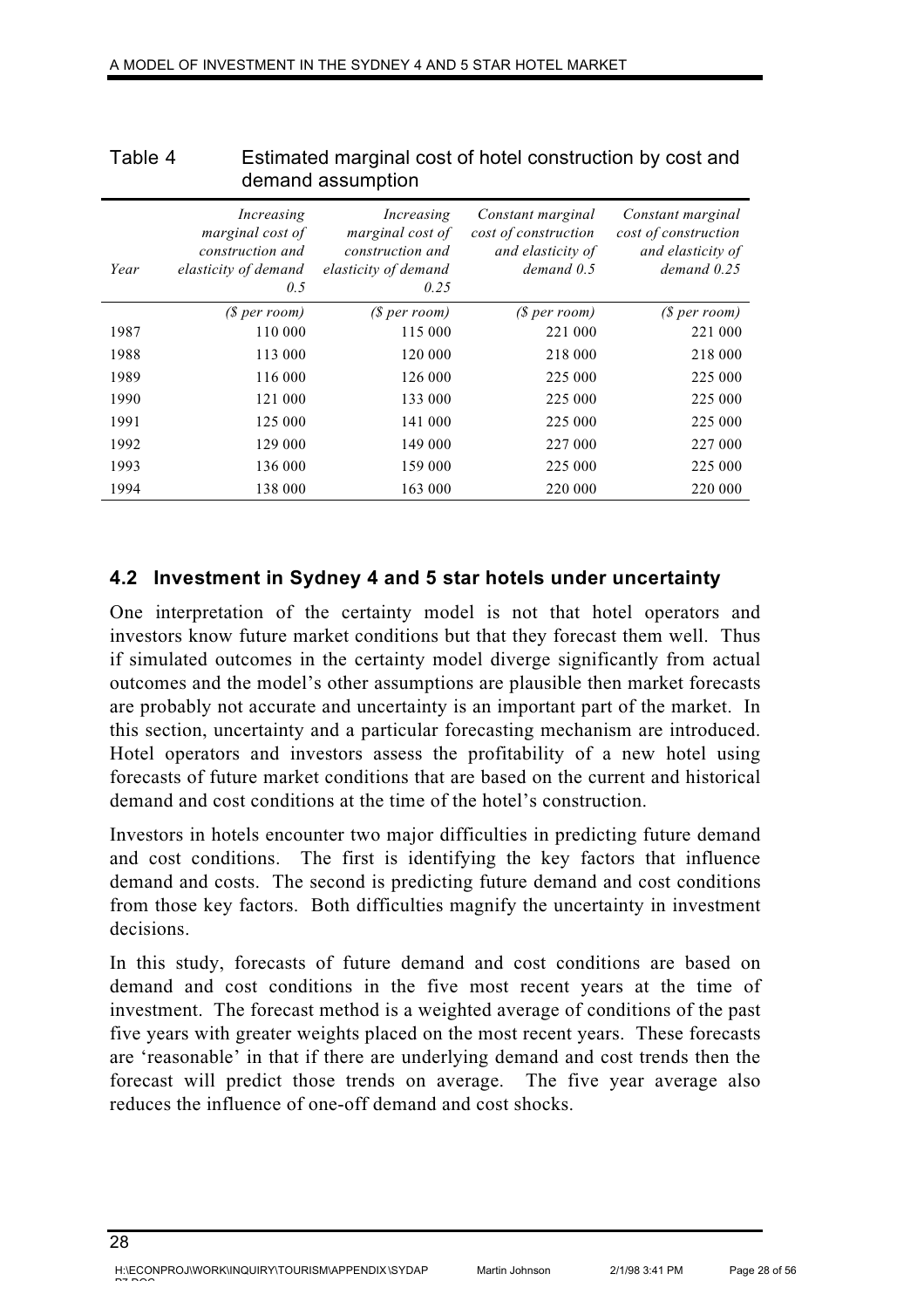Admittedly, this forecasting method assumes that other information can not improve the forecasts. However, it does use local, market-specific information about demand that is likely to be among the best information available to investors. In addition, future cost trends appear quite predictable as the trends of operating and construction costs were quite stable in real terms (see Figure 4 and Figure 5).

In the model, hotel construction is assumed to commence 2 years before the hotel opens so that the forecasts are for demand and cost conditions 2 years later and beyond. This highlights the information gap in the planning process.

# *The recursive programming methodology*

Like the certainty model, the uncertainty model finds competitive levels of investment, room rates and occupancy rates through a maximisation problem. However it does so based on projected future demand and cost conditions. Consequently, the model runs recursively; each year it repeats the maximisation problem but with updated demand and cost forecasts and with an initial stock of hotel rooms that was determined in the previous year. The recursive program is analogous to investors who reassess the investment climate every year before taking investment decisions.

Construction begins in 1985 for hotels opening in 1987. 1987 is the first year that the model determines the number of rooms available by adding to the number of rooms available in 1986. Demand and cost functions for 1987 and beyond are projected based on present and historical cost and demand functions in 1985. Then, based on these projections, the model finds the expected competitive levels of investment, room rates and occupancy rates for 1987 and beyond given the number of hotel rooms that will be available in 1986. This determines the number of new hotel rooms in 1987. Finally, projected room rates and occupancy rates in 1987 — as opposed to those that are expected are determined by the actual demand and cost functions for 1987 and the total number of hotel rooms available (the initial stock in 1986 plus the new hotel rooms in 1987). The projected room rates and occupancy rates will differ from the expected occupancy rates and room rates for 1987 if expected demand and cost functions for 1987 differ from the actual demand and cost functions for 1987.

For 1988 the same procedure is repeated with demand and cost functions for 1988 and beyond being projected from present and historical demand and cost functions in 1986 when hotel construction begins for hotels opening in 1988. The assumed capacity in 1987 will be that in 1986 plus the rooms added in the procedure for 1987.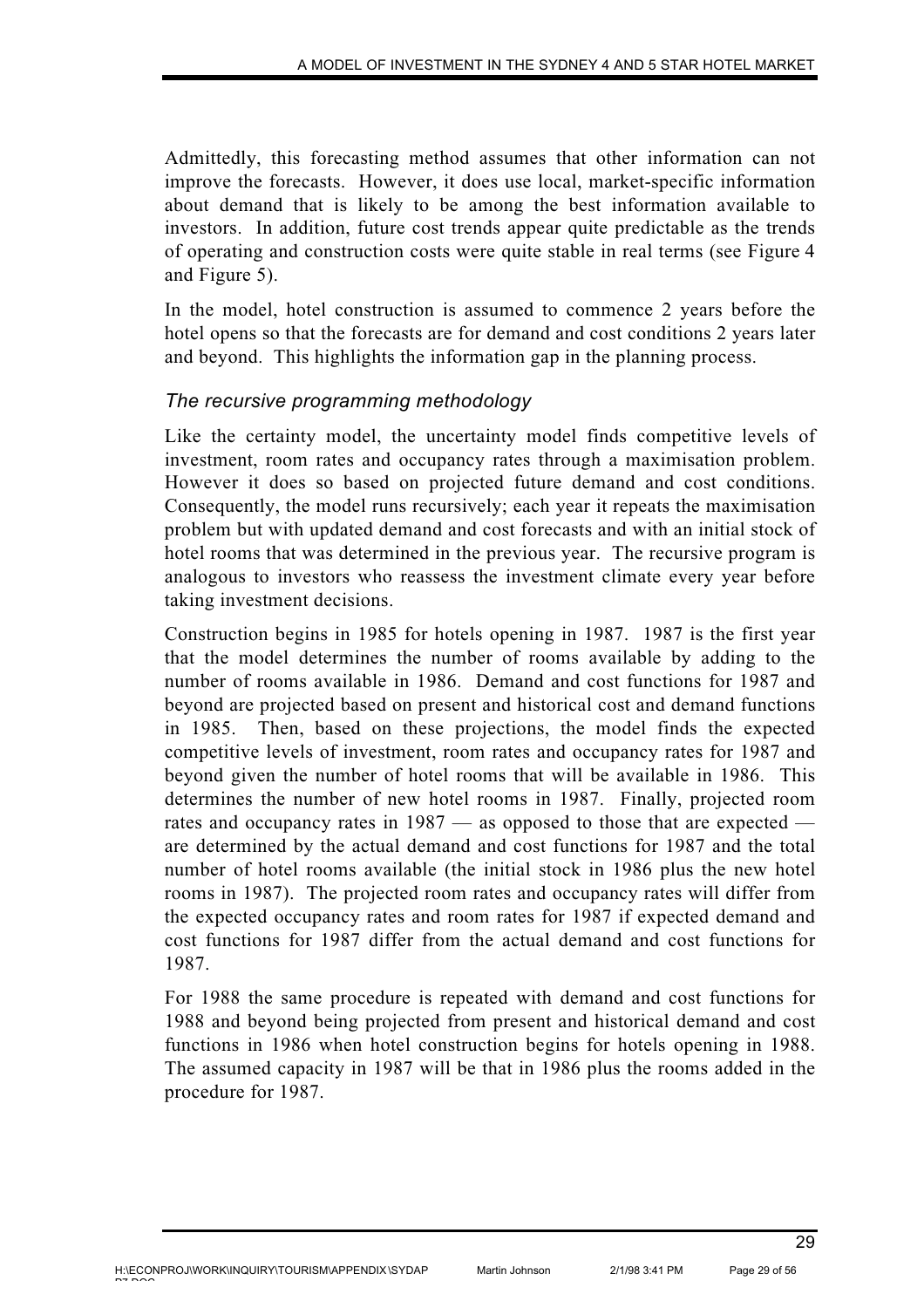### *Scenarios for recursive programming models*

Demand, operating costs and construction costs are major determinants of hotel investment in the model. Four scenarios are constructed in which future changes in demand, operating costs and construction costs are forecast from their past histories. The demand forecast scenario assumes that only future demand functions are unknown. The operating cost forecast scenario assumes that only future operating cost functions are unknown. The construction cost forecast scenario assumes that only future construction cost functions are unknown. The all forecast scenario assumes that future demand, operating cost and construction cost functions are all unknown.

The operating cost and construction cost scenarios perform better only from 1987 to 1989 when the actual number of rooms available are less than the projected number of rooms available (see Table 5). As a consequence, their average errors exceed that of the certainty model. This suggests two possibilities: Uncertainty about operating and construction is not an important component in improving the model's performance, or the forecasting mechanism is not an adequate approximation of the way investors actually forecast future demand and cost conditions.

In contrast, the demand forecast scenario does improve on the certainty model. Its errors in most years, average error and average absolute error are smaller than those of the certainty model. In addition, it appears to be the dominant influence in the all forecast scenario because the errors of the all forecast scenario overall and from year to year do not differ markedly from those of demand forecast scenario. However, the reduction in the error is small relative to the total error; the errors of the demand forecast model are still large from 1991 to 1994.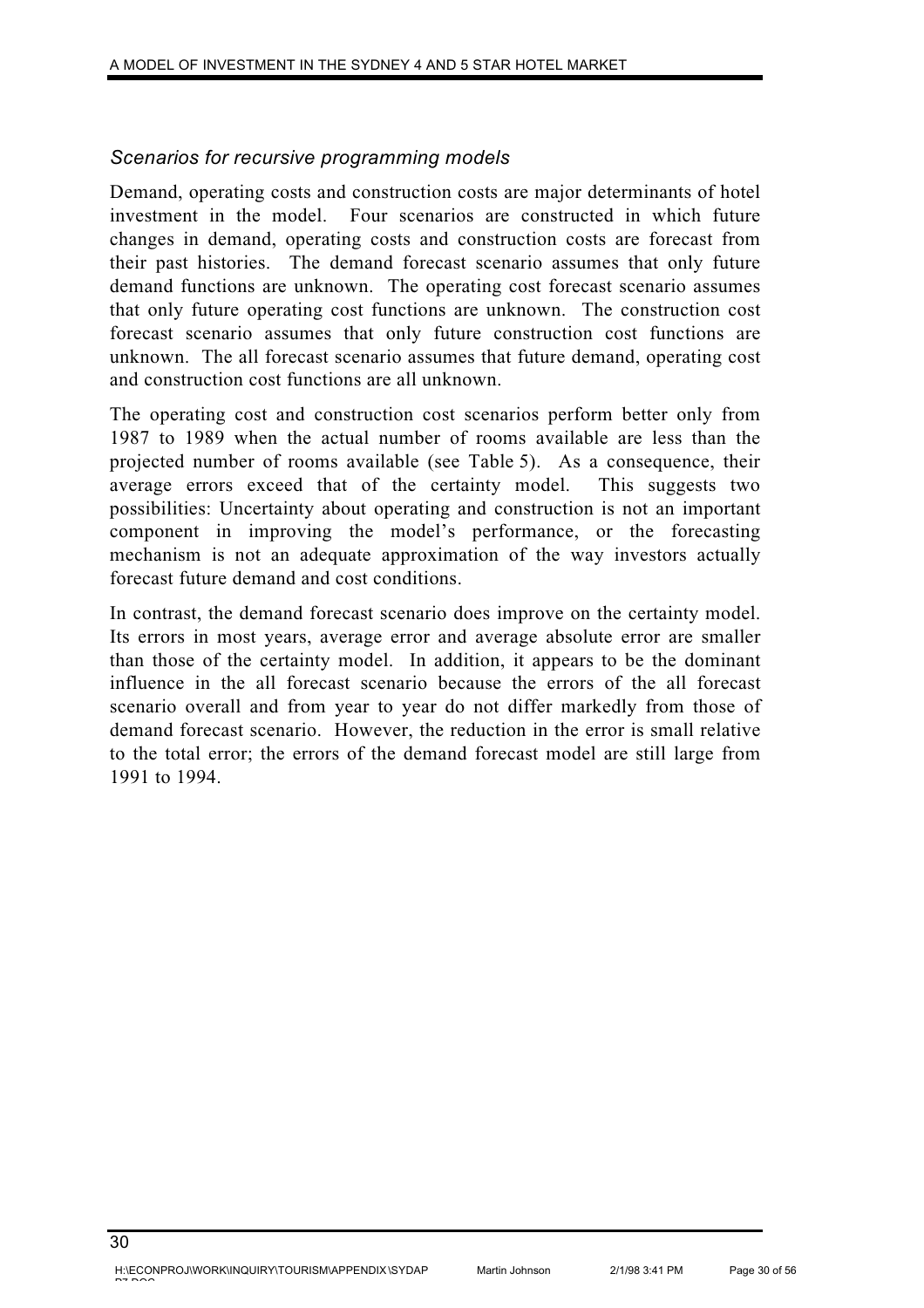|                                  |                                                                                     |        | Forecast variable under uncertainty |                       |       |  |
|----------------------------------|-------------------------------------------------------------------------------------|--------|-------------------------------------|-----------------------|-------|--|
| Year                             | Certainty                                                                           | Demand | Operating<br>costs                  | Construction<br>costs | All   |  |
|                                  | (%)                                                                                 | (%)    | (%)                                 | (%)                   | (%)   |  |
| 1987                             | $-8$                                                                                | $-5$   | -6                                  | $-7$                  | $-5$  |  |
| 1988                             | $-14$                                                                               | $-12$  | $-11$                               | $-13$                 | $-11$ |  |
| 1989                             | -6                                                                                  | $-7$   | -4                                  | $-5$                  | $-7$  |  |
| 1990                             | 10                                                                                  | 4      | 11                                  | 11                    | 3     |  |
| 1991                             | 21                                                                                  | 18     | 22                                  | 22                    | 18    |  |
| 1992                             | 27                                                                                  | 24     | 28                                  | 28                    | 24    |  |
| 1993                             | 27                                                                                  | 26     | 28                                  | 27                    | 26    |  |
| 1994                             | 22                                                                                  | 22     | 23                                  | 22                    | 22    |  |
| Ave. error <sup>b</sup>          | 10                                                                                  | 9      | 11                                  | 11                    | 9     |  |
| Ave. absolute error <sup>b</sup> | 17                                                                                  | 15     | 17                                  | 17                    | 15    |  |
| a                                | A negative number indicates that the projected number of rooms available exceed the |        |                                     |                       |       |  |

### Table 5 Errors of projected from actual number of rooms available, 1987 to 1994 (per cent) a

actual number of rooms available.

b Average error is the sum of the yearly errors divided by the number of years. Average absolute error is the sum of the absolute values of the yearly errors divided by the number of years. Stated results may not follow from stated year values due to rounding error.

### *Sensitivity of forecast results to demand elasticity assumptions*

In the previous analysis, the price elasticity of demand was assumed to be inelastic (0.5). In this section, the price elasticity of demand is assumed to be elastic (1.25). Thus demand is made more responsive to changes in the room rate — a 10 per cent increase in the room rate reduces the number of rooms occupied by 12.5 per cent.

The results from the certainty model and the four scenarios under uncertainty when demand is price elastic reinforce many of the conclusions drawn from the simulations when demand is price inelastic. The errors of operating and construction cost scenarios do not differ markedly from those of the certainty model (see Table 6). The errors of the all forecast scenario are again most like those of demand forecast scenario. The demand forecast scenario significantly improves on the certainty model overall and especially from 1991 to 1994. However, in contrast to the earlier results, the demand forecast scenario errors in the early years are greater than those of the certainty model.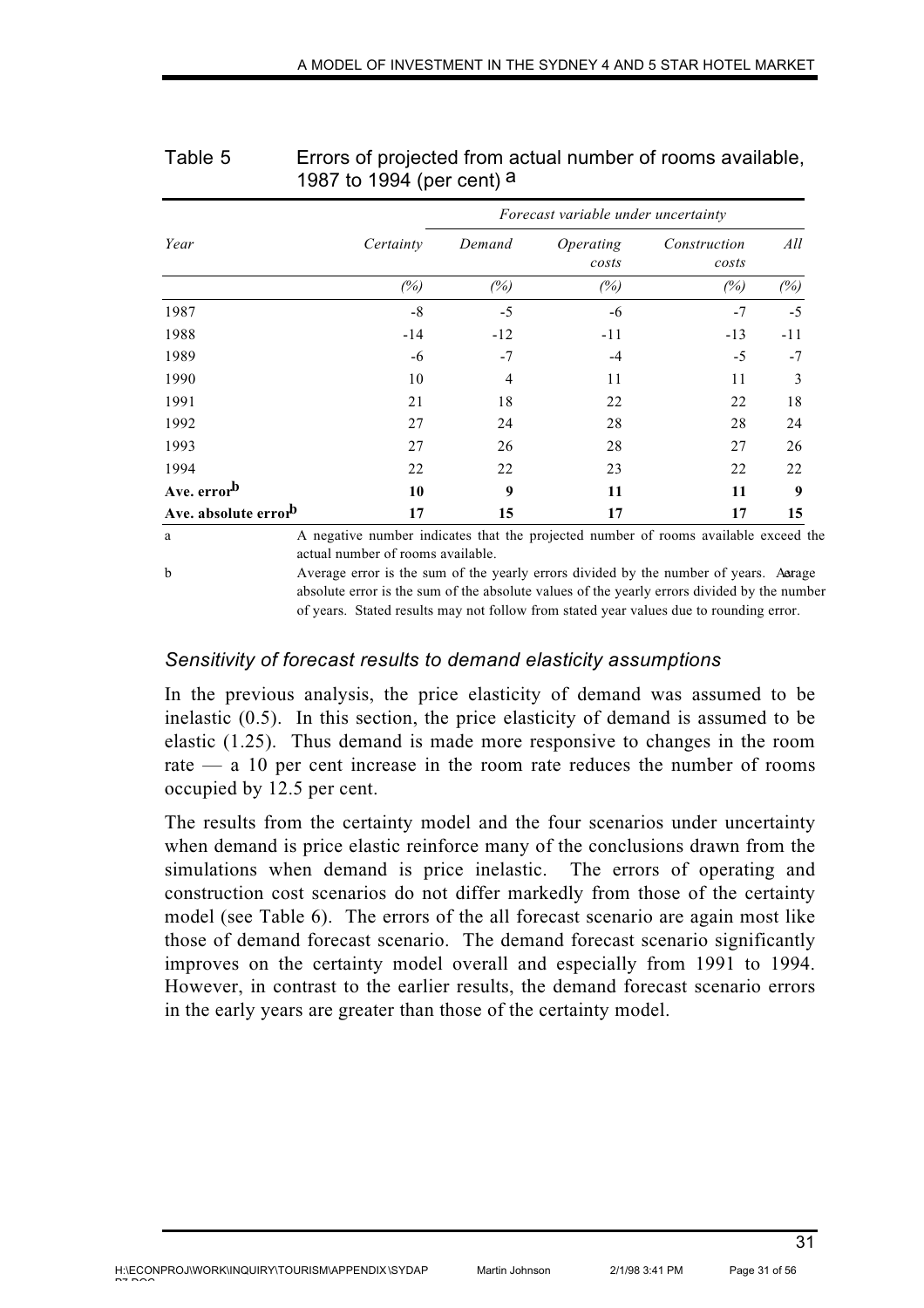|                                  | $(\text{per cell})^{\alpha, \omega}$             |                                     |                    |                       |       |  |
|----------------------------------|--------------------------------------------------|-------------------------------------|--------------------|-----------------------|-------|--|
|                                  |                                                  | Forecast variable under uncertainty |                    |                       |       |  |
| Year                             | Certainty                                        | Demand                              | Operating<br>costs | Construction<br>costs | All   |  |
|                                  | (%)                                              | (%)                                 | (%)                | (%)                   | (%)   |  |
| 1987                             | $-7$                                             | -6                                  | $-5$               | $-8$                  | $-4$  |  |
| 1988                             | $-13$                                            | $-14$                               | $-11$              | $-14$                 | $-11$ |  |
| 1989                             | $-4$                                             | $-13$                               | $-5$               | -6                    | $-13$ |  |
| 1990                             | 13                                               | $-12$                               | 12                 | 11                    | $-13$ |  |
| 1991                             | 24                                               | 2                                   | 24                 | 23                    | 2     |  |
| 1992                             | 32                                               | 12                                  | 31                 | 30                    | 12    |  |
| 1993                             | 32                                               | 16                                  | 32                 | 31                    | 16    |  |
| 1994                             | 29                                               | 14                                  | 29                 | 28                    | 15    |  |
| Ave. error <sup>c</sup>          | 13                                               | $\bf{0}$                            | 14                 | 12                    | 1     |  |
| Ave. absolute error <sup>c</sup> | 19                                               | 11                                  | 19                 | 19                    | 11    |  |
| a                                | Price elasticity of demand is increased to 1.25. |                                     |                    |                       |       |  |

### Table 6 Errors of projected number of rooms available, 1987 to 1994, when demand is more responsive to room rates  $(nar$  cent) $a,b$

b A negative number indicates that the projected number of rooms available exceed the actual number of rooms available.

c Average error is the sum of the yearly errors divided by the number of years. Average absolute error is the sum of the absolute values of the yearly errors divided by the number of years. Stated results may not follow from stated year values due to rounding error.

Comparing model results for the two demand elasticity assumptions, the certainty model when demand is elastic performs significantly worse in simulating the actual number of rooms available than the certainty model when demand is inelastic (see Tables 5 and 6). This is because the falling room rates from 1988 to 1994 work through a larger price elasticity to capture more of the observed increase in the number of rooms occupied. Consequently, less is left as demand growth.

Demand forecast errors become more important when demand is elastic. Errors in the demand forecast scenario from 1991 to 1994 are less than half those in the certainty scenario from 1991 to 1994 when demand is elastic. In contrast, when demand is inelastic, the errors in the demand forecast scenario from 1991 to 1994 are only somewhat less than those in the certainty scenario from 1991 to 1994. In addition, the average error and the average absolute error when demand is elastic are, respectively, 9 and 4 percentage points less than those when demand is inelastic.

In summary, ignorance of future operating costs and construction costs does not appear to an important explanation for the number of rooms available from 1987 to 1994. Ignorance of future demand — or, more accurately, extrapolating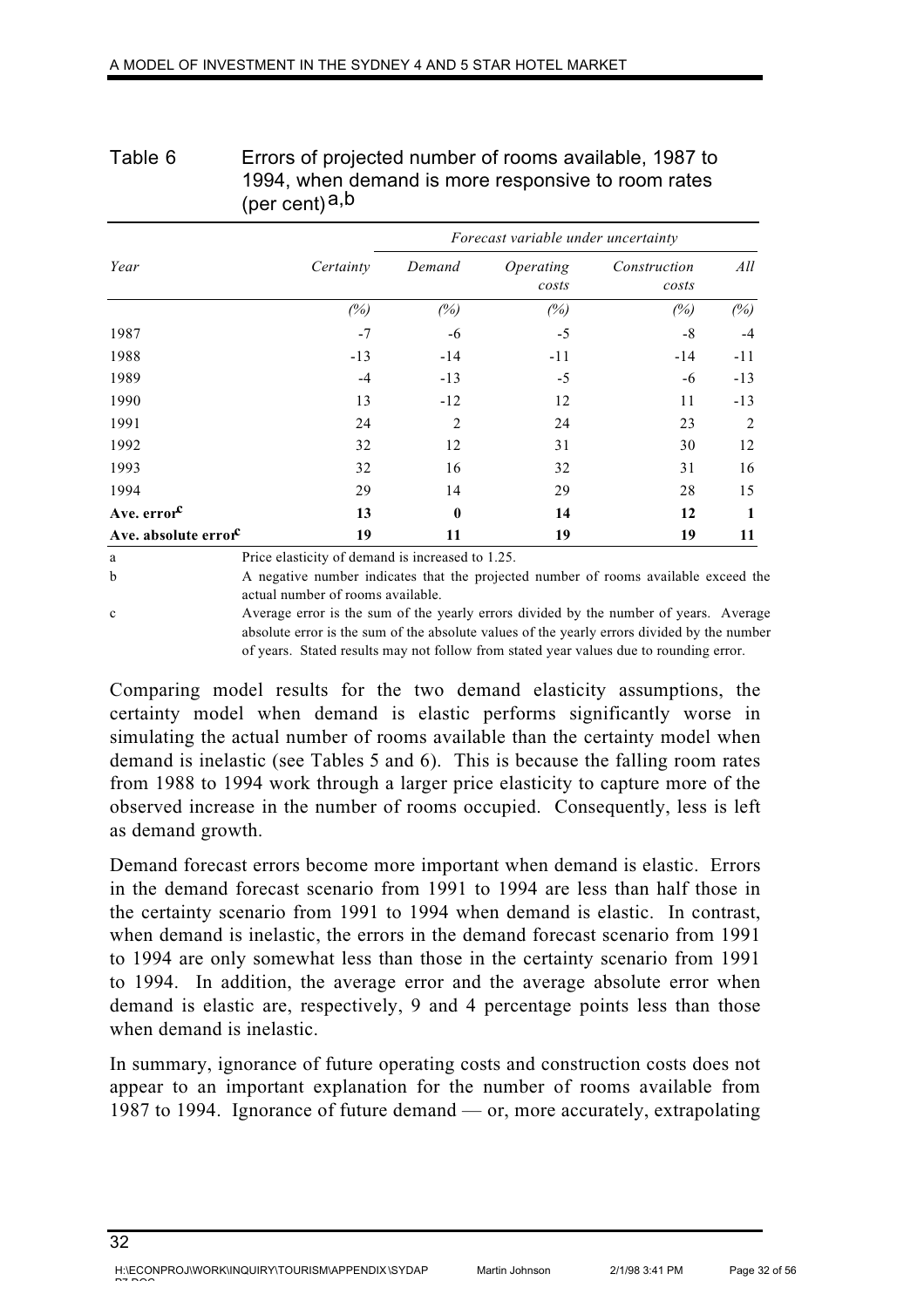future demand growth from past demand growth — may partly explain the number of rooms available from 1987 to 1994. However it is a significant improvement on the certainty model only if demand is responsive to room rate changes.

# **4.3 Capital gains expectations and other investment aspects**

In the model, a hotel's value is assessed according to its expected future operating profits. An existing hotel's value is the discounted value of its expected future profits. New hotel rooms will be built if the discounted present value of expected future operating profits is greater than the construction cost of the rooms. The valuation method embodies three assumptions:

- that investors are alike and use the same discount rate;
- that investors are indifferent between different financing arrangements; and
- that investors are indifferent between whether they sell the hotel upon completion, own and operate it, or own and lease it.

This section considers the appropriateness of these assumptions in light of evidence that suggests hotel construction in Sydney could also be driven by the general business climate in Australia and the real estate property boom in Sydney.

Hay and Morris (1991) and Mills, Morling and Tease (MMT) (1994, 1995) suggest that factors other than the expected future operating income can influence investment decisions. These include the relative profitability of other investment opportunities, the investment's position in a portfolio of investment, the terms of finance, the investor's over all level of debt and equity, and the business cycle.

MMT emphasise the role financial factors, such as asset prices, the level of debt and cash flows, play in investment decisions. For example, the wider corporate sector relies on both internal and external sources of funds to finance investment activity but internal and external sources of funds may differ in their costs and availability (MMT  $(1994)$ ).<sup>9</sup> In addition, they argue that cash flows are the dominant source of funding for most companies and indirectly reduce the cost

<sup>9</sup> Externally sourced funds are generally more costly than internally sourced cash flows. There are direct costs — administrative costs and underwriting and legal fees — which raise the price of external funding. In addition, if creditors cannot perfectly distinguish between low risk and high risk investors then they will tend to charge an interest rate more for an average risk investor. Thus low risk investors pay more and high risk investors pay less than they would respectively pay in a perfectly informed market.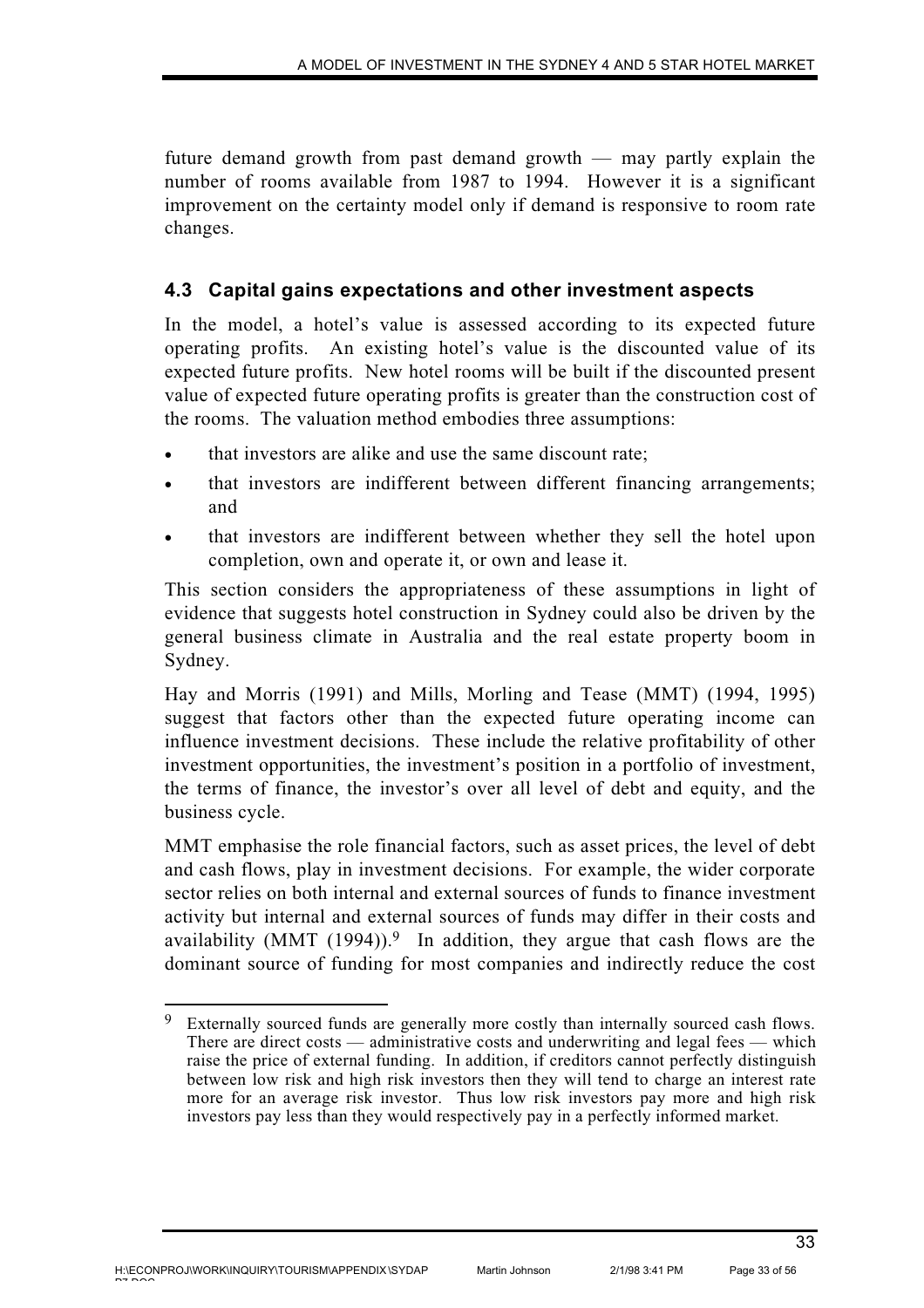of external funds (MMT (1994)). Thus, the increasing cash flows in the mid and late 1980s raised significantly the means to fund investment regardless of the funding source.10,11

MMT observe that debt became a more important source of finance overall and suggest that the increased indebtedness was a result of the liberalisation of financial markets (which increased the availability of external funds) and higher cash flows and rising equity prices which increased the perceived collateral of most companies (and lowered the cost of external funds) (MMT (1994)). They argue that the changing financial position of the wider business sector occurred when incentives for general business investment were high — output grew reflecting a strong international recovery and share prices rose reflecting the financial market's confidence in future profitability. Consequently, fixed expenditure in non dwelling construction grew rapidly from 1984 to 1989 (see Figure 8).

The period of increased investment in the economy generally was also seen in the accommodation and restaurant sector nationally and in tourist accommodation in Sydney (see Figure 8). Expenditure in Accommodation, cafes and restaurants Australia wide and Hotel commencements in Sydney mirror the large increase by all private enterprises in Non dwelling construction investment expenditure in the mid and late 1980s.

The similar expenditure patterns suggest that the general business climate may have played a role in spurring hotel investment. Changes in the general economic climate that were particularly relevant to hotel investment in Sydney at the time include:

- changes in the cost and availability of funds in Australia and abroad; and
- substantial increases in commercial property prices up to 1989.

Financial deregulation in Australia and abroad lowered the cost and increased the availability of funds for hotel developments, and finance was readily available in Australia as the major banks and finance companies competed vigorously for increased market share. Similarly, the Tourism Task Force argue that Japanese investors sought foreign investment opportunities in response to falling Japanese interest rates, a strengthening yen, relaxed underwriting

<sup>10</sup> Mills, Morling and Tease (1994) analyse the financial position and investments of a group of 80 large non-financial companies in the All Ordinaries Index. The developments in this subset are used to illustrate developments in the economy more generally at the time.

<sup>11</sup> Higher cash flows indirectly reduce the cost of external finance by increasing the collateral that can be used to back external finance and, consequently, by reducing the information asymmetry risk that external lenders face.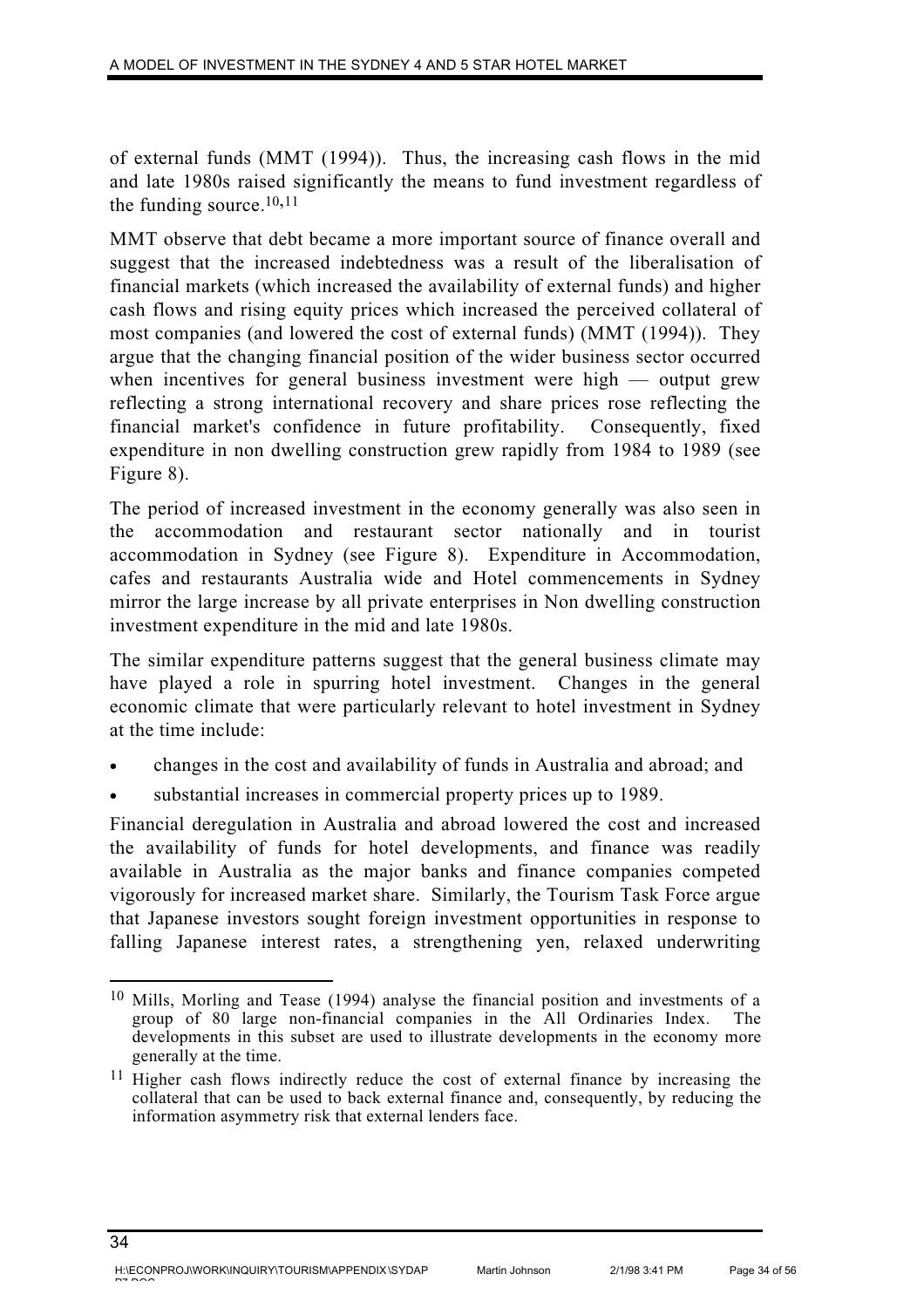standards for Japan banks, a lack of real estate opportunities in Japan and increased ease in moving Japanese funds offshore (Tourism Task Force (1992)). In addition, it became easier for foreign investors to invest in the Australian tourist sector. Foreign investment restrictions in Australia were relaxed somewhat in July 1986 — the net economic benefits test and the Australian equity requirements for takeovers and new businesses in tourism were suspended (Industry Commission (1995)).



Hotel investors may have also been influenced by developments in the property market. The Tourism Council Australia (sub 57) and the Department of Tourism (sub 89) argued in their respective submissions that expectations of capital gains were significant drivers of hotel investment in the 1980s. The Department of Tourism argued:

In the late 1980s a number of highly geared investors developed expensive inner city hotels and new resorts principally as property or real estate investments, with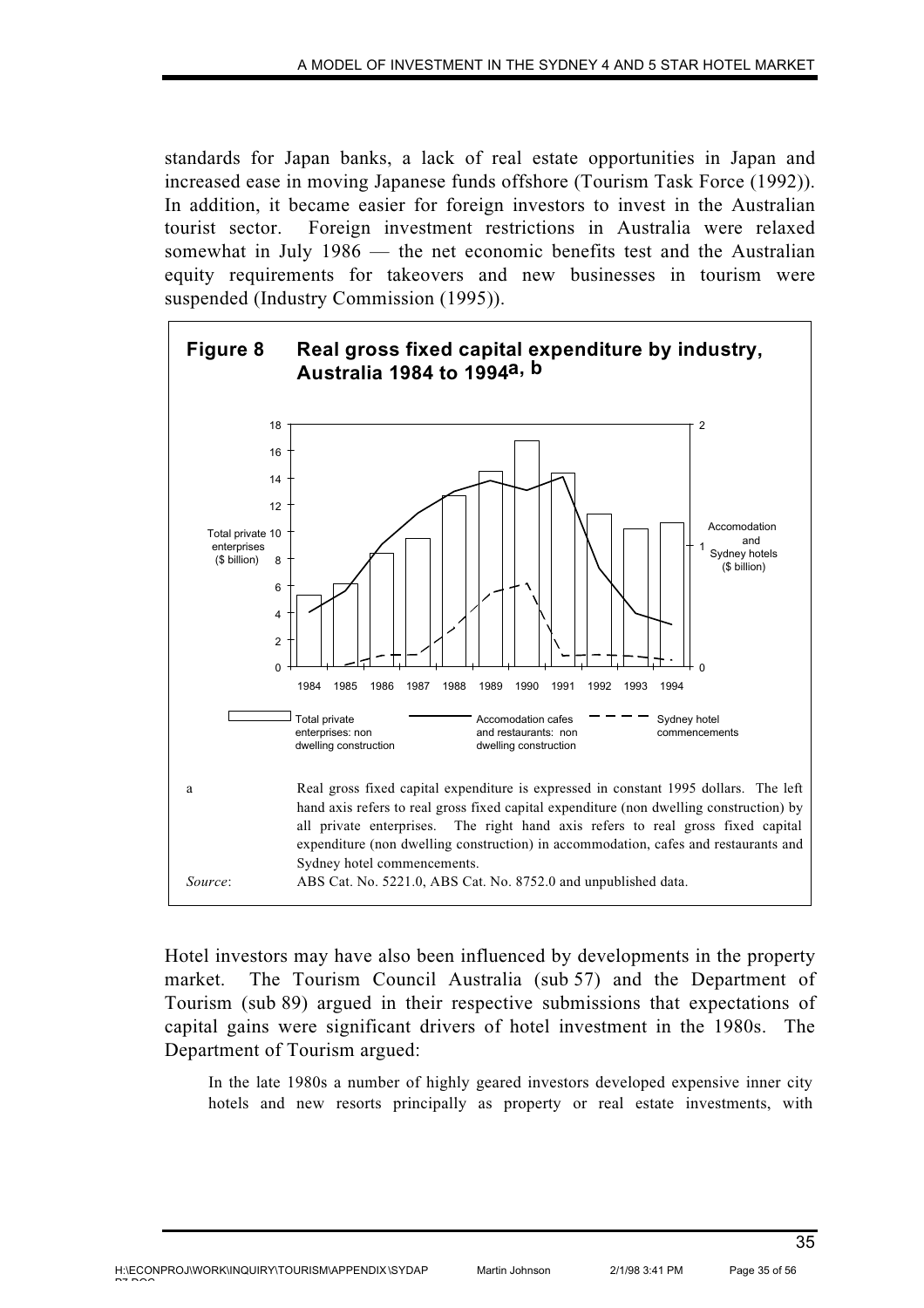operational income perceived as a secondary objective or even having no significance in the decision-making process. (sub 89, p. 23)

In Sydney, the magnitude of the changes in residential, commercial and hotel and motel prices varies dramatically between 1987 and 1994 (see Figure 9). However, the general patterns in property prices are similar. For example, real commercial and residential property prices increased by around 50 per cent from 1987 to 1989. In the same period, the real sale price of hotels and motels (expressed in terms of dollars per room) doubled. Caution must be used in interpreting the magnitude of changes in the sale price of hotels and motels because there are fewer sales relative to the total market size and a wide range of establishments included.

The property boom in 1988 and 1989 may have created an environment of extreme optimism amongst investors concerning future property values. In particular, new hotel construction may have occurred in anticipation of future high sale prices and some capital gain, even if any calculated expected future profits from operating hotels were small.

In order to examine whether asset valuation could have affected hotel investments, the model is modified to allow for expected capital gains at the end of the planning horizon. The anticipated capital gains from hotel investment are formulated as a proportion of the cost of construction and subtracted from the cost of construction as an increase in the salvage value of the hotel. The proportion follows a real price index of commercial property compiled by the Reserve Bank of Australia. Thus investors adjust the planning cost of investment according to the latest change in property prices, as observed when hotel construction begins — two years before the hotel opens. This procedure leads to effective reductions in the cost of investment planned between 1989 and 1992 by about 21 per cent, 35 per cent, 44 per cent and 29 per cent respectively.

The capital gains scenario is built into the all forecast scenario in which demand, operating costs and construction costs are forecast. A demand sensitivity comparison is done, one with a price elasticity of demand of 0.5, the other with a price elasticity of demand of 1.25.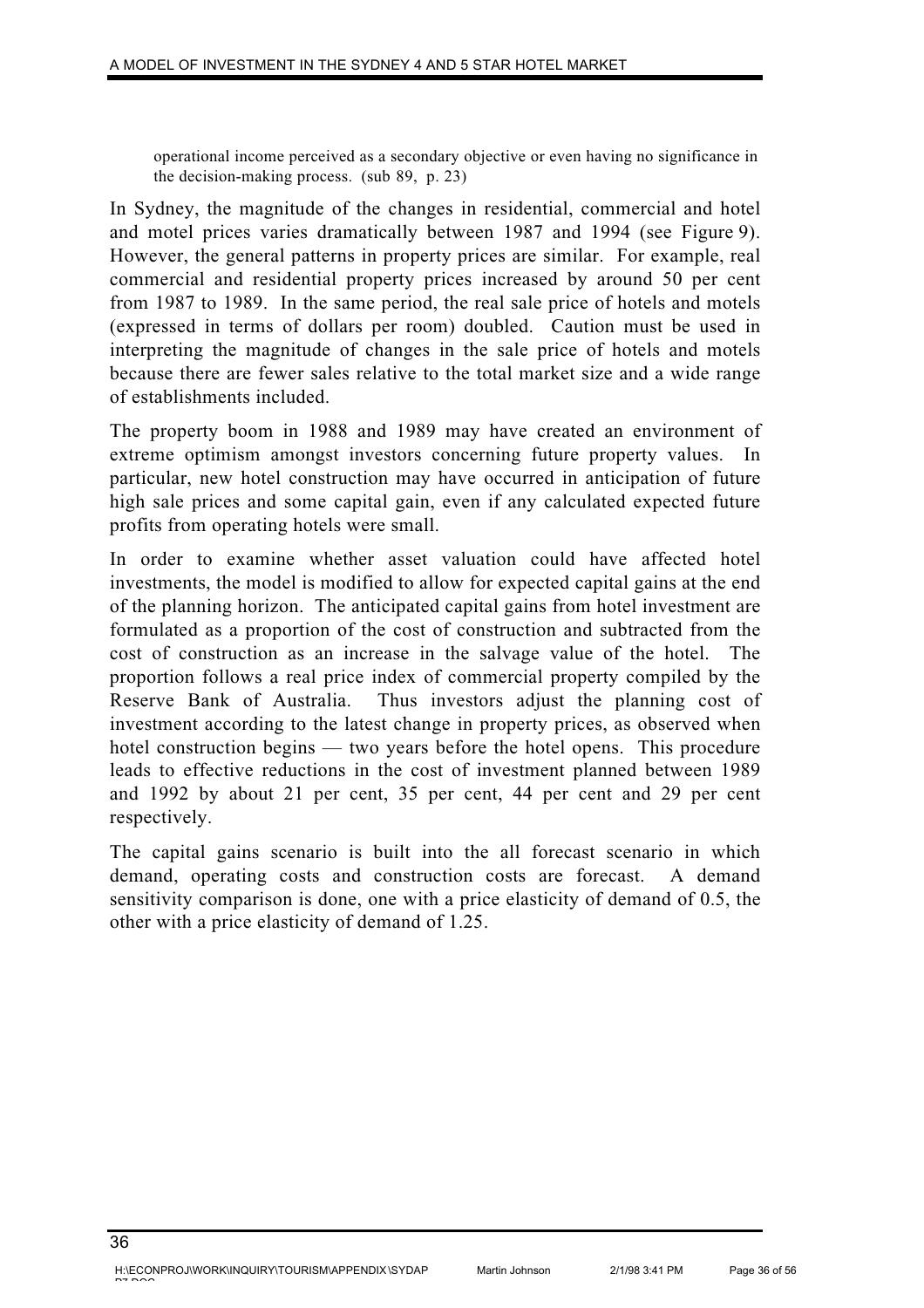

The addition of capital gains expectations to the all forecast scenario improves the ability of the model to simulate the actual number of rooms available after 1991 (see Table 7). When demand is unresponsive to changes in the room rate, there is still a large error between the model's projected number of rooms available and the actual number of rooms available. However, when demand is responsive to changes in the room rate, the resulting error is small and, in contrast to other simulations, is smaller after 1990 than before 1990.

pp pp o o

Martin Johnson 2/1/98 3:41 PM Page 37 of 56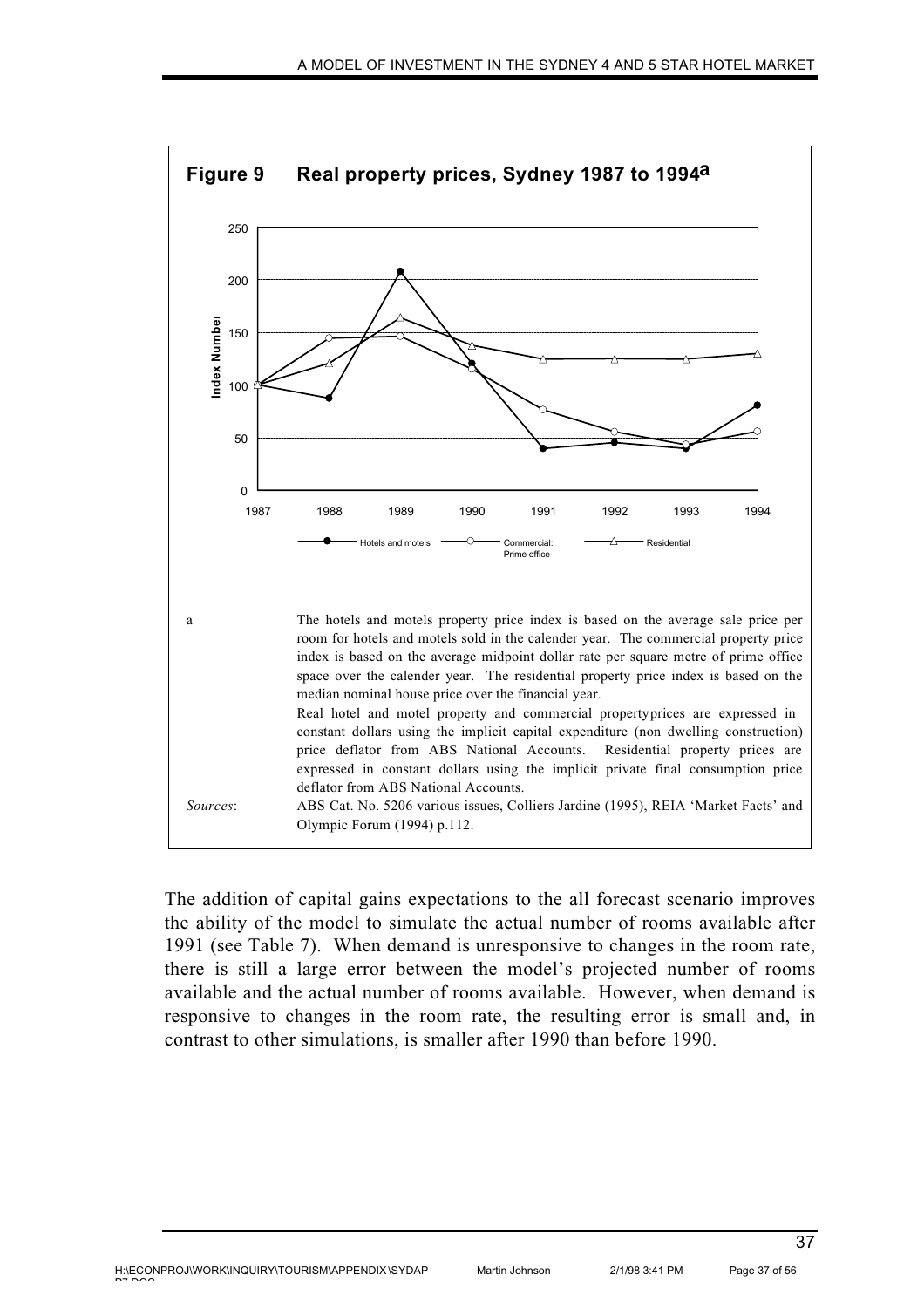|                      | Price elasticity assumption |                                         |                           |                                         |  |
|----------------------|-----------------------------|-----------------------------------------|---------------------------|-----------------------------------------|--|
|                      | Price elasticity 0.5        |                                         | Price elasticity 1.25     |                                         |  |
| Year                 | All forecast <sup>b</sup>   | Capital gains <sup><math>c</math></sup> | All forecast <sup>b</sup> | Capital gains <sup><math>c</math></sup> |  |
|                      | (%)                         | (%)                                     | (%)                       | (%)                                     |  |
| 1987                 | -5                          | $-5$                                    | -4                        | $-4$                                    |  |
| 1988                 | $-11$                       | $-11$                                   | $-11$                     | $-11$                                   |  |
| 1989                 | $-7$                        | $-8$                                    | $-13$                     | $-15$                                   |  |
| 1990                 | 3                           |                                         | $-13$                     | $-20$                                   |  |
| 1991                 | 18                          | 14                                      | 2                         | -6                                      |  |
| 1992                 | 24                          | 21                                      | 12                        | 5                                       |  |
| 1993                 | 26                          | 23                                      | 16                        | 9                                       |  |
| 1994                 | 22                          | 20                                      | 15                        | 8                                       |  |
| Ave. errord          | 9                           | 7                                       |                           | $-4$                                    |  |
| Ave. absolute errord | 15                          | 13                                      | 11                        | 10                                      |  |

| Table 7 | Difference between actual and projected values wit h and |
|---------|----------------------------------------------------------|
|         | without capital gains (per cent) a                       |

a A negative number indicates that the projected number of rooms available exceed the actual number of rooms available.

b All forecast is that demand, operating costs and construction costs are forecast.

c Capital gains is All forecast plus capital gains expectations from 1987 to 1991.

d Average error is the sum of the yearly errors divided by the number of years. Average absolute error is the sum of the absolute values of the yearly errors divided by the number of years. Stated results may not follow from stated year values due to rounding error.

For a given demand elasticity, the errors between the all forecast scenario and the capital gains scenario do not differ in 1987 and 1988 because capital gains expectations affect hotel openings only after 1988. The capital gains scenario has larger errors in 1989 and 1990 than the all forecast scenario for unresponsive demand and larger errors from 1989 to 1991 than the all forecast scenario for responsive demand. The anticipation of capital gains increases construction. Therefore the capital gains effect in 1991, when demand is elastic, is sufficient to change a positive error in the all forecast scenario into a negative error in the capital gains scenario. The average absolute error is smaller when capital gains expectations are introduced into the model.

These results and the sensitivity results from the uncertainty scenarios all emphasise the importance of the price elasticity of demand in determining whether forecast errors, especially demand forecast errors, and the anticipation of capital gains can contribute to an explanation for the number of rooms available from 1989 to 1994. The larger the price elasticity of demand, the better can models utilising the anticipation of capital gains and demand forecast errors simulate the number of rooms available from 1989 to 1994.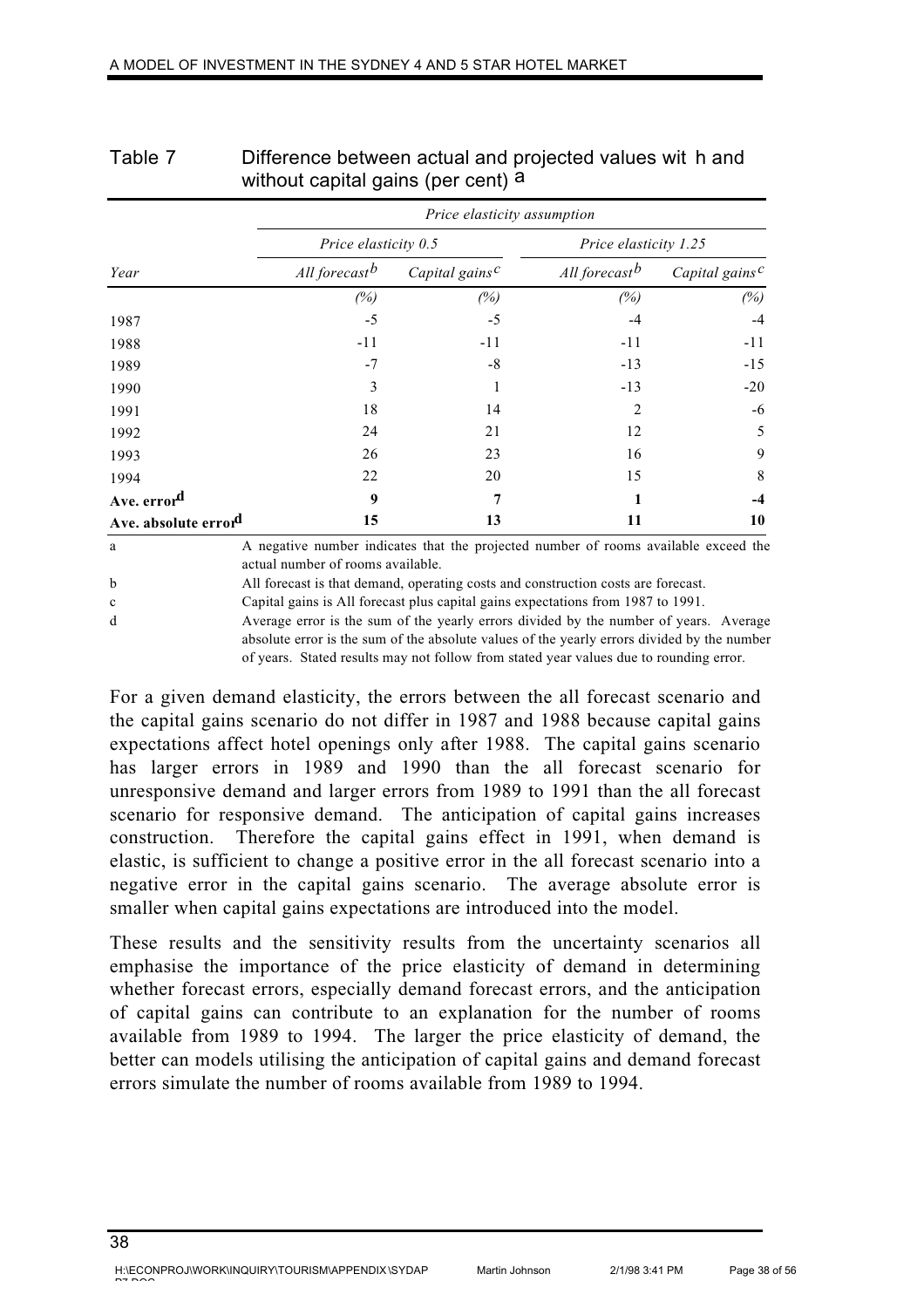# **5 Summary**

This study has examined what economic factors contributed to investment in new 4 and 5 star hotels in Sydney from 1987 to 1994 — and especially from 1989 to 1994 when the supply of 4 and 5 star hotel rooms doubled and occupancy rates and room rates fell. It finds that three factors may have been significant contributors: First, forecasts of demand growth based on historic demand growth were higher than the demand growth that actually occurred. Second, the lag between hotel construction and hotel opening precluded an immediate market correction to the mistaken demand forecasts. Third, the general investment climate was overly optimistic as seen in the rapid appreciation of real estate values in Sydney and the strong Australia-wide investment in new fixed capital.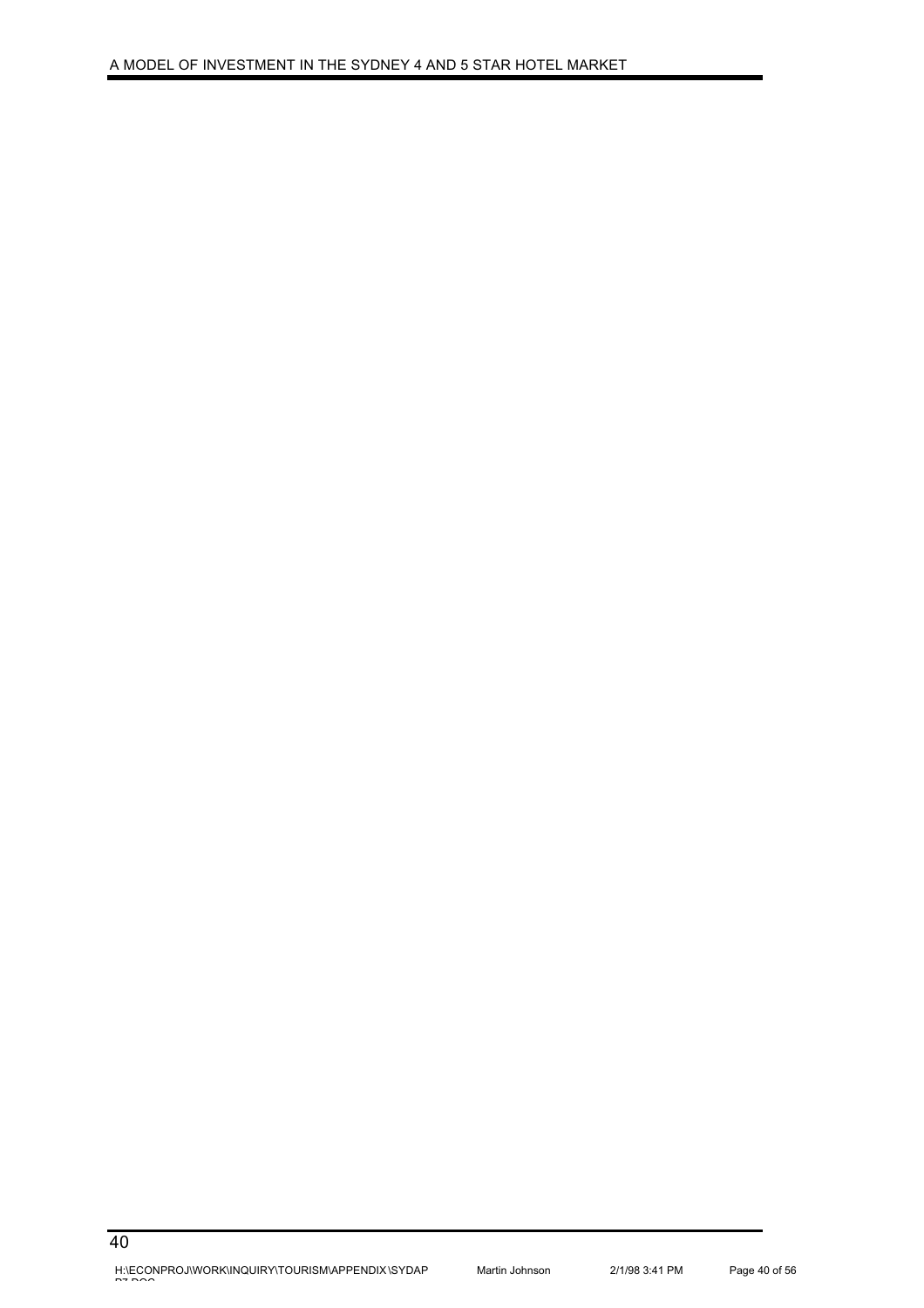#### **References**

- ABS (Australian Bureau of Statistics), Cat. No. 5221.0, various issues, AGPS, Canberra.
- ——, *Award rates of pay indexes, Australia*, Cat. No. 6312.0, various issues, AGPS, Canberra.
- ——, *National Accounts,* Cat. No. 5206, various issues, AGPS, Canberra.
- ——, *Price index of materials used in building other than house building, six state capital cities and Canberra*, Cat. No. 6407.0, various issues, AGPS, Canberra.
- ——, *Price index of materials used in manufacturing industries*, Cat. No.6411.0, various issues, AGPS, Canberra.
- ——, *Tourism Accommodation, New South Wales*, Catalogue No. 8635.3 various issues, AGPS, Canberra.
- ——, *Implicit capital expenditure deflator*, Cat. No. 8752.0, various issues, AGPS, Canberra.
- Arbel, A. and Strebel, P. 1980, 'A micro test of the rational expectations hypothesis: the case of the hotel industry', *Journal of Economics and Business*, Vol. 33, No. 1, pp. 66–71.
- Artus, J.1972, 'An econometric analysis of international travel,' *IMF Staff Paper*, Vol. 19, pp. 579–613.
- Barry, K and O'Hagan, J. 1972, 'An econometric study of British tourist expenditure in Ireland', *Economic and Social Review*, January, pp. 143– 161.
- Bechdolt, B. 1973, 'Cross-sectional travel demand functions: US visitors to Hawaii, 1961-70', *Quarterly Review of Economics and Business*, Winter, pp. 37–47.
- Brooke, A., Kendrick, D. and Meeraus, A. 1992, *GAMS release 2.25*, Boyd and Fraser Publishing Company, Danvers, Massachusetts.
- Building Owners and Managers Association 1996, Submission No. 170, Tourism Accommodation and Training Inquiry, Industry Commission.
- Bureau of Tourism Research 1993, Domestic Tourism Expenditure Survey 1992, BTR, Canberra.
- Carey, K. 1992, 'Optimal hotel capacity: the case of Barbados,' *Social and Economic Studies*, Vol. 41, No. 2, pp. 103–126.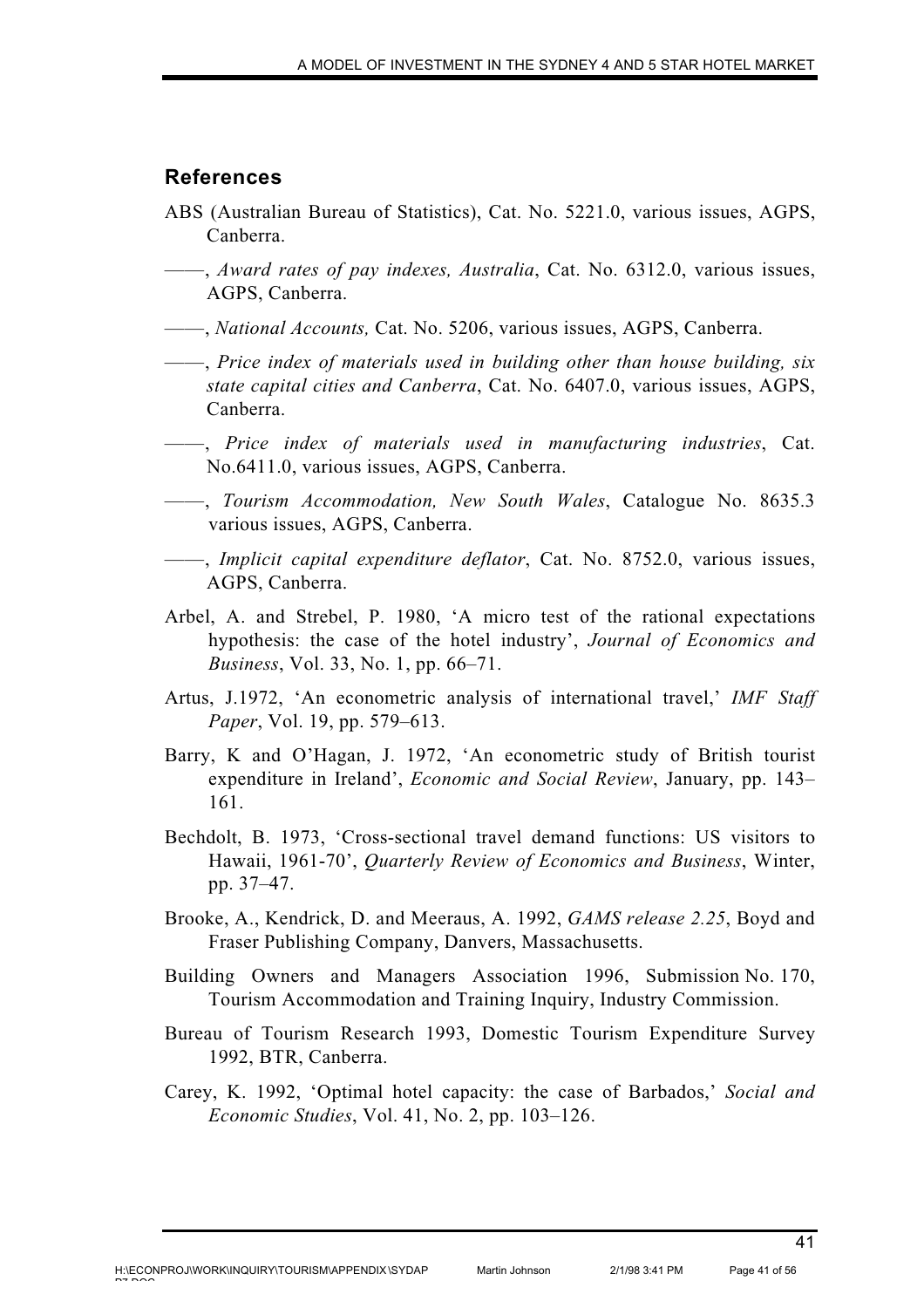- Chao, H. 1982, 'Resource Exhaustion, Economic Growth, and Income Distribution: A Comparison of an Optimatization and a Competitive Equilibrium Model,' *Journal of Policy Modeling*, Vol. 4, No. 2, pp. 191– 209.
- Colliers Jardine 1995, Correspondence with Research Department, Colliers Jardine Sydney, 30 November 1995.
- Courtney-O'Connor, D. 1995, 'Making a profit,' speech given at TCA/WTO joint Conference, March, Hotel Nikko, Sydney, Australia.
- Crouch, G. 1995, 'A meta-analysis of tourism demand,' *Annals of Tourism Research*, Vol. 22, No. 1, pp. 103–118.
- ––– 1994, 'Demand elasticities for short-haul versus long-haul tourism', *Journal of Travel Research*, Fall, pp. 2–7.
- Day, R. 1963, *Recursive Programming and Production Response*, North Holland Publishing Co., Amsterdam.
- Department of Tourism 1995, Submission No. 89, Tourism Accommodation and Training Inquiry, Industry Commission.
- Divisekera, S. 1995, 'An econometric model of international visitor flows to Australia,' *Australian Economic Papers*, Vol. 34, No. 65, December, pp. 291–308.
- Educational Institute of the American Hotel and Motel Association 1987, *Uniform System of Accounts and Expense Dictionary for Small Hotels, Motels, and Motor Hotels*, Fourth Edition, East Lansing Michigan USA.
- Gray, H. 1966, 'The demand for international travel by the United States and Canada,' *International Economic Review*, Vol.7, No. 1, January, pp. 83– 92.
- Hay, D. and Morris, D. 1991, *Industrial Economics and Organization: Theory and Evidence*, Oxford University Press.
- Horwath Asia Pacific (Horwath Asia Pacific (Queensland) Pty Ltd) 1995, unpublished confidential data.
- Industry Commission 1996, *Tourism Accommodation and Training*, Report no. 50, AGPS, Canberra.
- JLW (Jones Lang and Wooton), 1995, unpublished data.
- Kwack, S. 1972, 'Effects of income and prices on travel spending abroad, 1960 III–1967 IV,' *International Economic Review*, Vol. 13, No. 2, June, pp. 245–256.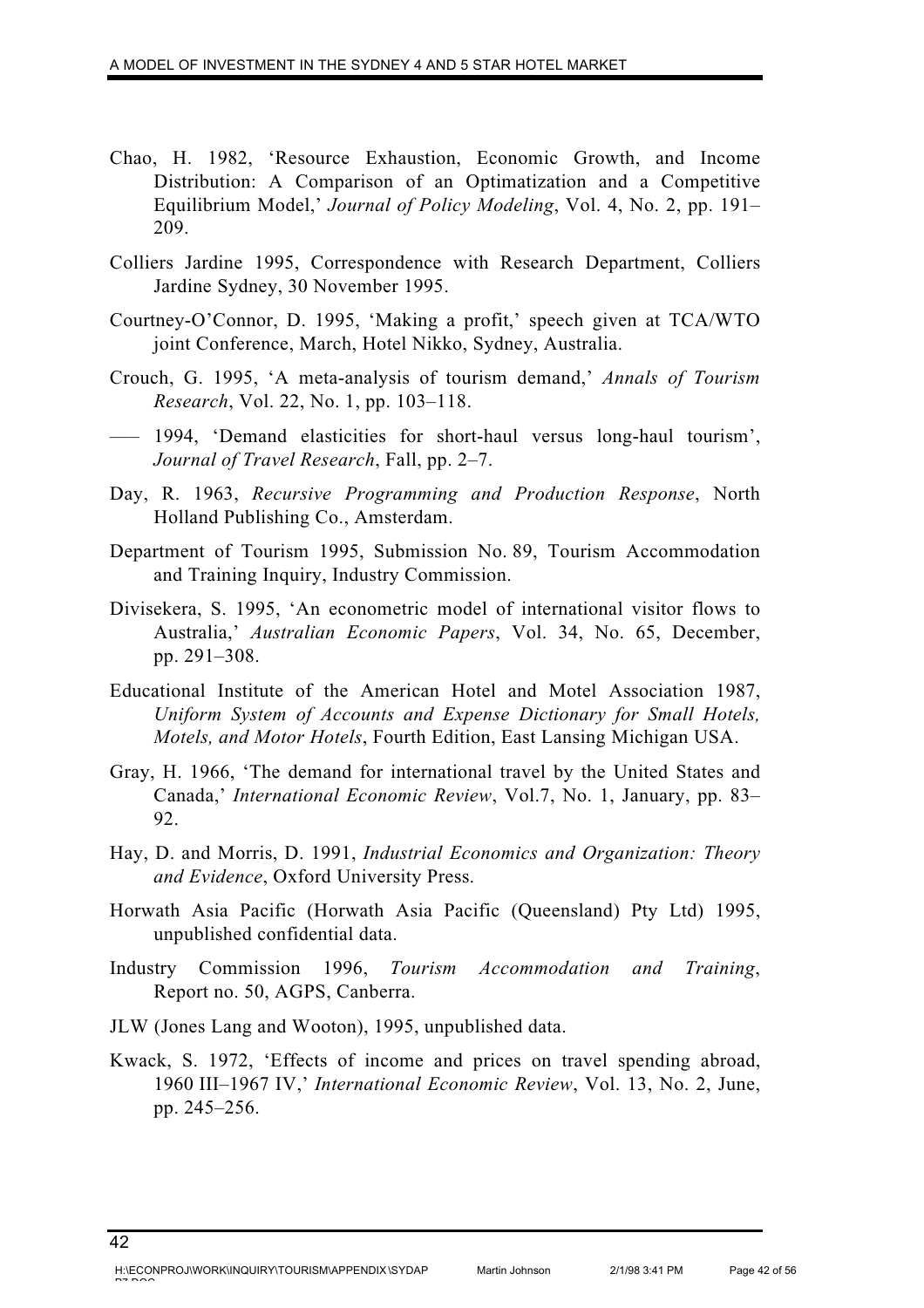- Macquarie Bank's Tourism and Leisure Investment Banking Group, *Perspectives on Tourism Investment*, November 1995.
- Mills, K. Morling S. and Tease W. 1995, 'The influence of financial factors on corporate investment', *The Australian Economic Review* 2nd Quarter, pp. 50–64.
- ––– 1994, 'Balance sheet restructuring and investment', *The Australian Economic Review*, 1st Quarter, pp. 83–100.
- Real Estate Institute of Australia, *Market Facts*, various issues.
- Takayama, T and Judge, G 1971, *Spatial and Temporal Price and Allocation Models*, North-Holland Publishing Company, Amsterdam.
- Tourism Council Australia 1995, Submission No. 57, Tourism Accommodation and Training Inquiry, Industry Commission.
- Tourism Forecasting Council 1994, *Forecast*, Commonwealth Department of Tourism, Canberra.
- The Tourism Olympic Forum 1994, *Sydney & Environs Accommodation demand and supply study 1994–2000*, The Tourism Olympic Forum.
- Tourism Task Force 1992, *Tourism Investment The Future*, Sydney.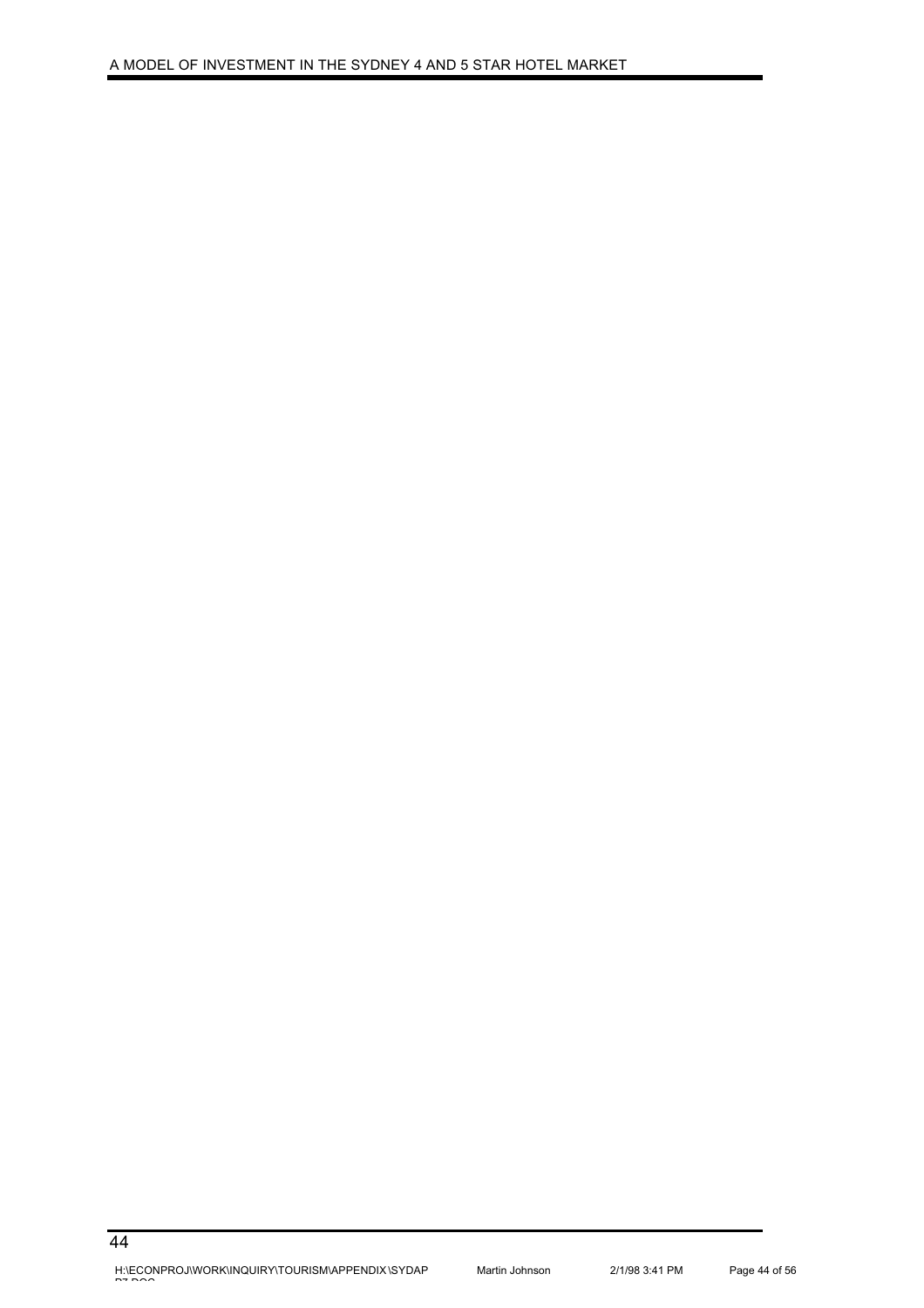### **Appendix A Mathematical representation of the model**

There are two ways of solving a dynamic peak load problem which is based on a spatial inter-temporal equilibrium framework as described in Takayama and Judge (1971). The first one treats it as a profit maximisation problem for a generic firm in a competitive market. The other involves maximising an objective function which is the area beneath the market demand curve less the sum of short-run and long-run costs, subject to the market clearing conditions. Takayama and Judge (1971) have shown that these two models would result in the same competitive equilibrium solution. Chao (1982) also demonstrates that under some general conditions the numerical solution of an inter-temporal competitive equilibrium model would be virtually identical to that of welfare optimisation model. In the light of these findings, the model is specified as a welfare optimisation problem for the hotel industry:

Maximise *NSW*

$$
= \sum_{t=1}^{T} \sum_{m=1}^{12} \left( \frac{1}{1+} \right)^{t} d_{m} \left[ \frac{t,m}{1+} \cdot \left( Y_{t,m}^{1+} - 1 \right) \right] - \sum_{t=1}^{T} \sum_{m=1}^{12} \sum_{o=1}^{7} \left( \frac{1}{1+} \right)^{t} d_{m} \left[ O_{o} \cdot RO_{t,m,o} \cdot OC_{t,o} \right] - \sum_{t=1}^{T} \left( \frac{1}{1+} \right)^{t} \left[ \sum_{j=1}^{T+1-t} \frac{crf}{(1+)} \cdot I_{t} \cdot IC_{t} \right].
$$

Subject to

$$
Y_{t,m} = \sum_{o=1}^{7} O_o \cdot RO_{t,m,o};
$$
  
\n
$$
\sum_{o=1}^{7} RO_{t,m,o} \leq K_0 + \sum_{i=1}^{t} I_i;
$$
  
\n
$$
Y_{t+1,m} \cdot Y_{t+1,m} \geq \frac{1}{1.135} \cdot t_m \cdot Y_{t,m};
$$
  
\n
$$
Y_{t,m} \cdot Y_{t,m} \geq 0.884 \cdot \frac{1}{12} \cdot \sum_{m=1}^{12} t_m \cdot Y_{t,m};
$$
  
\n
$$
Y_{t,m} \leq 1.098 \cdot \frac{1}{12} \cdot \sum_{m=1}^{12} t_m \cdot Y_{t,m};
$$

45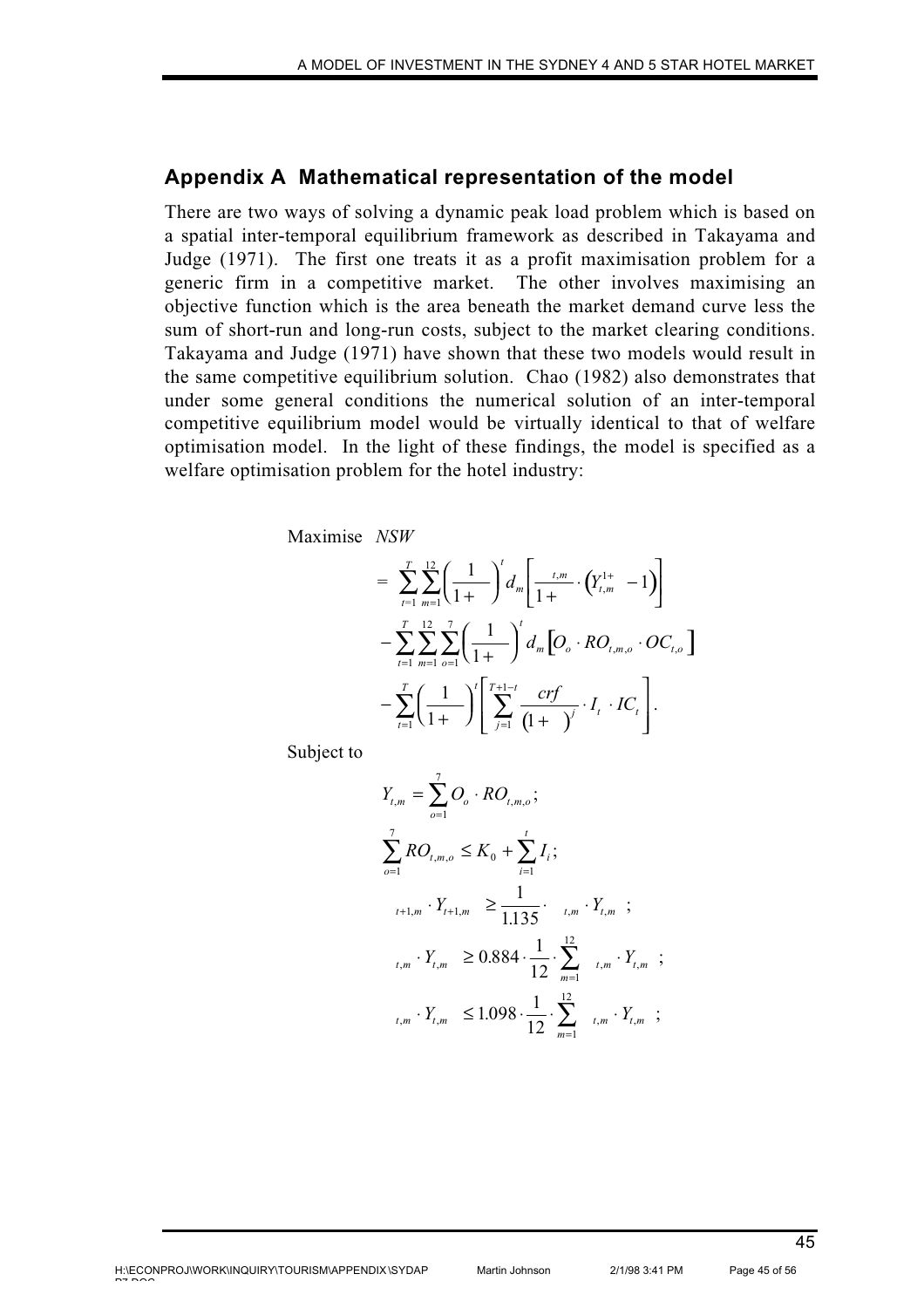#### where

 $NSW$  = present value sum of the consumer surplus

less operating and construction costs;

 $T =$  number of years in the planning horizon

= discount rate

 $_{m}$  = constant term of a Cobb Douglas average

daily demand function for monthm in yeart;

= reciprocal of the price elasticity;

 $Y_{t,m}$  = average daily demand of rooms occupied in month of year *i*;

 $d_m$  = number of days in monthm;

 $O<sub>o</sub>$  = end point of the oth segment of the occupancy rate values 0.4, 0.5, ..., 0.9, 0.93;

 $RO_{t,m,o}$  = average daily supply of rooms served in mont**h** of year *i* in association with occupancy rates ;

in association with occupancy rateo;

 $\sum_{t,o}$  = average operating cost per room night in year at occupancy rate  $O_o$ ; *t<sub>im</sub>* = constant term of a Cooo Douglas average<br>daily demand function for monthm in year t;<br>= reciprocal of the price elasticity;<br> $Y_{t,m}$  = average daily demand of rooms occupied in monthm of year t;<br> $d_m$  = number of da

crf = capital recovery factor

 $IC_t$  = average investment cost per new room

*IC*<sub>*t*</sub> = average investment cost per new room<br>*I*<sub>*t*</sub> = number of new rooms completed in year*t*;

 $K_0$  = initial stock of rooms.

### *Demand*

The first term in the objective function measures the discounted present value sum of consumer surplus from consumption of hotel accommodation over the *T-*year planning period. It is based on a Cobb Douglas demand function given in its inverse form:

$$
P_{t,m} = \left[ \begin{array}{cc} \n \ddots & \ddots \\
\ddots & \ddots & \ddots \\
\ddots & \ddots & \ddots\n \end{array} \right] \tag{A.1}
$$

The price elasticity of demand and therefore its reciprocal β are assumed to be fixed. Its value is chosen on the basis of other empirical studies. Given β, the parameter  $\alpha_{t_m}$  is computed using the corresponding data on takings per room occupied and the number of rooms occupied as  $t_{tm} = P_{t,m}/Y_{t,m}$ . Consequently,  $\alpha_{t_m}$  varies over time with the observed takings per room occupied and number of rooms occupied. It reflects the seasonal pattern of demand as well as the combined effect of all factors affecting growth in demand except the room rate. The demand equation does not spell out the individual effects of respective factors. To accommodate a β-value greater than 1 when demand is inelastic, the area under the market demand curve up to a demand of  $Y_{t_m}$  is approximated as:

$$
\int_{1}^{Y_{t,m}} (t_{t,m} \times y_{t,m}^{-}) dy_{t,m} = \frac{t_{t,m}}{1 -} \times (Y_{t,m}^{1-} - 1)
$$
 (A.2)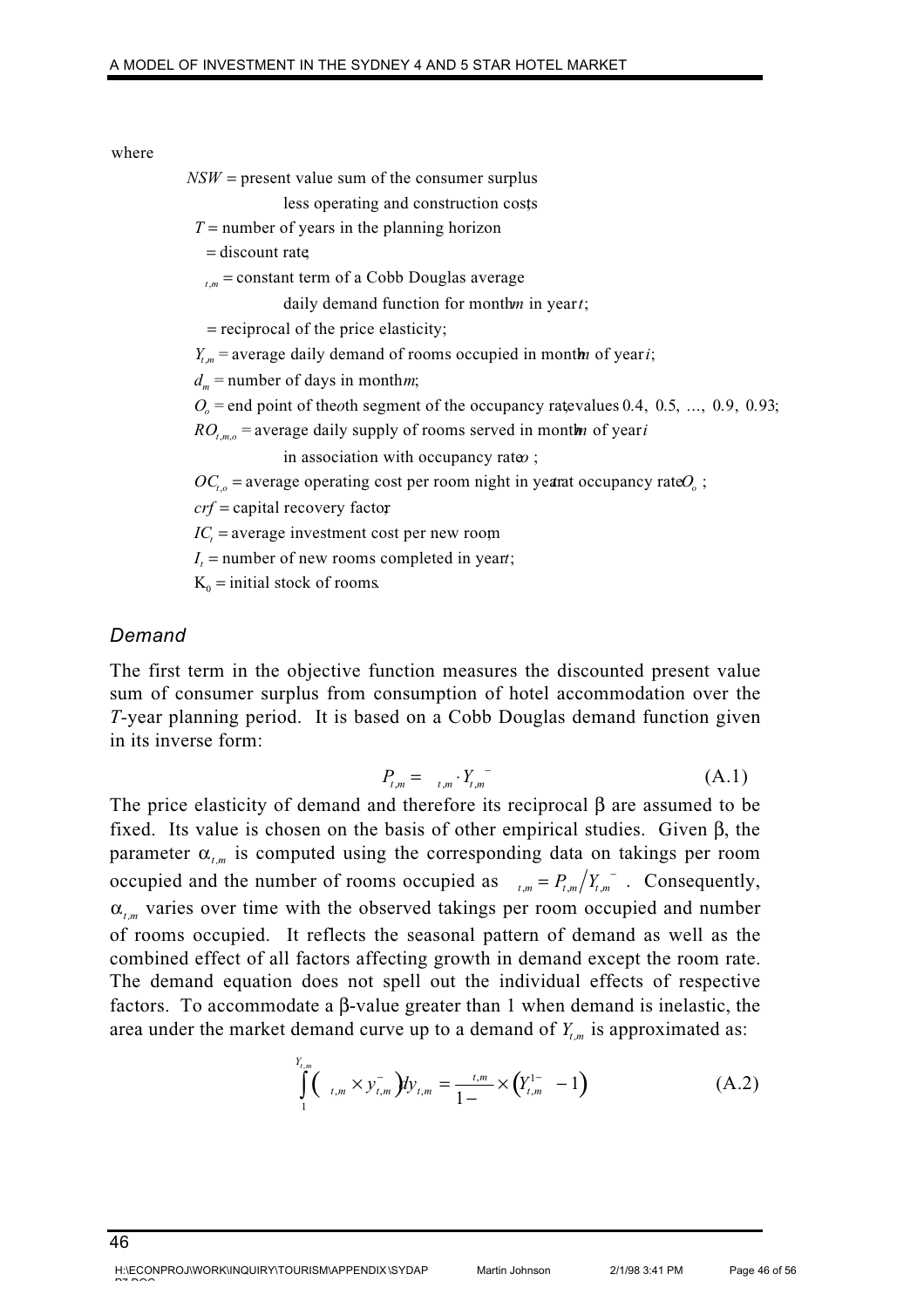### *Operating costs*

The second term in the objective function measures the discounted value of the total operating costs. The model incorporates a short-run marginal operating cost function using a relationship between average hotel operating costs and the occupancy rate. Using empirical data on hotel operating costs and occupancy, a regression analysis suggests that the marginal operating cost of servicing rooms rises with the occupancy rate. The average operating cost of servicing rooms is given by:

$$
OC_{t,m} = {}_{-1} \cdot c_t \cdot k_t + 0.5 \cdot {}_{-2} \cdot k_t \cdot V_{t,m} \tag{A.3}
$$

where

 $\gamma_1$  and  $\gamma_2$  are parameters

 $k_t$  is a real price index of costsover time;

For

 $V_{t,m}$  is the occupancyrate; and

is a cost index reflectingthe compositionof the 4 and 5 star sector.  $c_{t}$ example, the average operating cost of servicing rooms in 1987 would have index values of 1, reflecting the base year. Equation (A.3) would then be

$$
OC_{1987, m} = 77.34 + 0.415 \cdot V_{1987, m} \tag{A.4}
$$

The operating cost function is approximated in a piece wise linear fashion with the model allocating the total number of rooms available amongst any of the possible occupancy rates. This is done to speed up the solution algorithm although it does inject a small imprecision to the model solution.

### *Investment and Investment costs*

New investment augments the hotel capacity at the beginning of a year. The model assumes no demolition nor natural depreciation of the existing hotel stock. This does not affect the general results because the aggregate supply in the relevant market sector did not fall from 1987 to 1994.

The last term in the objective function represents the cost of investment. It is estimated in two steps. The construction cost for new rooms is first derived. Then the construction costs are adjusted for its 'salvage value' — the value of the hotel at the end of the planning horizon. The first adjustment is the value of the land underneath the hotel at the end of the planning horizon. This value is then discounted back to the time of hotel construction. For simplicity, the following assumes that the current price of the land is the best estimate of the discounted future value of the land.

The second adjustment is for the service years of the hotel that remain at the end of the planning horizon. For example, a hotel built in the last year of the planning horizon still has 24 years of service remaining. The construction costs

pp pp o o

47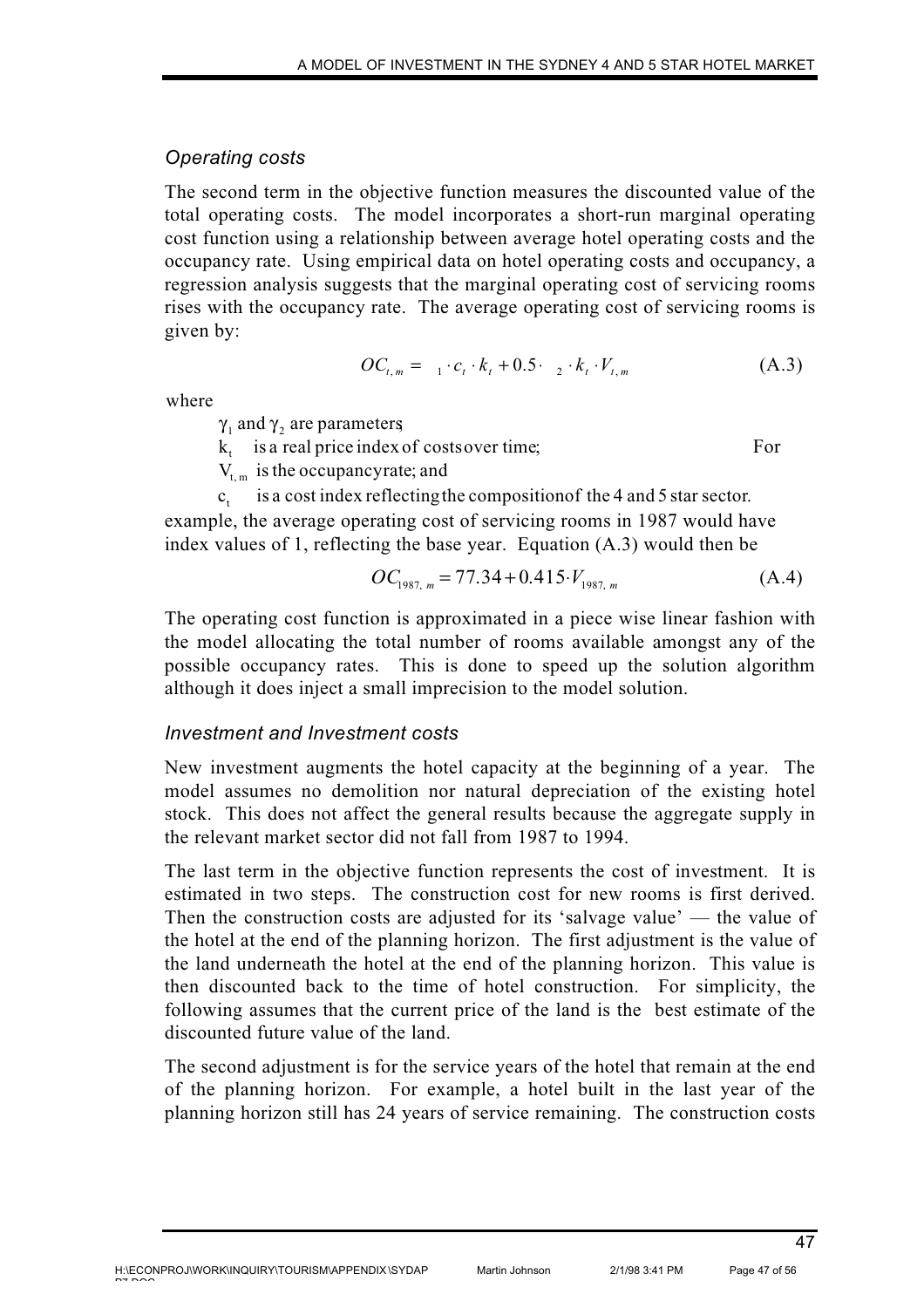are scaled down so that the hotel recovers only that portion of the construction costs that apply in the years from hotel opening to the end of the planning horizon. This is done through a 'capital recovery factor' *crf*.

The *crf* is the fraction of construction costs that when paid in a series of annual payments from hotel opening to the end of the hotel's service life would have a present value equal to the lump sum cost of investment. It depends on the discount rate and the service life of the hotel. Thus if the discount rate,  $\delta$ , is 0.08 and the hotel has a service life, *L*, of 25 years, the capital recovery factor *crf* is:

$$
crf = \frac{1}{1 - \frac{1}{(1 + \t{array})^L} = \frac{.08}{1 - \frac{1}{(1.08)^{25}}} = 0.094
$$
 (A.5)

Finally, the salvage value is subtracted from the cost of construction leaving only those annual payments that apply from the time the hotel opens to the end of the planning horizon. Thus, the fraction of the construction costs that apply to the cost of construction made in year t with a T year planning horizon is the left hand side of equation (A.6), and, for example, that apply to the cost of construction in year 3 of a 14 year planning horizon is the right hand side of equation (A.6).

$$
\sum_{j=1}^{T+1-t} \frac{crf}{(1+)} = \sum_{j=1}^{12} \frac{crf}{(1.08)^j}
$$
 (A.6)

In modelling the construction cost of hotel investment, the marginal cost of construction increases linearly with the level of hotel construction undertaken in the year. Since the marginal cost is assumed to be linear, the average cost function will be linear too:

$$
IC_t = \cdot h_t \cdot I_t \tag{A.6}
$$

where

is a parameter;

- $h_{t}$  is a price factor based on a real price index of construction materials in Sydney;
- $I_t$  is the level of investment in year t.

Accordingly the total cost of investment is equal to  $IC_i \cdot I_i$ .

There is no reliable information to infer the value of the parameter . Neither are there sufficient time series data for the Sydney market to estimate it econometrically. A crude method is thus used, which equates the marginal cost

Martin Johnson 2/1/98 3:41 PM Page 48 of 56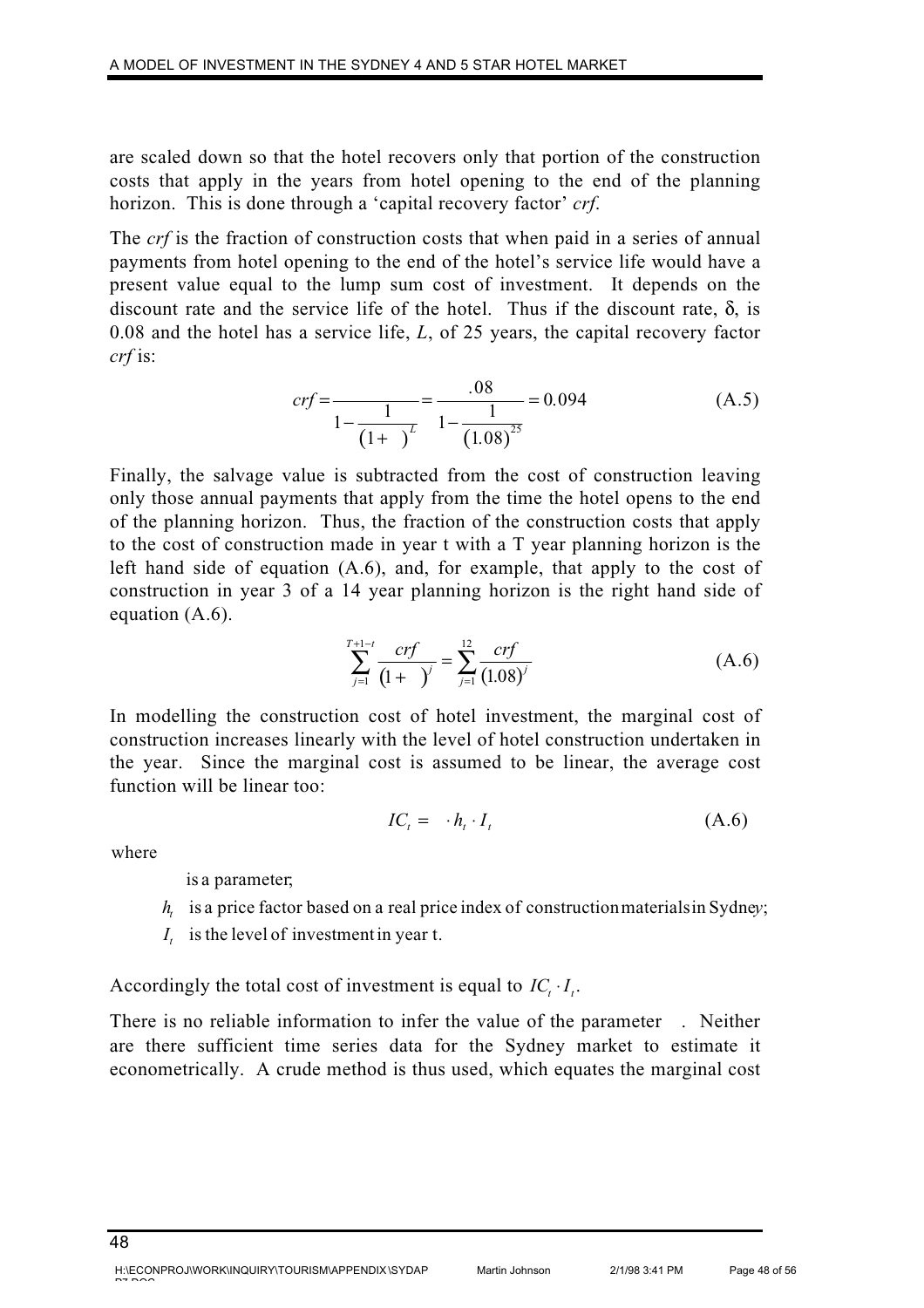in the base year to an estimate of the development cost per room as assessed by the Olympic Forum.

# *Market clearing condition*

The first constraint equation in the model is the market clearing condition. It equates the number of rooms occupied to the number of rooms served, which is expressed as the sum of the rooms available at different occupancy rates weighted by their respective occupancy rates.

The second constraint, a weak inequality, states that the industry cannot serve more rooms than it has rooms available. The number of rooms available is the sum of its capacity from the pre-planning level  $K_0$  and the new rooms built in the intervening years. The model assumes no disinvestment. Therefore,  $I \ge 0$ for all *t*.

Since data confirm that the market as a whole never attains full occupancy throughout a month, a ceiling is thus set for the occupancy rate at 93 per cent, which is the highest monthly occupancy rate ever recorded during the study period. As a result, the last segment of  $O<sub>o</sub>$  has an upper end point at 0.93 and the effective supply of room nights is only 93 per cent of the total capacity

# *Pricing constraints*

Three pricing constraints are applied in the model to account for the observed deviation of hotel operators from a practice of marginal cost pricing. These constraints would take effect when there are large unexpected changes in the number of rooms available or in demand.

# *Partial adjustment of the market room rate*

The third constraint in the model describes a partial adjustment mechanism of the market room rate. It stipulates that the maximum rate of decline in the room rate over the previous year is 12 per cent.

### *Seasonal variation of the market room rate*

The fourth and fifth constraints govern the deviation of the room rate in any month from the yearly average. They set an upper and a lower bound respectively within which the room rate can adjust to the changing condition of demand between seasons. The lower bound of 12 per cent and the upper bound of 10 per cent from the yearly average are set on the basis of historical observations.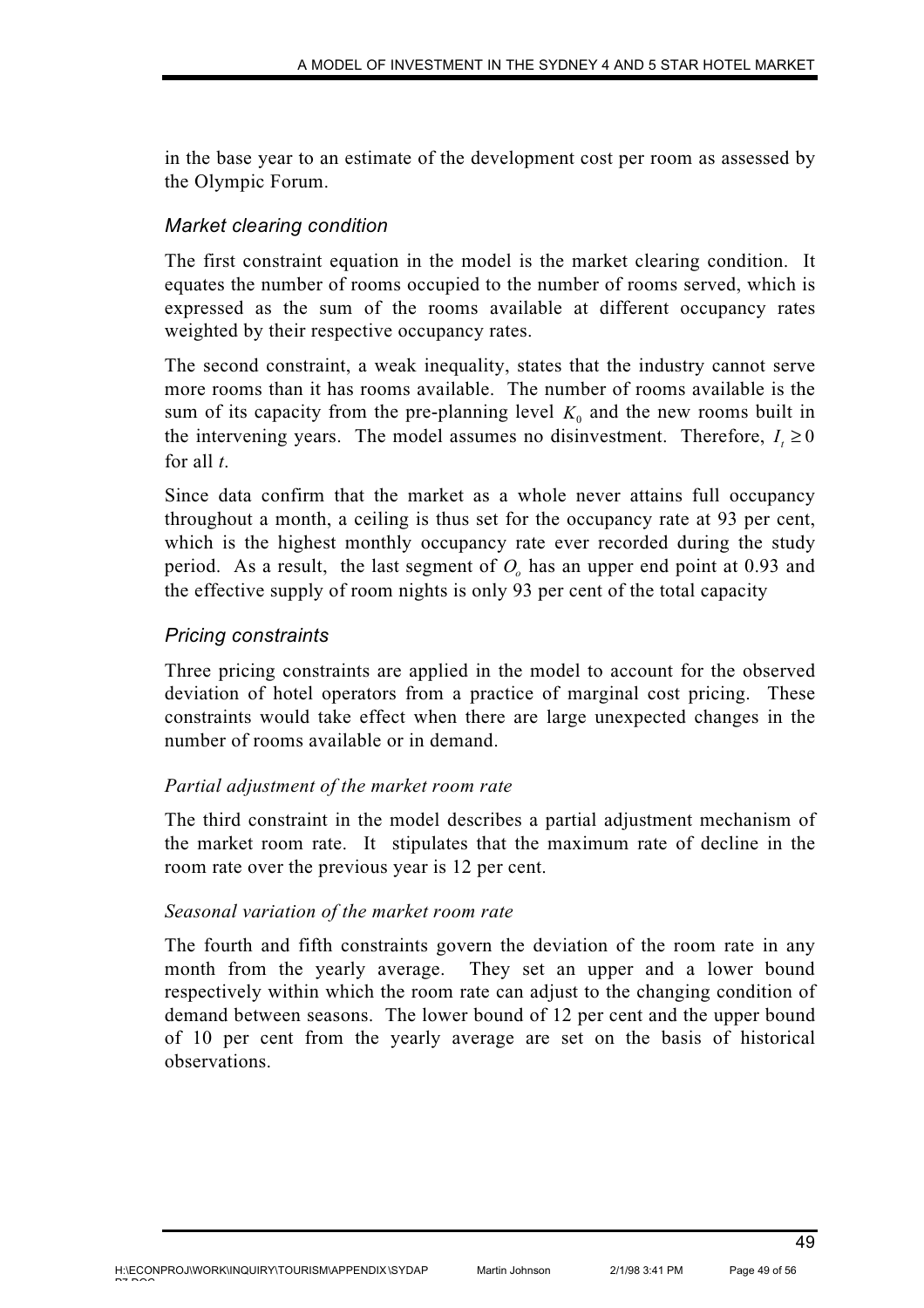# *Models with certainty and uncertainty*

The certainty and uncertainty models differ in three respects. First, the planning horizon for the certainty model is 14 years, while the planning horizon for the uncertainty model is 8 years. Second, the certainty model uses the 'actual' demand and cost functions in its maximisation problem, while the uncertainty model uses projections of demand and cost functions based on past and present demand and cost functions. Third, the certainty model solves its maximisation problem in 'one-shot' while the uncertainty model must solve a sequence of 8 recursive maximisation problems.

Under the certainty assumption, the model employs a planning horizon of 14 years from 1987 to 2000. It replicates a 'one-shot' investment planning process in which all relevant cost and demand functions are known. Proxy data are generated for the years after 1994 by taking a weighted average of the growth rates in the five most recent years. Thus, for an unknown data point of *x* in year *t*, its growth rate from the previous year is defined as:

$$
\hat{\dot{x}}_t = \dot{x}_{t-1} + \dot{x}_{t-2} + \dot{x}_{t-3} + \dot{x}_{t-4} + \dot{x}_{t-4} + \dot{x}_{t-5}
$$
 (A.7)

*where*

is 0.51so that the poweredcoefficientssum to unity.

This process puts more weight on growth rates in more recent years. If there is an underlying trend in growth rates then this forecast will be correct on average. For example, the parameter  $\alpha_{t_m}$  for the years after 1994 is calculated using the proxy data on  $P_{t,m}$  and  $Y_{t,m}$ . The projected annual growth rate figures for  $Y_{t,m}$ were taken from the Olympic Forum. The proxy growth rate on  $P_{t,m}$  is derived by extrapolating from the annual growth rates of price in earlier years. The resulting proxy growth rates of price and quantity are then applied to their levels in 1994 respectively. As a consequence, the proxy data series of  $\alpha_{\ell m}$  would exhibit the same seasonal pattern as in 1994. Other proxy data on costs are prepared similarly.

Under uncertainty, the planning consists of a recursive sequence of maximisation problems in which the future values of parameters are projected from past information. The resulting investment decision will prove to be suboptimal afterwards if planning parameters are not accurate. The projected costs and demand are updated in each iteration to reflect the availability of new information as time proceeds and the investment decisions taken in the previous year. The planned investment for the first year of the planning period adds to the capacity and makes up the initial capital stock prior to the subsequent iteration.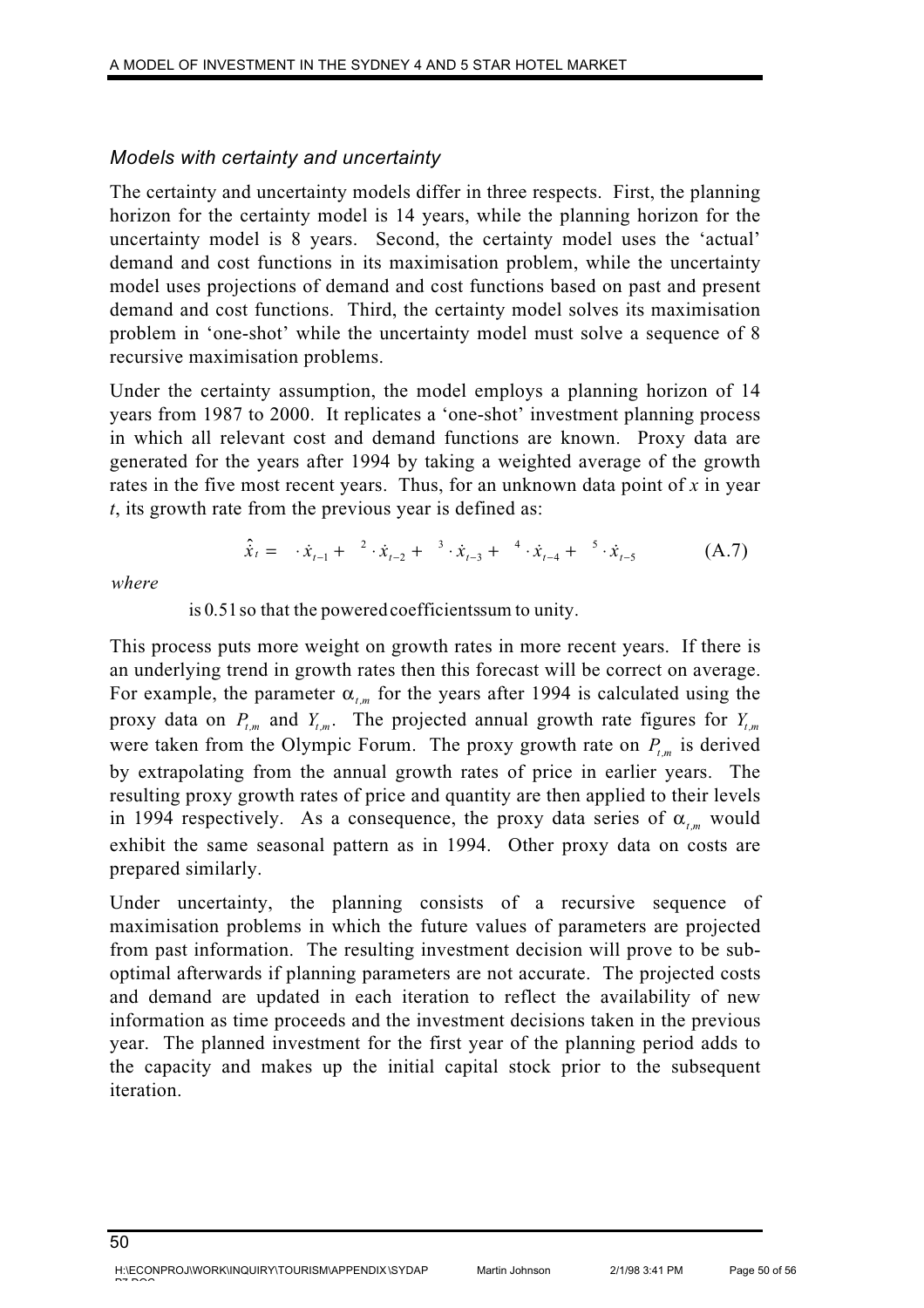The model forecasts future demand and cost conditions from past demand and cost conditions based on the two year construction lag. This reflects the information gap that planning data must be projected using information available when hotel construction commences. Forecasting from past and present conditions is favoured in the model mainly for its computational ease, although it implicitly assumes that other data cannot improve the forecast. (But the capital stock in the year before the hotel opens is known because the newly invested rooms would be under construction.) The annual growth rate for an unknown data point of *x* in year *t* is forecast as:

$$
\hat{\dot{x}}_i = \mu \cdot \hat{\dot{x}}_{i-1} + \mu^2 \cdot \hat{\dot{x}}_{i-2} + \mu^3 \cdot \dot{x}_{i-3} + \mu^4 \cdot \dot{x}_{i-4} + \mu^5 \cdot \dot{x}_{i-5}
$$
(A.8)

Naturally, hotel investors can not perform these calculations for distant time periods as the forecasts would become increasingly unreliable. However they may believe that the hotel will earn a normal rate of return in the years beyond the planning horizon. The model thus adopts a planning horizon of only eight years and assumes that the hotel earns a normal rate of return in years beyond the planning horizon. The choice of an eight year horizon allows the planning of investment in 1993 and 1994 to encompass the Olympic Games to be held in 2000.

### *Computation of market equilibrium*

The objective function and various constraint equations as described above formulate an inter-temporal optimisation model of investment and output. The model structure is non linear; the number of variables and parameters is large. This non linear optimisation problem is solved numerically by the reduced gradient routine GAMS/MINOS5 as documented in Brooke, Kendrick and Meeraus (1992).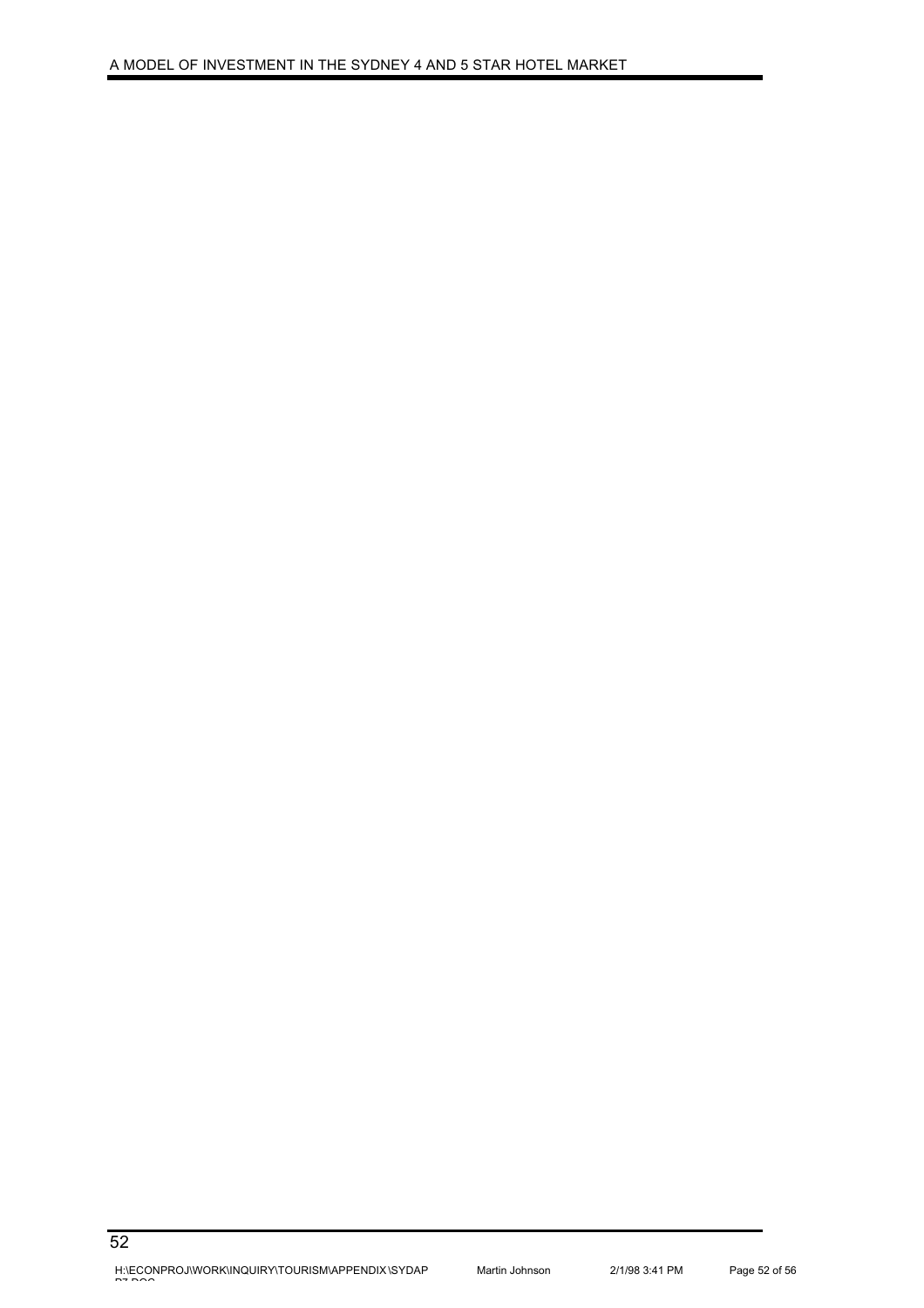# **Appendix B Estimation of the operating cost function**

The operating cost function is estimated in three steps. First, the supply relationship between rooms occupied and takings per room occupied is statistically estimated from the relationship identified in an error correction model for rooms occupied, rooms available and takings per room occupied. Second, two operating cost functions are fitted to the average expenditure per room occupied for 4 star hotels and for 5 star hotels in HAP (1995) using this supply relationship. Third, the two operating cost functions are aggregated given the composition of 4 and 5 star hotels in each year.

Estimating an operating cost function from seasonal variations in rooms occupied and takings per room occupied assumes that seasonal price differences, on average, reflect the incremental costs of hotel operation. It also has the advantage that the seasonal patterns of rooms occupied and takings per room occupied in the model will be largely consistent with observed seasonal patterns of rooms occupied and takings per room occupied. Useful units for the coefficient estimates are obtained by setting the units of the indexes to the average real takings per occupied room and rooms occupied of the 1987 to 1994 ABS data base of Sydney 4 and 5 star hotels. The high R-square shows that 96.6 per cent of the seasonal variation in takings per room occupied can be accounted for by the variation in the number of rooms occupied. The small but statistically significant coefficient on rooms occupied suggests that takings per room occupied increases with the number of rooms occupied (see Table B1).

| R-Square  |                          | 0.966                               |                                                                                                                                                                                                                                                                       |                |
|-----------|--------------------------|-------------------------------------|-----------------------------------------------------------------------------------------------------------------------------------------------------------------------------------------------------------------------------------------------------------------------|----------------|
|           |                          |                                     | Coefficient                                                                                                                                                                                                                                                           | Standard Error |
| Estimate  |                          |                                     |                                                                                                                                                                                                                                                                       |                |
| Intercept |                          |                                     | 109.40 <sup>a</sup>                                                                                                                                                                                                                                                   | 2.35           |
|           | Number of rooms occupied |                                     | $0.0053^{\text{a}}$                                                                                                                                                                                                                                                   | 0.0003         |
| a         |                          | different from zero at 95 per cent. | Average monthly indexes of takings per room occupied were regressed on the average<br>monthly indexes of rooms occupied, after centring the indexes on the average takings per<br>room and rooms occupied observed from 1987 to 1994. The estimates are statistically |                |

# Table B1 Average seasonal relationship between takings per room occupied and the number of rooms occupied

The regression estimates are used to compute marginal operating cost functions for 4 and 5 star hotels in two steps. First, the coefficient on the number of rooms occupied is converted into a coefficient on the occupancy rate by

*Source*: Based on data from ABS Cat. No. 8635.3.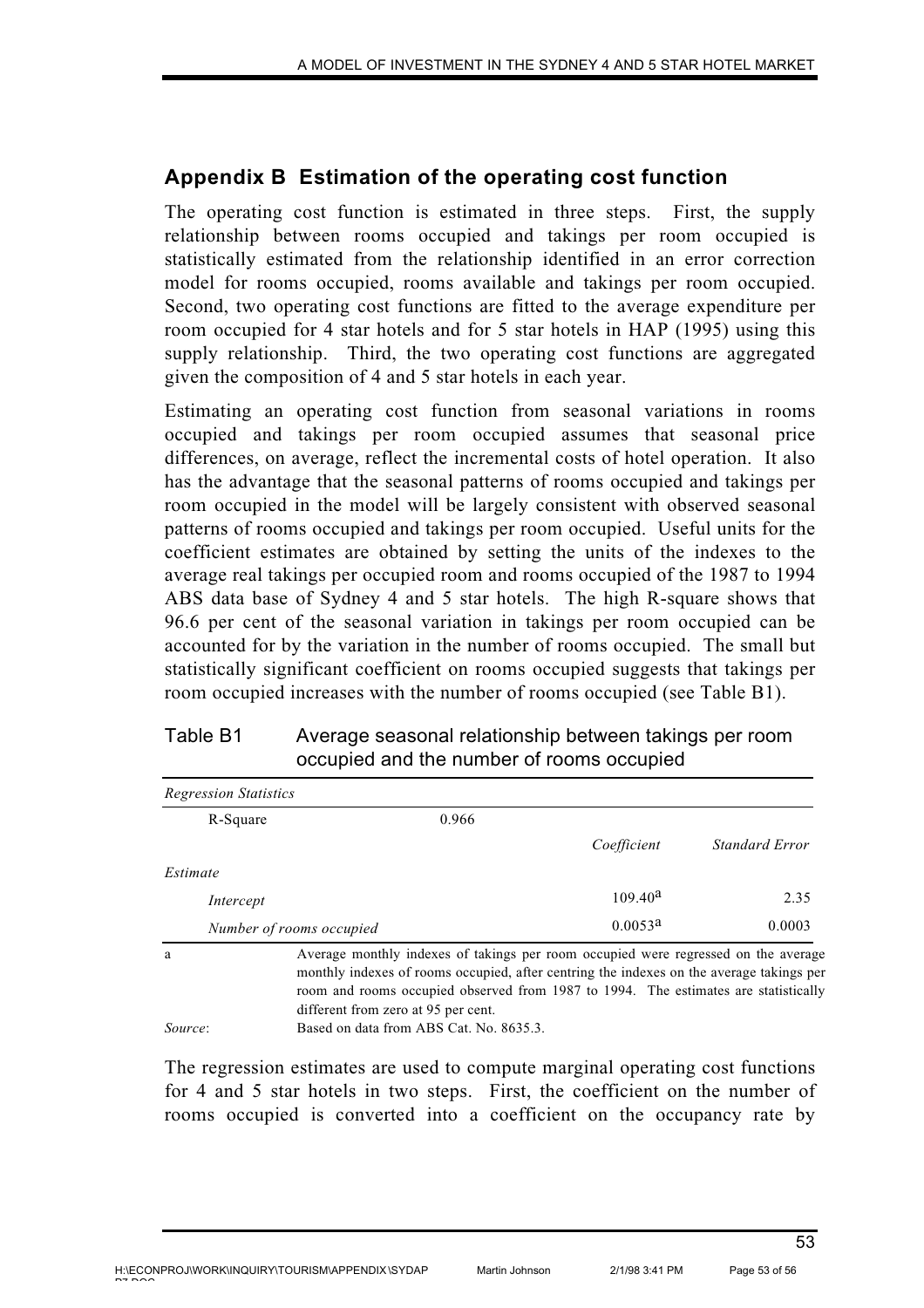multiplying the coefficient by the average number of rooms available recorded in the ABS data for Sydney 4 and 5 star hotels, 1987 to 1994. Second, the intercept parameters for the average operating cost functions for 4 star and, respectively, 5 star hotels are calculated so that the estimated average cost per room occupied for the average number of room nights and rooms available for 4 star and, respectively, 5 star hotels in HAP (1995) data equals the average expenditure per occupied room for 4 star and, respectively, 5 star hotels in HAP (1995) data (see Table B2).

|                      | <i>Average operating cost</i><br>per occupied room                                                   | Aggregate supply as a function<br>of the occupancy rate |       |
|----------------------|------------------------------------------------------------------------------------------------------|---------------------------------------------------------|-------|
|                      | (S1994)                                                                                              | Intercept                                               | Slope |
| 4 star               | 91.54                                                                                                | 74.20                                                   | 0.56  |
| 5 star               | 142.20                                                                                               | 125.91                                                  | 0.56  |
| Average <sup>a</sup> | 109.81                                                                                               | 92.88                                                   | 0.56  |
| a                    | Averages use composition of all 4 and 5 star hotels and not those in Horwath Asia Pacific<br>(1995). |                                                         |       |

# Table B2 Marginal operating cost function of 4 and 5 star hotel rooms for 1994

*Source*: Based on Horwath Asia Pacific (1995) and regression estimates above.

The marginal operating cost function for the average 4 and 5 star hotel in the ABS data is then the weighted average of the marginal cost functions for 4 star and, respectively, 5 star hotels. The weights are given by their respective share in the number of rooms available in the ABS data. The estimated cost per room occupied for the average 4 and 5 star hotel is somewhat less than that in Horwath Asia Pacific (1995) because ABS data record a higher concentration of 4 star hotels than the Horwath data.

The composition of the 4 and 5 star sector changed considerably from 1987 to 1994. The large growth in hotel rooms was in 4 star hotels not 5 star hotels. Expenditures per room occupied for 4 star hotels are significantly lower than those for 5 star hotels (see Table B2). Consequently, the changing composition of the 4 and 5 star hotel sector toward 4 star hotels would reduce the marginal operating cost of the average 4 and 5 star hotel over time. The composition of 4 and 5 star hotels after 1994 is assumed to be that of 1994.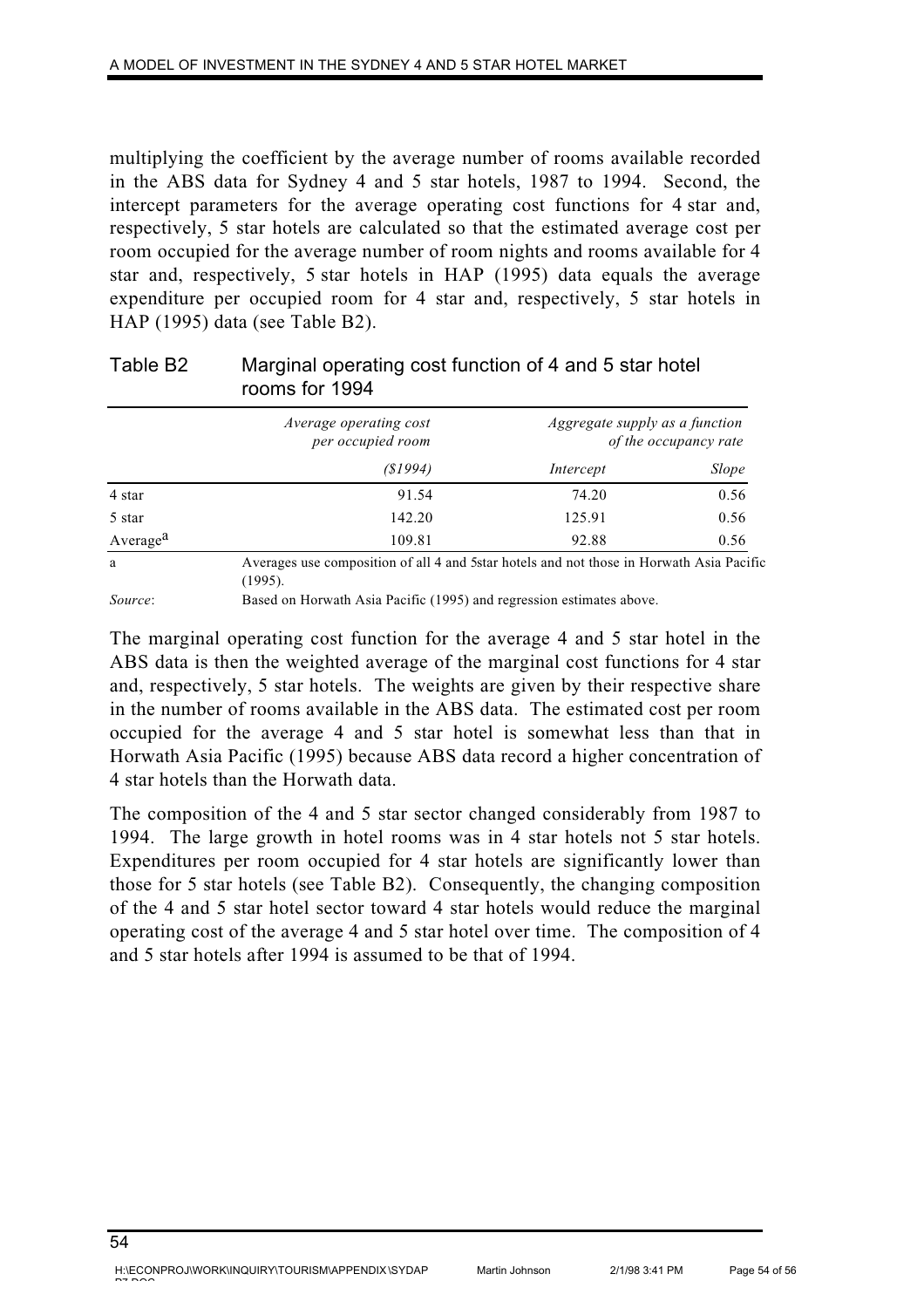# **Appendix C Model validity and sensitivity analysis**

The ability of the model to predict the short run characteristics of the market was tested by a simulation using the certainty model which fixed capacity in each year to that which was observed from 1987 to 1994. The pricing constraints also applied. The model captures the seasonal pattern of prices and occupancy rates and the turning points in the data. The correlation coefficients between the projected values and the actual values for room rates, occupancy rates and room yields are 0.86, 0.95 and 0.96, respectively.12

Projected occupancy rates overestimated actual occupancy rates by 4.8 percentage points on average. Projected room rates underestimated room rates by \$15.41 on average. The two biases counteract one another when calculating the room yield; projected room yields underestimated actual room yields by \$5.42 on average (see Figure C1). This bias, if it existed in the long run, would be equivalent to an increase in the cost of hotel construction of 23 000 dollars per room for a model which projected room yields exactly. This is around 10 per cent of the construction cost used to calibrate the marginal construction cost function in the model. As seen above, the basic modelling results are little affected by this magnitude of change in construction costs.

Despite the pricing constraints, the main source of bias between projected and actual values in all variables is the period from 1988 to 1991, when room rates fell more slowly than what the model projects. This suggests that rooms rates within a year may be linked through something in addition to marginal operating costs that is stronger than maximum and minimum bounds away from the yearly average. For example, a pricing constraint that imposed seasonal pricing patterns *ex ante* improves short-run predictions and leads to slightly larger growth rates in rooms available but does not significantly reduce the difference between projected and actual values from 1990 to 1994.

Alternatively, a larger price elasticity also predicts short-run changes better. As discussed earlier this increases the difference between projected and actual values from 1990 to 1994 in the certainty model but decreases the difference between projected and actual values when demand must be forecast or if there are expectations of capital gains.

<sup>12</sup> A value of 1 is a perfect match.